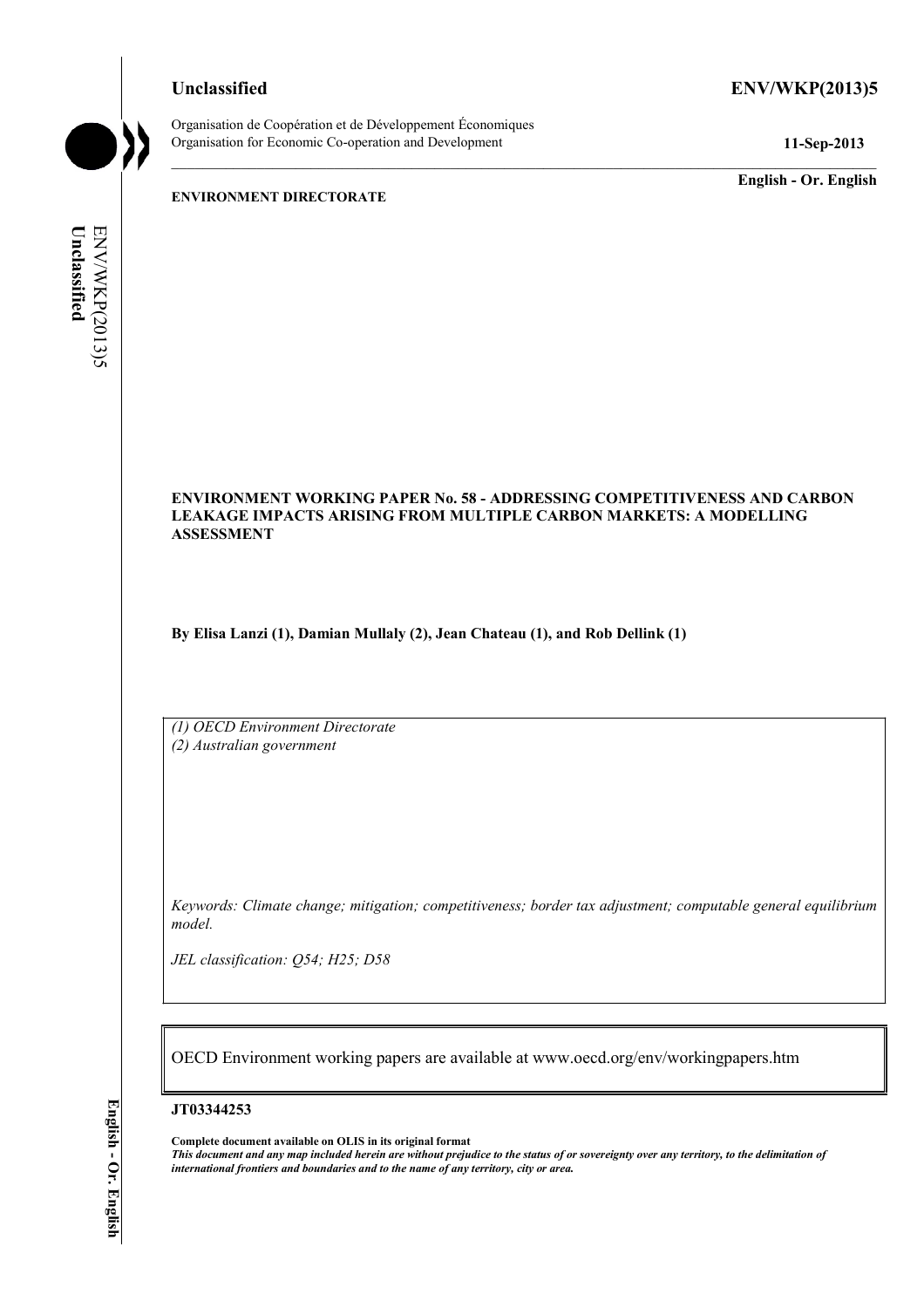## **OECD ENVIRONMENT WORKING PAPERS**

This series is designed to make available to a wider readership selected studies on environmental issues prepared for use within the OECD. Authorship is usually collective, but principal authors are named.

The papers are generally available only in their original language English or French with a summary in the other if available.

The opinions expressed in these papers are the sole responsibility of the author(s) and do not necessarily reflect those of the OECD or the governments of its member countries.

Comment on the series is welcome, and should be sent to either env.contact@oecd.org or the Environment Directorate, 2, rue André Pascal, 75775 PARIS CEDEX 16, France.

> --------------------------------------------------------------------------- OECD Environment Working Papers are published on *www.oecd.org/env/workingpapers.htm* ---------------------------------------------------------------------------

Applications for permission to reproduce or translate all or part of this material should be made to: OECD Publishing, rights@oecd.org or by fax 33 1 45 24 99 30.

COPYRIGHT OECD 2013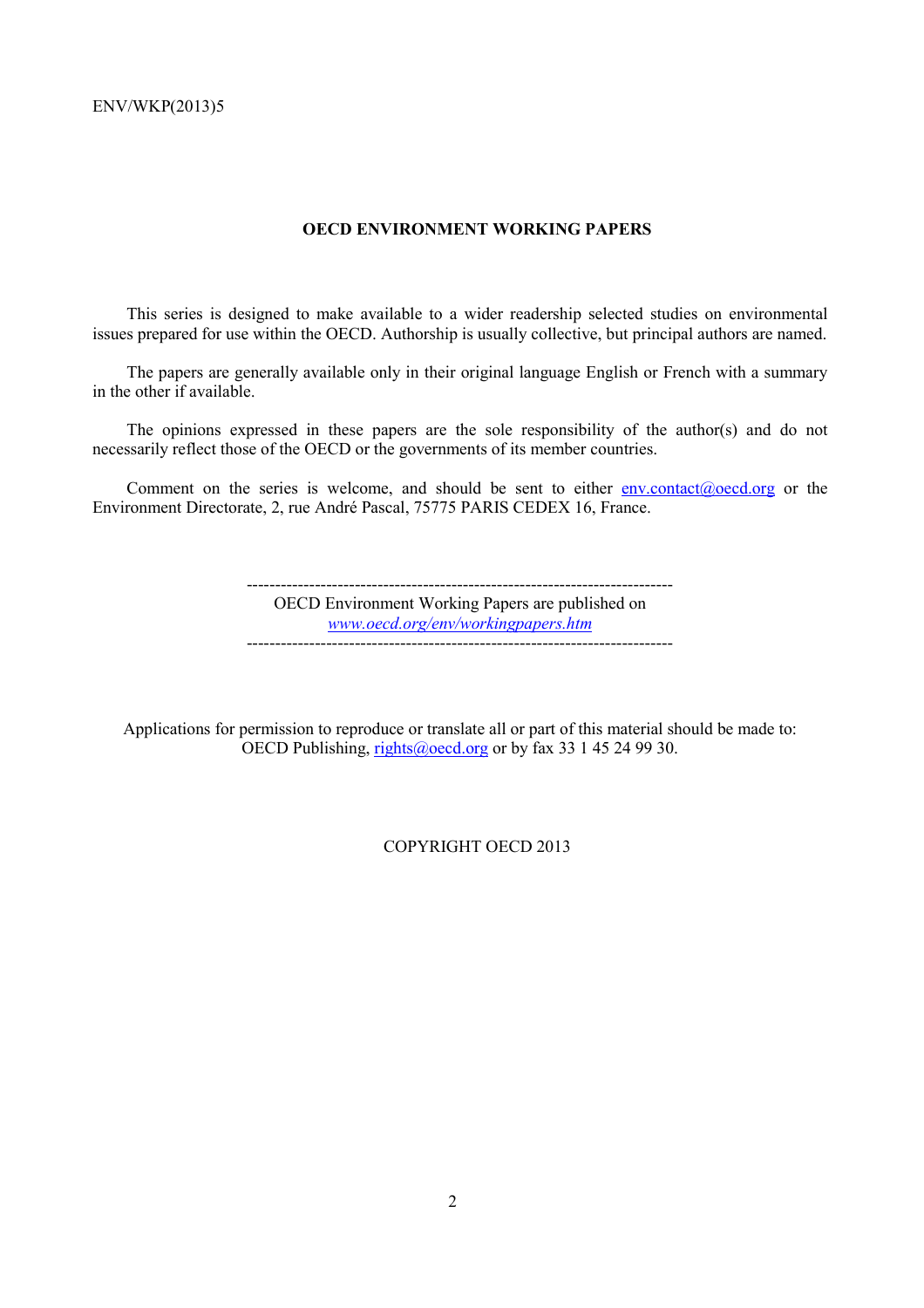## **ABSTRACT**

Competitiveness and carbon leakage issues have been some of the main concerns in the implementation and discussions of climate policies. These concerns are particularly important in the presence of multiple carbon markets since differences in climate change policy approaches may have impacts on the relative competitiveness of domestic sectors in countries with more stringent policies, and on the environmental effectiveness through carbon leakage.

This paper examines the macroeconomic and sectoral competitiveness and carbon leakage impacts associated with a range of stylised mitigation policy scenarios. The scenarios reflect different depictions of carbon markets in terms of their level of linkages, their coverage (i.e. number of countries participating, types of gases and sectors) and the stringency of the carbon pricing policy across countries. The paper also investigates some policies to address competitiveness and carbon leakage issues. The analysis considers border carbon adjustments (BCAs) as well as direct and indirect (offset-based) linking of carbon markets.

The results show that in presence of multiple carbon markets, competitiveness can decrease in countries that undertake climate policies, also leading to carbon leakage. The negative sectoral competitiveness and leakage effects can be reduced when more countries act, more emission sources are covered, and when the climate mitigation policy is harmonised across countries. The results also show that response policies, such as BCAs and linking of carbon markets, can address some, but not all, of the competitiveness and carbon leakage issues. While BCAs are more effective in addressing domestic competitiveness concerns than linking instruments, the latter are better in preserving the welfare of countries that are not undertaking a climate policy.

## *JEL classification*: Q54; H25; D58

*Keywords*: Climate change; mitigation; competitiveness; border tax adjustment; computable general equilibrium model.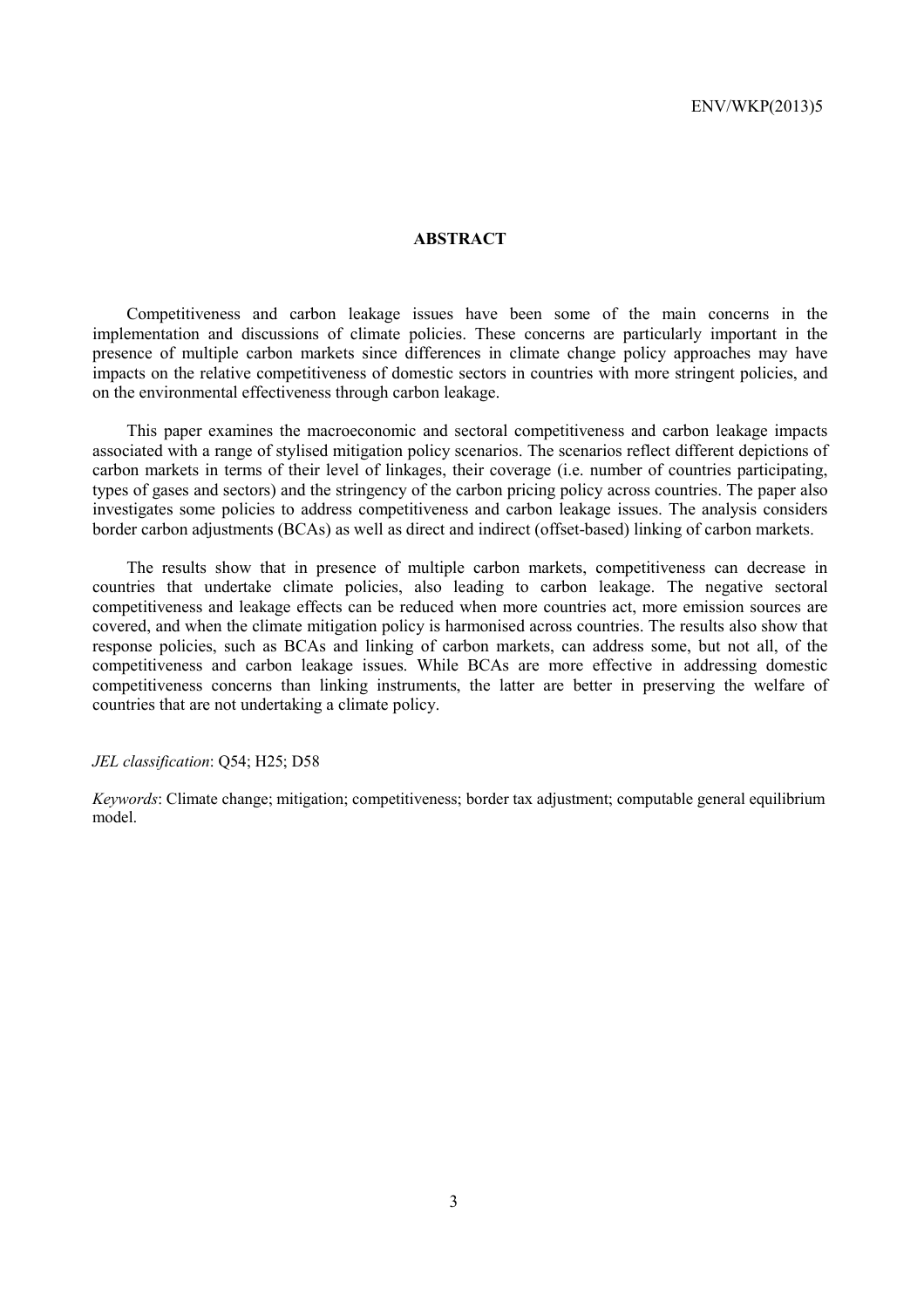# **RÉSUMÉ**

Parmi les problèmes fréquemment évoqués quant à la faisabilité des politiques de changement climatique les pertes de compétitivité et les fuites carbones. Ces inquiétudes sont particulièrement pertinentes dans le cas de l'émergence de marchés du carbone multiples et régionaux. Dans le cas de marchés carbone isolés et d'objectifs de réduction d'émissions de gaz à effet de serre propres à chaque région, la différence de valeur du carbone entre les régions qui en résulte affectera les compétitivités sectorielles relatives des pays et pourra amoindrir l'efficacité environnementale des politiques au travers de fuite de carbone d'une région à l'autre.

Ce document examine les éventuelles pertes de compétitivité et les fuites de carbone associées à une panoplie de scénarios stylisés de politiques d'atténuation du changement climatique. Ces scénarios caractérisent différentes structures de marché du carbone en termes de sources d'émissions couvertes par ces marchés, du degré d'intégration des marchés régionaux les uns avec les autres, du nombre de pays mettant en place ce type de marché et de l'intensité de l'effort de maîtrise des émissions. Le document examine ensuite des stratégies additionnelles visant à corriger des pertes de compétitivité et à limiter les fuites de carbone. Deux optiques polaires sont envisagées, la mise en place de taxes carbone aux frontières et des stratégies d'intégration internationale des marchés carbone, de façon directe ou indirecte via la mise en place de crédits d'émissions.

Le premier résultat indique que la multiplicité des marchés carbone entraînerait bien des pertes de compétitivité pour les pays qui mettent en place un prix du carbone, ainsi que des fuites de carbone vers les pays qui n'ont pas de prix du carbone. Cependant, un second résultat indique que les pertes de compétitivités sectorielles se réduisent au fur et à mesure que les marchés de carbone sont étendus à plus de sources d'émissions, à plus de pays. Un résultat supplémentaire montre que quel que soit la stratégie additionnelle adoptée pour contrecarrer les effets des politiques climatiques, elle ne pourra à elles seule régler intégralement les problèmes des pertes de compétitivité et de fuites carbone. Ainsi les mesures aux frontières apparaissent plus efficaces, pour limiter les pertes de compétitivité, que les stratégies d'intégration internationale des marchés carbone, ces dernières sont moins couteuse en termes de bien-être pour les pays qui n'adoptent pas de politique de lutte contre le changement climatique.

#### *Classification JEL* : Q54 ; H25 ; D58

*Mots-clé* : Changement climatique ; atténuation ; compétitivité ; taxe carbone aux frontières ; modèle d'équilibre général calculable.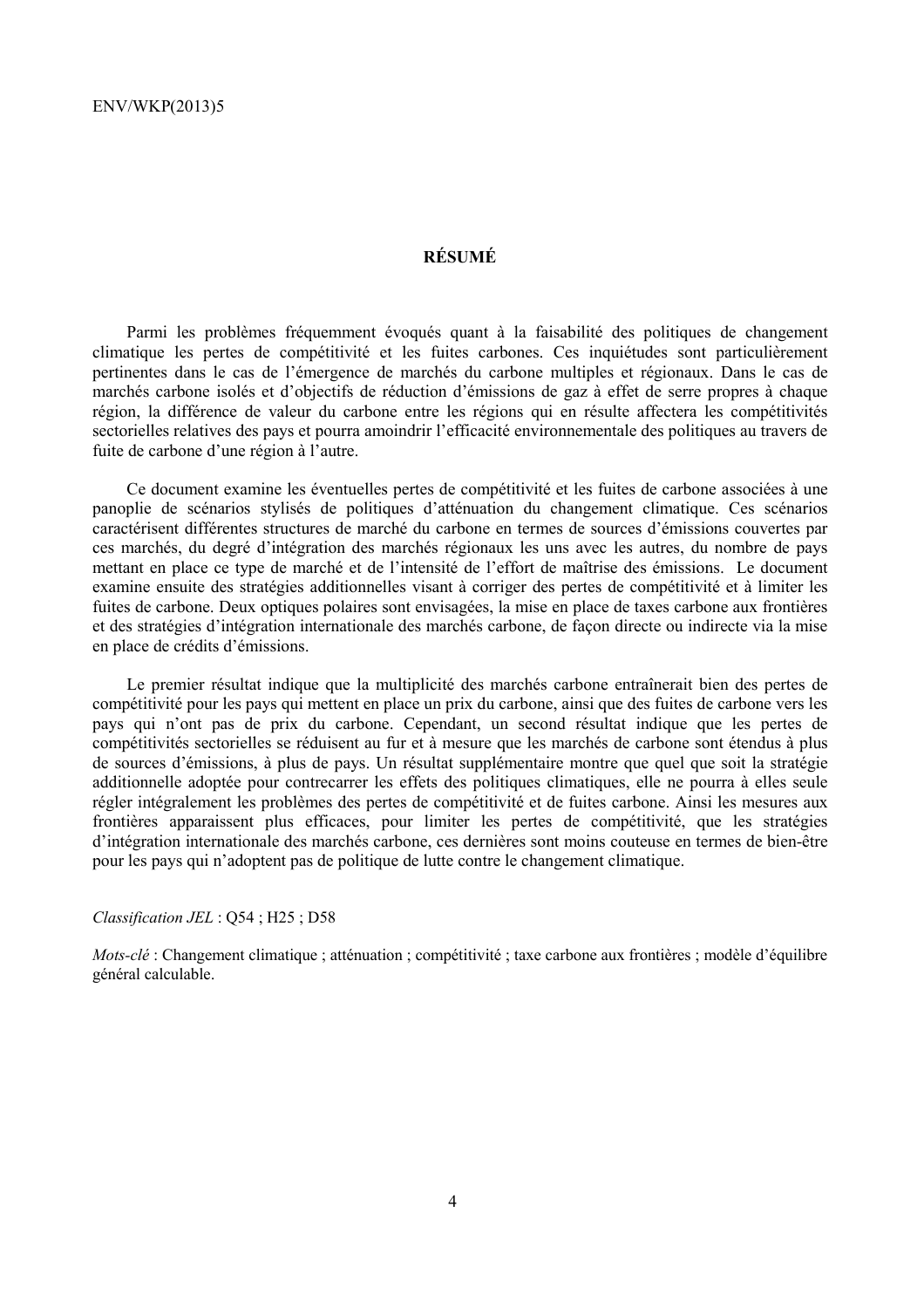#### **FOREWORD**

This report on "Addressing the competitiveness and carbon leakage impacts arising from multiple carbon markets: a modelling assessment" is a follow up paper to the *OECD Environmental Outlook to 2050: The Consequences of Inaction* (2012)*.* The climate change chapter of the *Environmental Outlook to 2050* presented an analysis of global climate mitigation scenarios to study the impact of climate policy on key areas of environmental concern. The *Outlook* also analysed the economic costs of the global scenarios and found that the lack of international co-operation on climate change can lead to additional costs of reducing greenhouse gas emissions. In particular, the *Outlook* found that uneven levels of mitigation efforts may give rise to competitiveness issues and to carbon leakage. The present report follows up on the analysis carried out for the *Outlook*, by analysing more into depth the competitiveness and carbon leakage impacts of multiple carbon markets, using stylised mitigation policy scenarios. This report also analyses the economic impacts of some policies aimed at reducing these negative impacts of climate policies.

This report has been authored by Damian Mullaly of the Australian Government and Elisa Lanzi, Rob Dellink and Jean Chateau of the OECD Secretariat. In addition to WPCID delegates, the authors would like to thank Simon Upton, Helen Mountford, Shardul Agrawala, Anthony Cox, Marie-Christine Tremblay, Christa Clapp, Andrew Prag, Jane Ellis, Dale Andrew and Osamu Kawanishi of the OECD for valuable comments and suggestions. The generous in-kind contribution of the Australian Treasury to this project through the secondment of Damian Mullaly to the OECD is gratefully acknowledged.

This document does not necessarily represent the views of either the OECD or its member countries. It is published under the responsibility of the authors.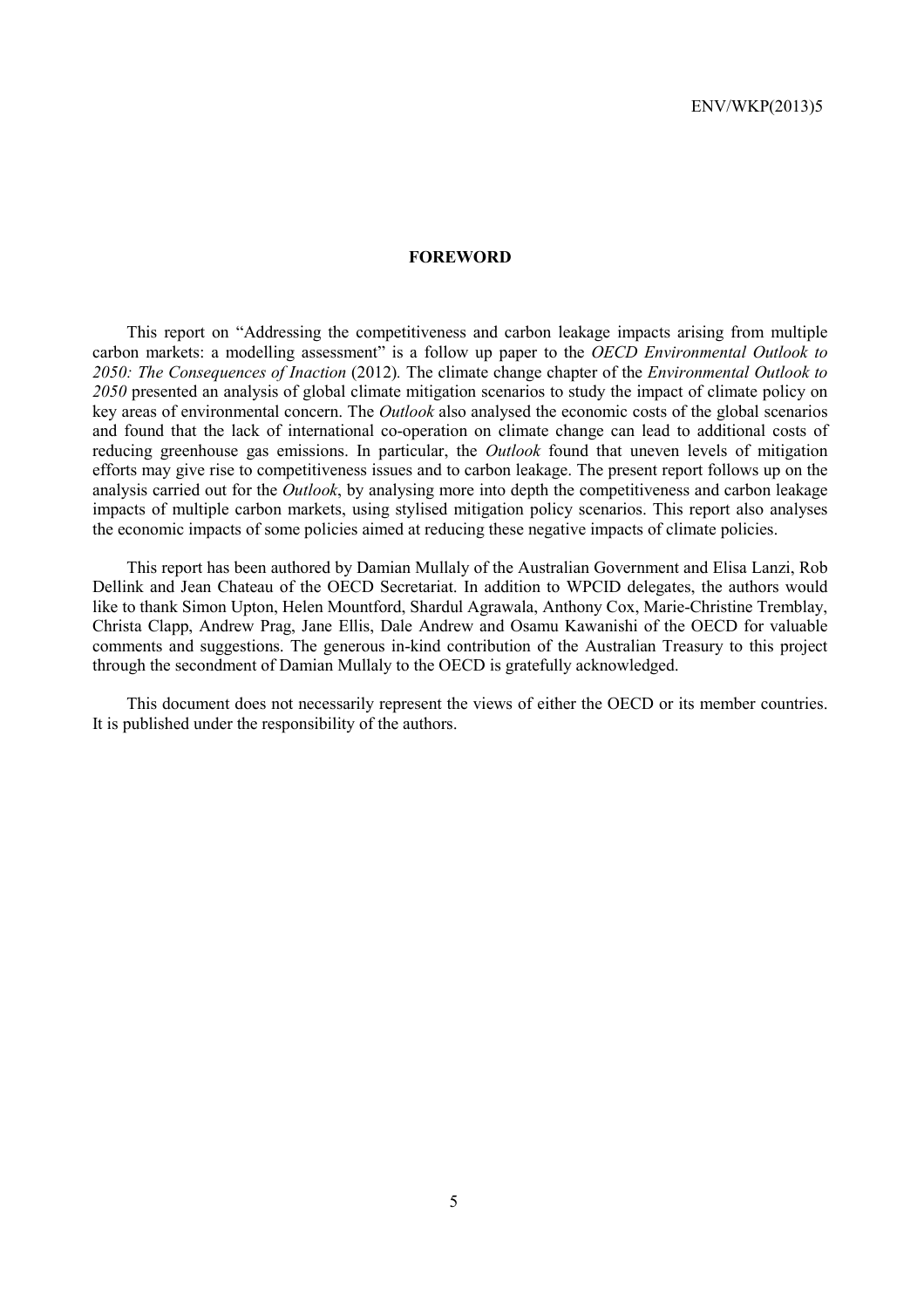## **EXECUTIVE SUMMARY**

As countries advance in climate change mitigation policy, with different timing and approaches, multiple carbon markets are emerging. Differences in climate change policy approaches may have impacts on the relative competitiveness of domestic sectors in countries with more stringent policies, and on the environmental effectiveness through carbon leakage (i.e. increases in greenhouse gas (GHG) emissions in sectors and countries outside the scope of the mitigation policy). To provide more insights on this important topic, this report examines the macroeconomic and sectoral competitiveness and carbon leakage impacts associated with a range of stylised mitigation policy scenarios. The scenarios reflect different depictions of carbon markets in terms of their level of linkages, their coverage (i.e. number of countries participating, types of gases and sectors) and the stringency of the carbon pricing policy across countries. It then investigates border carbon adjustments (BCAs) as well as direct and indirect (offset-based) linking of carbon markets as possible response policies to address these impacts.

The analysis uses the ENV-Linkages model, a global dynamic Computable General Equilibrium (CGE) model, which is well suited to addressing the policy issues covered in the report. ENV-Linkages describes the interactions between economic activities across sectors and regions, with an emphasis on the energy-related economic activities. It also incorporates the links between economic activity and GHG emissions, and the possibilities for mitigation. While the numerical results generated in this report depend on the specification of the model, a number of interesting findings may be drawn.

First, the analysis shows that in the global climate mitigation scenarios presented in the OECD *Environmental Outlook to 2050*, macroeconomic and sectoral competiveness impacts (as measured by changes in welfare and sectoral output, respectively) are largest when carbon markets are not linked and the stringency of mitigation action varies substantially across countries.

Second, the report analyses a number of scenarios in which only some regions implement carbon markets and the markets are not internationally linked. These scenarios, referred to as *multiple carbon market scenarios*, vary in the number of sectors and gases that are included in the carbon pricing policy. The simulation results pertaining to the multiple carbon market scenarios developed in this report shed further light on the nature of the competitiveness impacts. Emission-intensive, trade-exposed (EIT) sectors in acting countries (i.e. countries that impose carbon pricing) are most affected. This in turn leads to an increase in production and exports of EIT goods in non-acting countries. Fossil fuel exporting countries, whether acting or non-acting, are negatively affected by the lower global demand for energy resulting from carbon pricing. The shift in production from acting to non-acting countries also leads to carbon leakage, whereby emission reductions in the acting country are partially offset by emission increases in non-acting countries, thus reducing the overall effectiveness of the climate mitigation policy. The analysis shows that the negative sectoral competitiveness and leakage effects can be reduced when more countries act, more emission sources are covered, and when the climate mitigation policy is harmonised across countries.

Third, the report analyses possible policies aimed at addressing the aforementioned competitiveness and carbon leakage impacts. In particular the report analyses border carbon adjustments (BCAs) and direct linking of carbon markets and indirect linking of carbon market through the use of offsets. Offsets act as an indirect linking mechanism since they offer the possibility, common to all acting countries, to reduce emissions in countries where cheaper emission reduction options are available. The simulation results show that BCAs and (direct or indirect) linking can help address competitiveness losses or carbon leakage.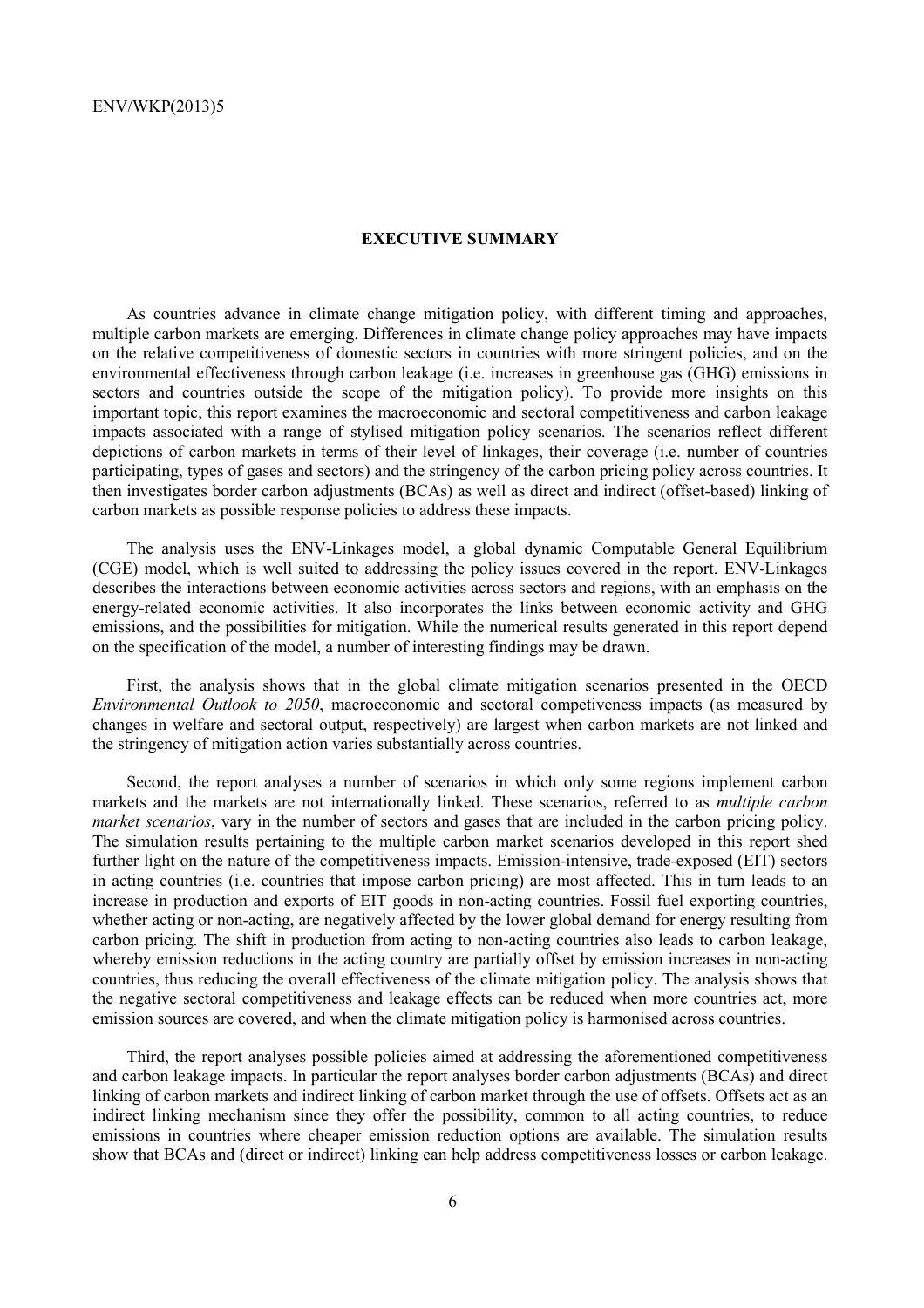None of these response policies, however, can solve all adverse impacts. BCAs can help preserve the domestic macroeconomic and sectoral competitiveness of acting countries as they extend the burden of emission reductions to non-acting countries. Specifically, in the case of BCAs, the costs of shifting part of the emission reductions to non-acting countries are borne by non-acting countries, whereas in the case of linking through carbon offsets, non-acting countries receive compensation for the reduced emissions. A further complicating factor is the important set of political economy concerns related to BCAs, including potential incompatibility with WTO and the risk of retaliation by other countries. While BCAs are more effective in addressing domestic competitiveness concerns than linking (direct or indirect), the latter are better in preserving the welfare of countries that are not undertaking a climate policy. Combining both direct and indirect linking without the use of BCAs is most effective in reducing the global welfare and EIT sectoral output losses. Direct and indirect linking may also keep carbon prices relatively low compared to BCAs as they ensure that all least-cost measures are adopted.

Since the BCAs scenario negatively affects non-acting countries, it could be more cost-effective for them to undertake domestic climate action than to have BCAs imposed on them. This intuition is supported by comparing the BCAs case to a scenario without BCAs in which non-acting countries adopt small carbon targets leading to the same emissions levels as the BCAs scenario. This scenario comparison shows that non-acting countries can avoid a large part, but not all, of the negative welfare impact of the BCA case by taking action to reduce emissions. This reduces global mitigation efforts and costs, thereby resulting in an improvement of welfare at global level compared to the BCA scenario. Further, the adoption of carbon policies by all countries, even with different policy targets, contributes to re-establishing the initial competitive positions and to level the playing field.

Finally, in terms of environmental effectiveness, the analysis shows that there is no carbon leakage in the global mitigation scenarios of the *Outlook* as all sources of emissions (all regions, all sectors, and all gases) are included in the climate policy. In the multiple carbon market scenarios, emissions increase in non-acting countries, implying international carbon leakage. When sectors in acting countries are excluded from carbon pricing, there is also an emission increase in uncapped sectors, as higher production costs for capped sectors cause shifts in demand towards uncapped sectors. This effect, labelled as domestic leakage in this report, is generally small but increases with the size and number of excluded sectors. When the policy is limited to  $CO<sub>2</sub>$ , in acting countries there is a decrease in emissions of other GHGs, as they are largely linked to the same economic activities. These complementary emission reductions may counterbalance the leakage effects. However, when the overall emission reduction targets are the same as in the case in which all gases are covered, pricing  $CO<sub>2</sub>$  only is more costly as a number of cost-effective mitigation measures may be missed. In terms of the policy response considered, the analysis shows that BCAs are most effective in reducing carbon leakage as they induce emission reductions in non-acting countries. Direct and indirect linking dampens carbon leakage by (partially) avoiding shifts in production of emission-intensive sectors to non-acting countries.

While the scenarios investigated in this report lead to positive costs of action (as measured through reduced welfare and EIT sectoral output), it is important to note that there are also benefits associated with mitigation policy. Although not reflected in the present analysis, in the long run the costs of the policies may well be outweighed by the benefits associated with reduced environmental impacts. Furthermore, the shift in relative competitiveness towards greener, low-carbon firms and sectors will be essential for moving toward a low-carbon economy.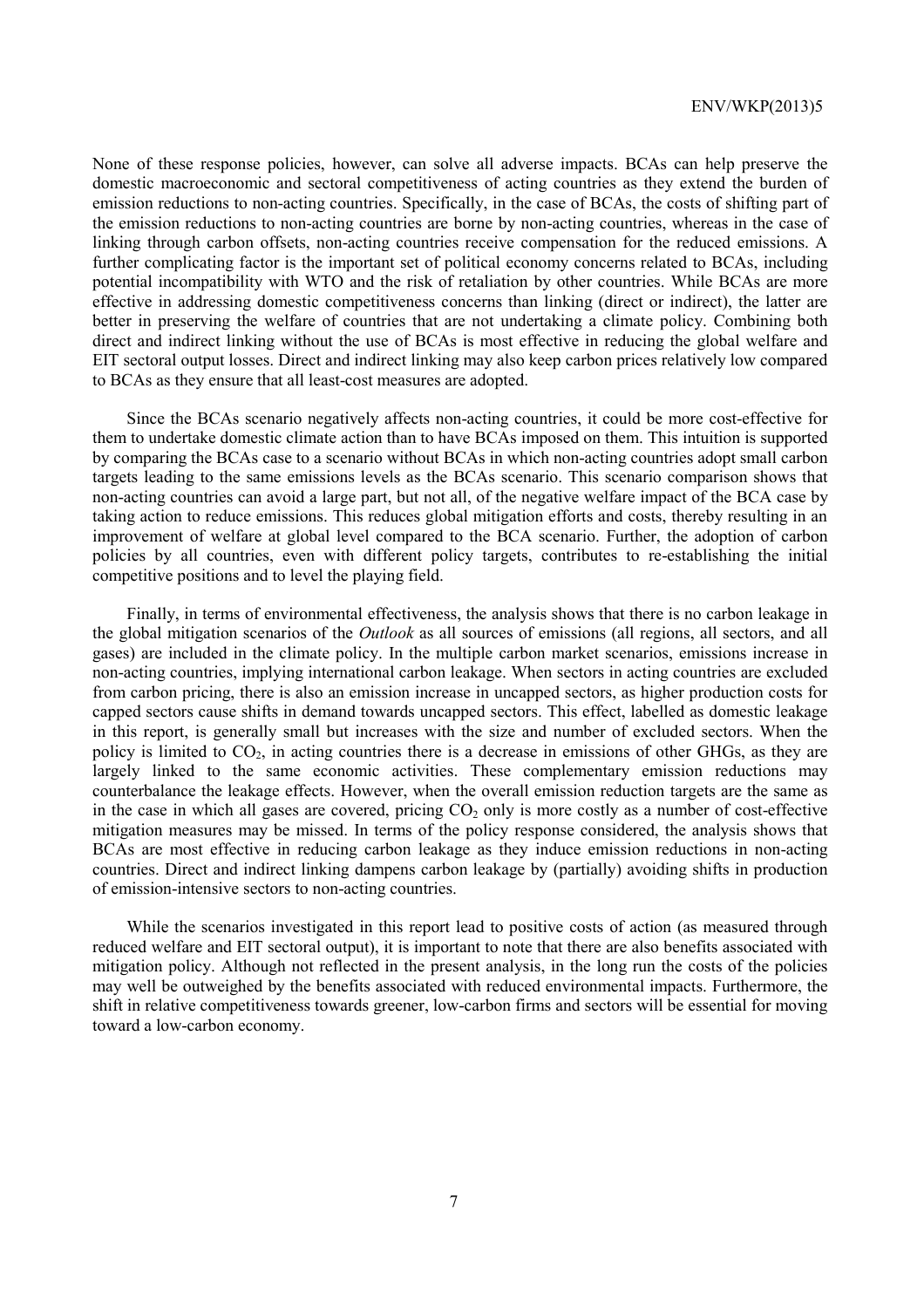# **TABLE OF CONTENTS**

| ADDRESSING COMPETITIVENESS AND CARBON LEAKAGE IMPACTS ARISING FROM                                                                                                                                                                                                                                                                               |  |
|--------------------------------------------------------------------------------------------------------------------------------------------------------------------------------------------------------------------------------------------------------------------------------------------------------------------------------------------------|--|
| 1.<br>$\overline{2}$ .<br>Defining competitiveness and carbon leakage and their associated indicators 12<br>2.1<br>2.2<br>2.3<br>2.3.1<br>2.3.2<br>2.3.3<br>Competitiveness and carbon leakage impacts in stylised multiple carbon market scenarios 20<br>3.<br>3.1<br>3.1.1<br>3.2<br>3.3<br>3.3.1<br>3.3.2<br>3.3.3<br>4.<br>4.1<br>4.2<br>4.3 |  |
| 4.3.1<br>4.3.2<br>4.3.3                                                                                                                                                                                                                                                                                                                          |  |
| 4.4<br>5.                                                                                                                                                                                                                                                                                                                                        |  |
|                                                                                                                                                                                                                                                                                                                                                  |  |
|                                                                                                                                                                                                                                                                                                                                                  |  |
|                                                                                                                                                                                                                                                                                                                                                  |  |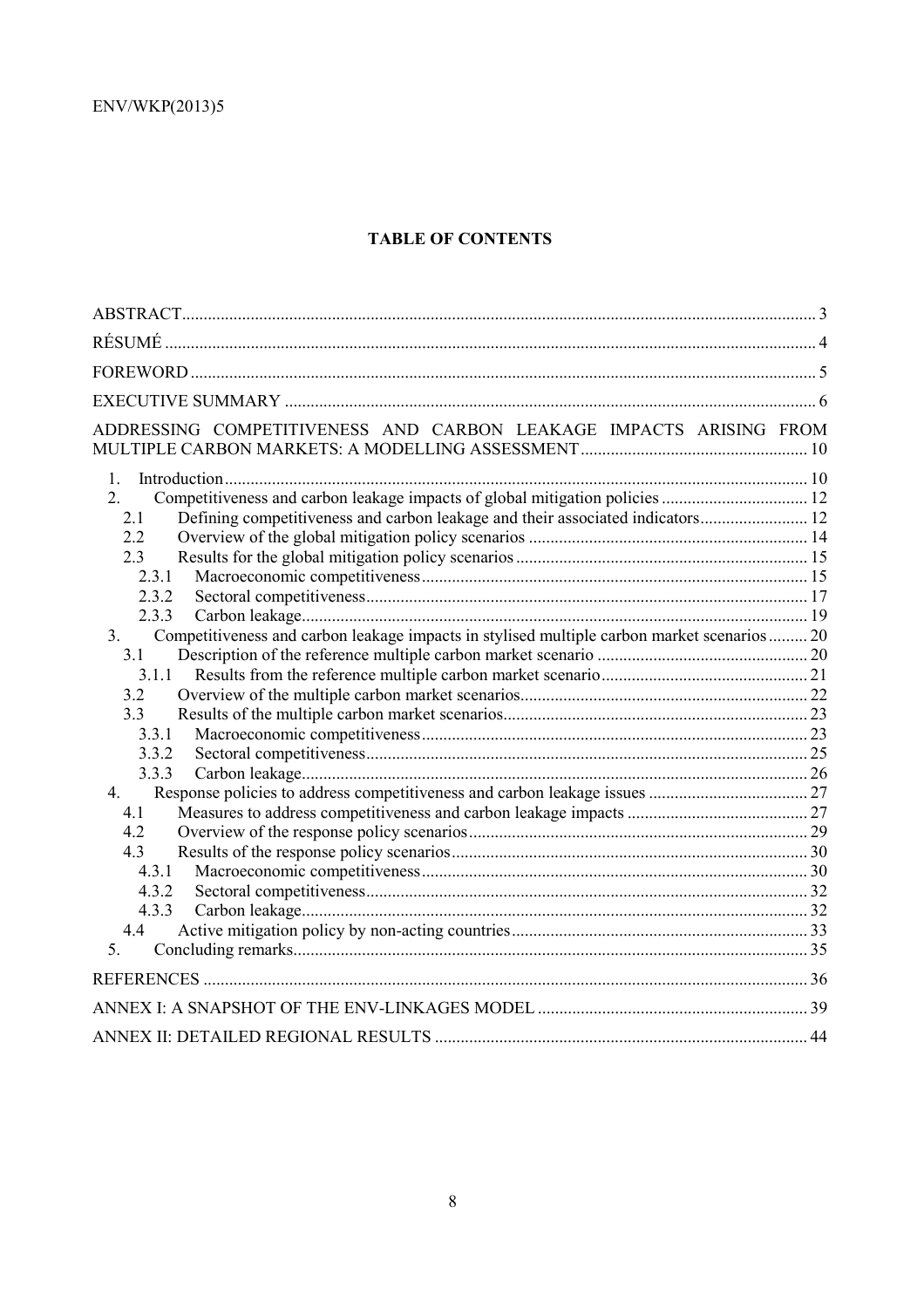# **List of Tables**

| Table 1.  | Overview of the <i>Environmental Outlook to 2050</i> (OECD, 2012) policy scenarios 15                 |     |
|-----------|-------------------------------------------------------------------------------------------------------|-----|
| Table 2.  |                                                                                                       |     |
| Table 3.  |                                                                                                       |     |
| Table 4.  |                                                                                                       |     |
| Table 5.  |                                                                                                       |     |
| Table 6.  |                                                                                                       | .23 |
| Table 7.  | Carbon prices in acting countries in the multiple carbon markets scenarios, 2020  25                  |     |
| Table 8.  | Competitiveness impacts of multiple carbon markets scenarios in EIT sectors, 2020                     | .25 |
| Table 9.  |                                                                                                       | 30  |
| Table 10. |                                                                                                       |     |
| Table 11. |                                                                                                       |     |
|           |                                                                                                       |     |
|           |                                                                                                       |     |
|           |                                                                                                       |     |
|           | Table A2.3. Impacts of the stylised multiple carbon market scenarios on welfare, 2020 45              |     |
|           | Table A2.4. Impacts of the stylised multiple carbon market scenarios on EIT sectoral output, 2020  45 |     |
|           |                                                                                                       |     |
|           |                                                                                                       |     |
|           |                                                                                                       |     |

# **List of Figures**

| Figure 2. Carbon leakage and complementary emission reductions in the multiple carbon markets    |  |
|--------------------------------------------------------------------------------------------------|--|
|                                                                                                  |  |
|                                                                                                  |  |
| Figure 4. Carbon leakage and complementary emission reductions of the response policies, 2020 33 |  |
|                                                                                                  |  |
|                                                                                                  |  |

## **Boxes**

|--|--|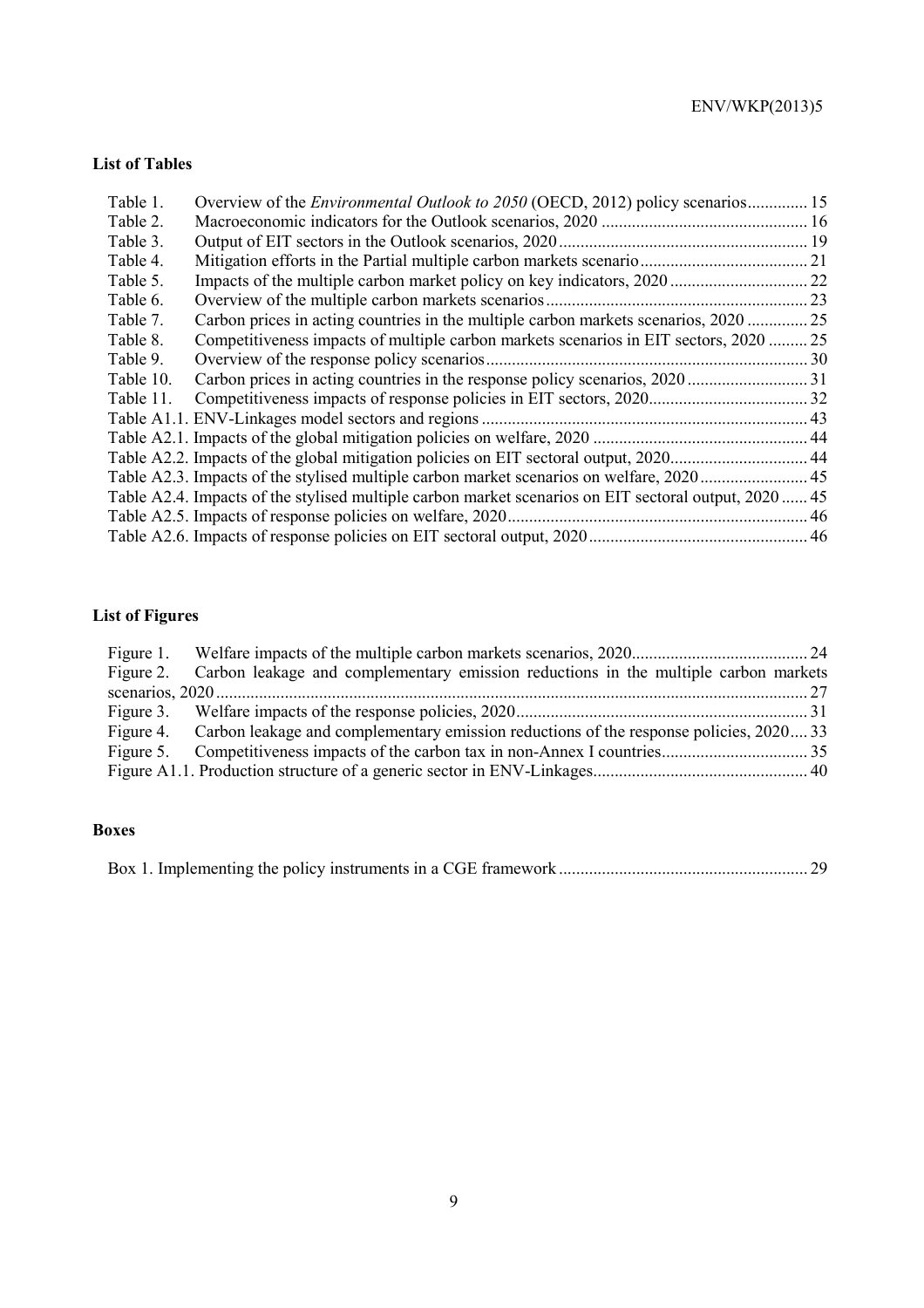## **ADDRESSING COMPETITIVENESS AND CARBON LEAKAGE IMPACTS ARISING FROM MULTIPLE CARBON MARKETS: A MODELLING ASSESSMENT**

### **1. Introduction**

Climate change is one of the main global challenges of our time. Recently, countries have been gradually increasing their efforts to address this issue but the path to achieve ambitious global mitigation action is still unclear. The prospects for a globally harmonised carbon market are weak. International climate policy action will, at least in the short term, be built out of a collection of domestic actions (Prag et al, 2011). As countries advance in their climate change mitigation policy efforts, with notable differences in timing and approaches, multiple carbon markets are emerging. While country-level experiences with greenhouse gas (GHG) emissions related taxes remain fairly limited (*e.g.* Sweden is a notable exception), the international community has made some progress towards implementing Emission Trading Schemes (ETSs) (e.g. the European Union, Norway, New Zealand, Australia and Kazakhstan); see OECD (2012) for an overview of recent policy developments. These schemes vary significantly in terms of their target, size, and other design features such as sectoral coverage. International linkages between ETSs are the exception, as of yet, and at present there are no direct links between these systems. However, with the EU ETS being merged with the Norwegian ETS and being linked with the Australian scheme from 2015, and with more ongoing policy discussions on linking, this trend is starting to shift.

In this context, many countries are worried that ambitious domestic efforts in reducing emissions could generate domestic welfare losses, negatively impacting on the competitiveness of domestic industries and leading to carbon leakage (i.e. an increase in emissions from non-constrained sectors and countries). These concerns have led policymakers to examine more closely the domestic impacts of their climate policies and how the negative impacts may be addressed (Burniaux and Oliveira Martins, 2011). Concerns are particularly focused on the macroeconomic impacts and on the impacts on emission-intensive, tradeexposed (EIT) sectors. The EIT sectors are likely to encounter the largest trade and competitiveness impacts, as their high emission intensity implies relatively high production cost increases and their dependency on international trade implies limited options for passing on the costs of pricing carbon. To address competitiveness concerns, some countries have put in place policies to reduce the burden on domestic industries. For example, the European Commission has authorised its Member States to compensate industries that are large electricity users for some of the costs resulting from the EU ETS. Compensation rules, however, may risk leading to substantial overcompensation for given carbon leakage risk (Martin et al., 2013).

It is important to keep competitiveness concerns in perspective. Climate change mitigation policy will encourage substitution toward low-carbon products and processes. These policies can reduce the relative competitiveness of firms using high-carbon production processes compared with those that are more carbon-efficient (OECD, 2010b). This will be fundamental for moving towards a low-carbon economy. Further, the short- and medium-term costs of the climate policies investigated in this report are likely to be outweighed in the long-term by economic, social, and environmental benefits of action (OECD, 2009a).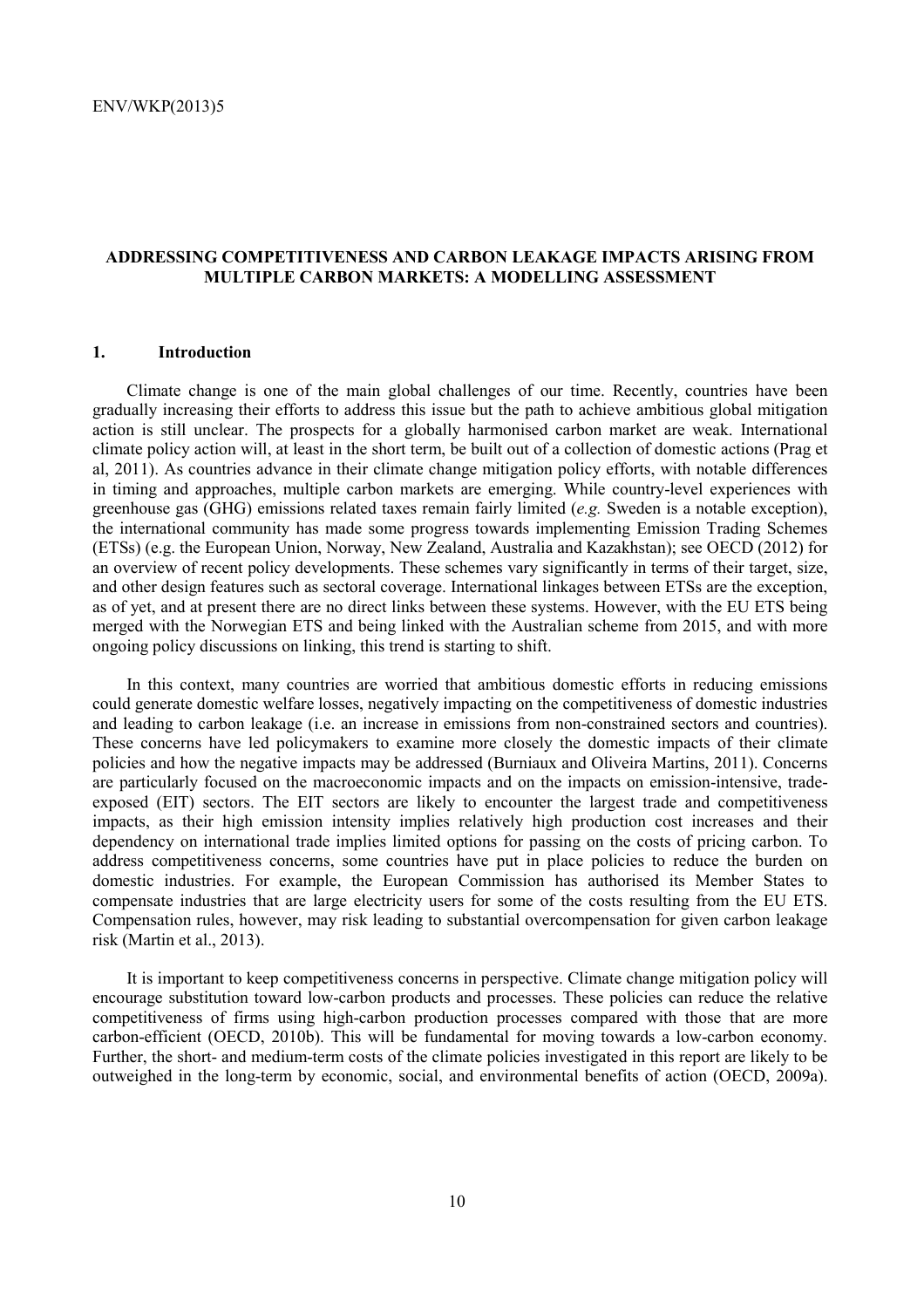While these effects are interesting, the focus of this report is specifically on the competitiveness consequences of climate policies. $<sup>1</sup>$ </sup>

The use of border carbon adjustments (BCAs) has been proposed as a way to address adverse competitiveness effects and carbon leakage, especially for EIT sectors. BCAs are import fees and/or export subsidies levied by countries imposing a climate mitigation policy (hereafter acting countries) on goods manufactured in countries that are not imposing a carbon policy (hereafter non-acting countries). The environmental rationale for BCAs is that they would reduce carbon leakage and provide incentives for nonacting countries to strengthen their mitigation policies. Even when carbon leakage is limited, BCAs can potentially contribute to reducing competitiveness and output losses in domestic EIT sectors through levelling domestic and imported prices (Burniaux *et al.*, 2013). However, there are important politicaleconomy concerns related to BCAs, including potential incompatibility with the World Trade Organisation (WTO) rules and the risk of retaliation by other countries which may result in "trade wars".

Competitiveness impacts may also be addressed by levelling carbon prices across countries through linking of different carbon markets. This report considers direct linking as well as 'indirect' linking of carbon markets.<sup>2</sup> In this report, indirect linking refers to the possibility to use a common pool of carbon offsets by all acting countries (Dellink *et al.*, 2010). Offsets enable emission targets in acting countries to be met by undertaking emission reductions in non-acting countries for example through the Clean Development Mechanism (CDM). This not only leads to a reduction of costs, but also to a (partial) harmonisation of carbon prices across the acting countries. The direct linking instrument considered in this analysis is the implementation of unlimited permit trading between all acting countries (OECD, 2009a). Compared with the situation where a number of regions meet their emission reduction objectives in isolation, direct or indirect linking of ETSs can reduce mitigation costs by fostering partial or even full convergence in carbon prices, and thus in marginal abatement costs, across the different ETSs. Linking can thus reduce carbon leakage as well as competitiveness losses, as it smoothes distortions across the countries taking action on climate change (Jaffe and Stavins, 2007).

The purpose of this report is first to investigate the consequences of mitigation policies on (1) competitiveness at the national level (including welfare impacts) in acting and non-acting countries; (2) competitiveness of EIT sectors in the acting countries, and (3) carbon leakage. The analysis focuses on mitigation policies that result in multiple carbon markets, that is, a collection of partial carbon markets that exclude some regions, sectors or gases from carbon pricing and that are not internationally harmonised. It then assesses the effectiveness of BCAs and linking of carbon markets to countervail these impacts, and identifying whether these instruments become less effective when used in combination. This report does not look at competitiveness impacts at the sub-sectoral or individual firm level. Impacts of specific policies on specific firms and household groups can deviate from the aggregate picture presented in this report. Therefore, case-studies at the sub-sectoral level could be a useful companion to the analysis presented here.

To quantify the economic effects of the policies investigated in the context of complex economies with existing market distortions, an applied global Computable General Equilibrium (CGE) framework is used. The inclusion of all sectors of the economy in the CGE modelling framework and the presence of

<sup>1</sup> Similarly, many factors that affect an industrial sector's competitiveness, such as labor, capital, energy, transportation and other input costs, access to raw materials, product quality, and exchange rates, should not be confused with the issue of international competitiveness as it relates to climate policy (Reinaud, 2008). This issue is also not the same as that of *competition* issues within carbon markets, such as market power and oligopoly (OECD, 2011b).

<sup>&</sup>lt;sup>2</sup> Direct linking of domestic markets could co-exist with indirect linking via crediting mechanisms under the UNFCCC process, even in a world without Kyoto Protocol-style top down international climate policy (for a discussion of options see Prag et al., 2012).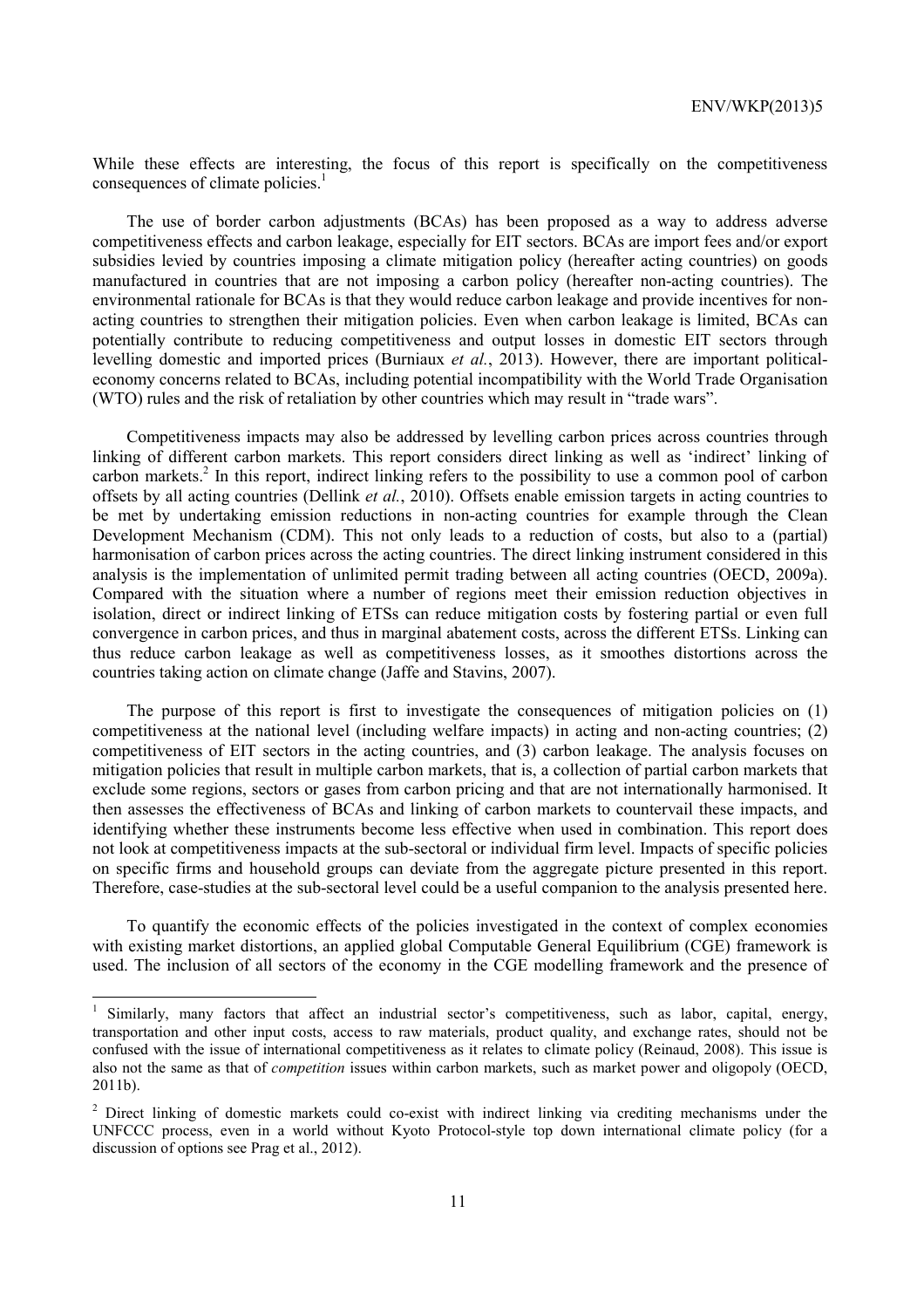$\overline{a}$ 

intersectoral linkages and feedbacks throughout the economy make the general equilibrium analysis a wellsuited tool to address the policy questions posed in this report. For policies that affect relative prices, such as carbon pricing policies, the CGE approach is essential to reflect how differences in relative prices induce substitution mechanisms and indirect effects throughout the economy. For instance, if carbon prices lead to an increase in energy costs, prices of energy-intensive goods will increase relative to those of cleaner commodities. Demand for these commodities will then increase, driving their price back up. Similarly, if labour and capital are freed up from reduced production of energy, this will be re-employed elsewhere in the economy, leading to changes in supply of other goods and services. Changes in international trade patterns further complicate the picture. Essentially, firms and households seek to minimize their costs and maximise their utility, respectively. What emerges is a full new equilibrium in which all prices are adjusted and demand equals supply again for all commodities simultaneously, at different levels of activity for different sectors and at different income levels for households.

 The analysis is based on the OECD ENV-Linkages model, a global CGE model (Chateau *et al.*, 2013; see Annex I for a brief overview of the model). The model version used in this report represents the world economy in 15 regions, each with 27 economic sectors, as illustrated in Table A1.1 in Annex I. These include seven electric generation sectors, five agriculture-related sectors (including fishing and forestry), five energy-intensive industries, three fossil fuel extraction sectors, transport, refineries and distribution of petroleum products, services, construction and four other manufacturing sectors. It also incorporates the link between economic activity and emissions of greenhouse gases, and the possibilities for mitigation. The baseline scenario assumes that no new climate policies are implemented. $3$  It projects future emissions on the basis of assumptions on the long-term evolution of output growth, relative prices of fossil fuels, and potential gains in energy efficiency.<sup>4</sup> It thus provides a benchmark against which policy scenarios aimed at achieving emission cuts can be assessed.

The first part of the analysis draws upon the global mitigation scenarios presented in the OECD *Environmental Outlook to 2050* (OECD, 2012) to investigate the national and sectoral competitiveness and leakage impacts of such harmonised global policies. The second part considers less ambitious policies that do not rely on full global co-operation and economy-wide carbon pricing, taking the Copenhagen/Cancún pledges as a starting point. It identifies the origins of the competitiveness losses and carbon leakage resulting from multiple carbon markets and from partial coverage of emission sources. The third part uses the same policy targets and focuses on comparing BCAs with direct and indirect carbon market linking options, and combinations of these instruments. The analysis focuses on results to 2020, as competitiveness concerns focus mostly on the short- to medium-term.

## **2. Competitiveness and carbon leakage impacts of global mitigation policies**

## *2.1 Defining competitiveness and carbon leakage and their associated indicators*

Competitiveness is a comparative concept and its measurement is challenging (Krugman, 1994). It is important to distinguish the concept of competitiveness at a macroeconomic, sectoral and firm level as, at each level, competitiveness has different implications and meanings (Reinaud, 2008). Given the difficulties in defining and measuring competitiveness, a number of different indicators are considered. While some aim at highlighting the change in competitive position of firms vis-à-vis their competitors (e.g. terms of

<sup>&</sup>lt;sup>3</sup> The baseline includes energy policies as considered in the energy projections of the IEA (2009, 2010a,c) as well as the assumption that the EU ETS is implemented over the period 2006-2012, with a permit price that would rise gradually from 5 USD/t CO<sub>2</sub>e to USD 25/t CO<sub>2</sub>e (2007 USD) by 2012. Continuation of the EU ETS after 2012 is not part of the baseline but of the policy simulations to reflect that an effort is still needed.

<sup>&</sup>lt;sup>4</sup> The socio-economic drivers in the baseline scenario are described in detail in OECD (2012) and especially in Chateau et al. (2011, 2012).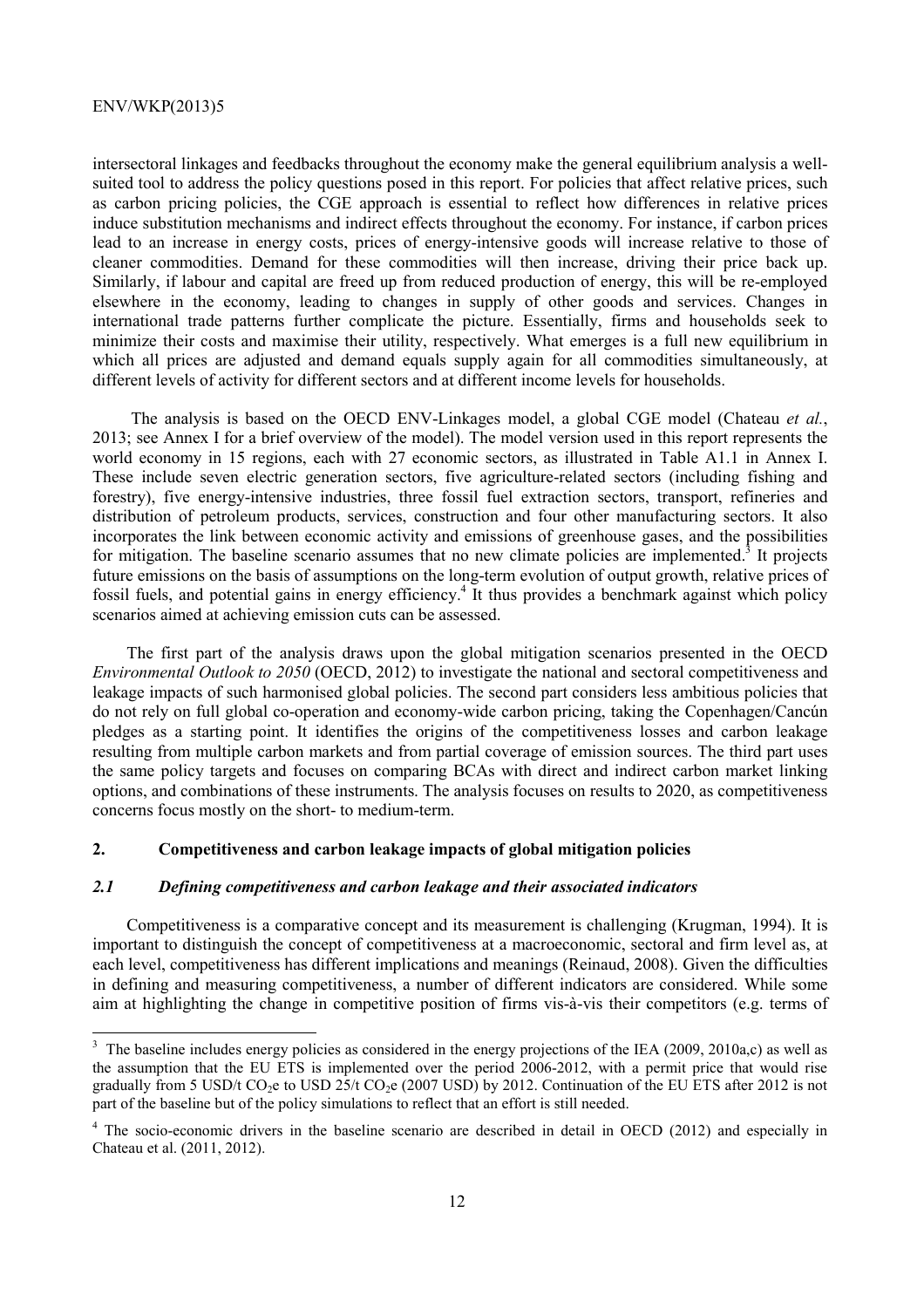trade), others focus on the consequences of these changes for the economy (e.g. GDP and output of specific sectors).

*Macroeconomic* (economy-wide) *competitiveness* issues for countries adopting climate change policies may be evident through reductions in economic output, changes in trade flows and, price changes, etc. The key macroeconomic indicators used in this report to analyse competitiveness impacts include welfare, real regional gross domestic product (GDP), terms of trade and investments in physical capital. The welfare measure used in this analysis is the Hicksian equivalent real income variation.<sup>5</sup> It is defined as the change in real income necessary to ensure the same level of utility to consumers as in the baseline projection. Alongside welfare and GDP, terms of trade is an important indicator of macroeconomic competitiveness. It captures trade effects from a region's climate change policies, particularly the effect of energy and emission-intensive commodities, by measuring the price of a region's exports relative to the price of the region's imports. Finally, carbon prices provide an indication of the marginal costs of mitigation action.

At the *sectoral level*, changes in a sector's output and trade flows (in real terms) are key indicators. In the short-term, market shares of sectors faced with emissions constraints may be reduced relative to their competitors in others countries that are not faced with similar constraints. In the long term, investment and capital may also shift to non-acting countries (Reinaud, 2008; Dröge, 2009). Mitigation policies may however lead to competitive advantages for first-movers, and may boost the competitive position of adaptive firms by stimulating the development and penetration of efficient and clean technologies (the socalled Porter Hypothesis). Furthermore, mitigation policies can offer relative advantages to efficient firms and clean sectors, as they are less burdened by carbon pricing than more polluting competitors (OECD, 2009). As illustrated in the *Environmental Outlook to 2050* (OECD, 2012) competitiveness impacts of carbon pricing are stronger on energy-intensive industries and energy producers. *Emission-Intensive & Trade-exposed* (EIT) sectors (see details in Table A1.1 in Annex I) are likely to encounter the largest trade and competitiveness impacts. , as their high emission intensity leads to relatively high production cost increases and their trade exposure implies limited options for passing on the costs of carbon pricing. The more homogeneous is the produced commodity, the more likely production patterns will change geographically, as substitution for foreign varieties of the commodity is easier. Thus, the sectoral competitiveness indicators used in the present analysis focus on EIT industries.

*Individual firms* in turn will look primarily to profits as the key indicator of competitiveness related issues from climate change policy (Reinaud, 2008). There are many factors that contribute to the competitiveness of an individual firm. These factors include costs of primary factors, energy, raw materials, availability of labour, proximity to markets, ability to generate product innovations, quality of products and service standards and interest and exchange rates (Reinaud, 2008; OECD, 2010a). The focus of this report is on macroeconomic and sector measures of competitiveness, not on impacts for individual firms.

*Carbon leakage* can be a consequence of changes in competitiveness, since its first channel is through trade: industries in countries with stringent mitigation policies lose market share in favour of industries and countries that have less stringent or no mitigation policies. A second channel of leakage, which is not directly related to competitiveness, is the fossil-fuel demand channel: consumers and producers that are faced with carbon pricing substitute away from energy and energy-intensive goods, thus reducing the world demand for fossil fuels. This reduces global fossil fuel prices, resulting in an increased demand for fossil fuels and higher emissions by energy users who are not subjected to carbon pricing.

 $\overline{a}$ 

<sup>&</sup>lt;sup>5</sup> A limitation of all the results presented throughout the paper is that they do not factor in any benefits of the mitigation action. The economic impacts therefore reflect purely the cost of action and not the net costs or benefits (OECD, 2012). For the 2020 time horizon, impacts of climate change are expected to be very limited.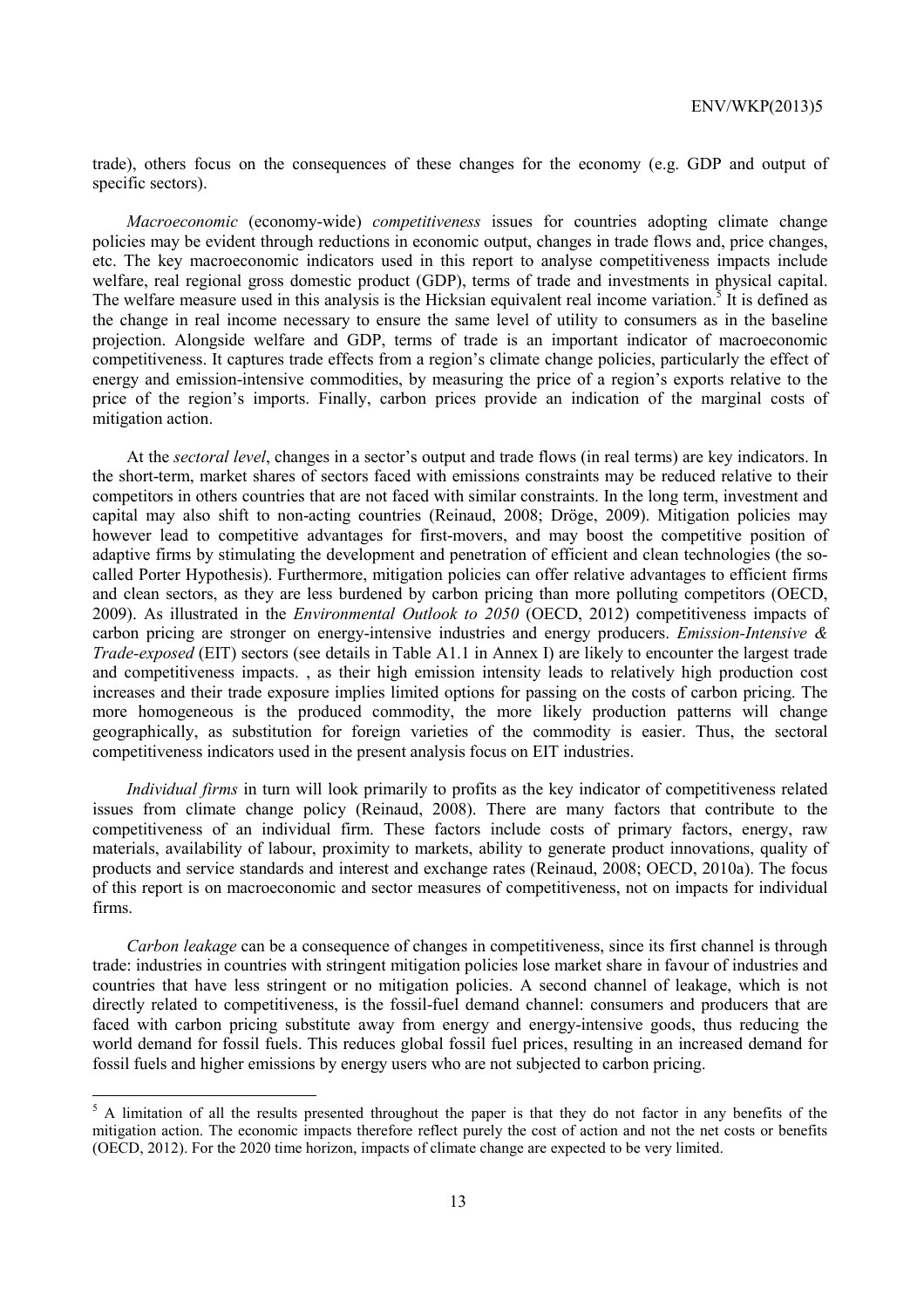In the literature, carbon leakage is mostly characterised by shifts in GHG emissions from countries where climate mitigation policies are adopted to countries where climate mitigation policies are less stringent or absent (Aldy and Pizer, 2009; Stern, 2006). More broadly, in this study carbon leakage is defined as emission increases from sources (sectors and countries) that do not face climate mitigation policies. This definition includes not only international carbon leakage, but also domestic sectoral carbon leakage, that is changes of emissions from capped towards non-capped sectors in acting countries (see Lanzi and Sue Wing, 2013). This type of leakage only occurs in situations where not all sectors are covered by the carbon pricing policy. Furthermore, the analysis considers complementary emission changes in non-covered gases. When the policy only covers a specific gas, generally CO2, emissions of other gases may increase, thereby affecting the environmental effectiveness of the mitigation policy.

#### *2.2 Overview of the global mitigation policy scenarios*

This section examines the competitiveness and carbon leakage impacts following the global mitigation scenarios used in the OECD *Environmental Outlook to 2050* (OECD, 2012). A reference scenario in which GHG emissions are stabilised at 450 parts per million (ppm) by the end of the  $21<sup>st</sup>$ century (*450 Core*) is used as a benchmark for the assessment of competitiveness impacts of climate change mitigation policies to 2020. The *450 Core* scenario describes a fully harmonised carbon market that encompasses all regions, sector and gasses. This scenario assumes least-cost timing of emission reductions and the use of all available mitigation options. To stabilise GHG emissions at 450 ppm the scenario assumes that carbon is priced starting in 2013 through a global emission trading scheme (ETS). Permits are initially (i.e. in 2013) allocated to countries based on their current share in global emissions, but the allocation rule gradually changes to reflect per-capita emissions by 2050. Domestically, emission permits are auctioned by governments between agents. These permits can be traded both domestically and internationally. This policy is the suitable reference point for evaluating other policies, as it describes the least-cost solution to attaining a given policy target.

The alternative scenarios that are considered differ from the *450* Core either in the level of international collaboration to achieve global emission reductions or in the rule used to allocate permits within the global emission trading scheme. These are two issues that can affect the regional distribution of costs and thus competitiveness and carbon leakage impacts.

To assess the effect of a lack of co-ordinated international action on climate change mitigation, the first alternative policy scenario examined is the *450 Delayed Action* scenario. In contrast to the *450 Core* scenario the *450 Delayed Action* scenario assumes that domestic carbon markets are not linked until 2020 and that countries set their own emission reduction targets. The regional emission reduction targets in this scenario reflect the high end of pledges made in the Copenhagen Accord and Cancún Agreements with strict land-use accounting rules and the inability to carry over surplus emission credits from the current Kyoto Protocol commitment period. By 2020, global emission reductions in the *450 Delayed Action scenario* are smaller than in the *450 Core* scenario.

The report then investigates a set of alternative policy scenarios that have the same global emission pathway as the *450 Core* scenario but where the permit allocation rule is changed. The *450 Per Capita* scenario assumes that from 2013 per capita emission allowances are equal across countries (thus leading to higher allowances in populous countries and smaller allowances to countries that historically have high emissions). The *450 Global Carbon Tax* scenario assumes that a carbon tax is implemented globally. This is equivalent to allocating allowances so that marginal costs are equal across regions. In such a case, there would be no permit trading.

All policy scenarios presented above are summarised in Table 1. Some of the main differences between the scenarios are reflected in the emission pathways post-2020. As the scope of the current report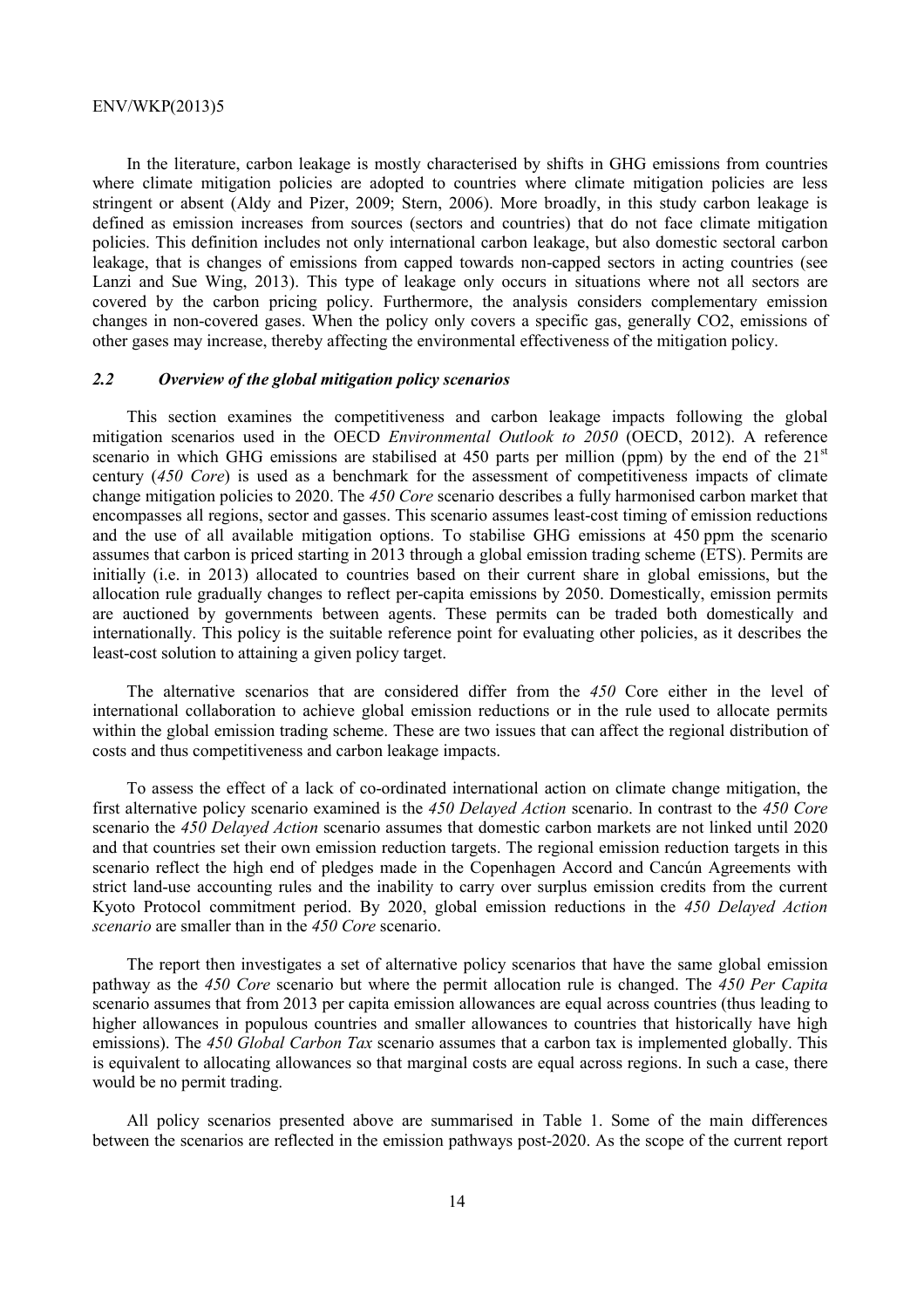is on mitigation action until 2020, the reader is referred to the more detailed discussions on the policy scenarios and their longer term differences in the OECD *Environmental Outlook to 2050* (OECD, 2012). The *Outlook* also presents more details on the differences in permit allocations across regions for the various alternative allocation schemes.

 With the exception of the *450 Delayed Action* scenario, the scenarios assume a globally-coordinated response to climate change through a fully harmonised carbon market, with consequent low impacts on competitiveness. Carbon leakage is expected in the *450 Delayed Action* scenario as some countries do not take action to reduce emissions. While the *450 Core* scenario is taken as a reference point, the purpose of the analysis is to study how changing the degree of international collaboration or the permit allocation rule affects competitiveness and carbon leakage relative to this benchmark scenario. Note that these scenarios do not include any explicit mechanisms to redistribute the costs of action amongst countries in order to address any distributional considerations. In reality, policymakers may wish to complement climate policy action with approaches that address such concerns such as EIT assistance and household assistance measures.

| <b>Scenario</b>                            | <b>Description</b>                                                                                                                                                                                                                                  |
|--------------------------------------------|-----------------------------------------------------------------------------------------------------------------------------------------------------------------------------------------------------------------------------------------------------|
| Reference policy                           |                                                                                                                                                                                                                                                     |
| 450 Core                                   | Global carbon market. Policy starts in 2013; full mitigation flexibility across time,<br>sources and gases. Permit allocation rule starts from current emission levels and<br>gradually changes to equal per-capita emissions by 2050.              |
| Alternative stabilisation scenario         |                                                                                                                                                                                                                                                     |
| 450 Delayed Action                         | As 450 Core, but no mitigation action beyond Cancún and Copenhagen pledges and<br>fragmented regional carbon markets.                                                                                                                               |
| <b>Alternative permit allocation rules</b> |                                                                                                                                                                                                                                                     |
| 450 Per Capita                             | As 450 Core, but per capita emission allowances are equal across countries<br>immediately from 2013.                                                                                                                                                |
| 450 Global Carbon Tax                      | Assumes a global carbon tax is implemented globally from 2013 such that the same<br>global emission reductions are achieved as in 450 Core; this variant implies that<br>marginal costs are equal across regions and so there is no permit trading. |

**Table 1. Overview of the** *Environmental Outlook to 2050* **(OECD, 2012) policy scenarios until 2020** 

*Source*: OECD Environmental Outlook to 2050 (2012).

## *2.3 Results for the global mitigation policy scenarios*

## *2.3.1 Macroeconomic competitiveness*

Table 2 illustrates how the key indicators of macroeconomic competitiveness discussed in sub-section 2.1 are affected according to the different scenarios. Tables A2.1 and A2.2 in Annex II illustrate results for each of the 15 regions individually.

Not surprisingly, competitiveness impacts in the *450 Core* scenario are limited, as the mitigation policy assumes full harmonisation. There are some cost differences, as marginal costs before permit trading are not equal across countries. Thus, countries have an incentive to trade emission permits and to mobilise the lowest cost mitigation options. Under the permit allocation of the *450 core* scenario, countries in the OECD region are the main buyer of permits. The developing countries in the Rest of the world region are the main suppliers of permits because they have a vast potential for cheap mitigation options and very little domestic mitigation obligations.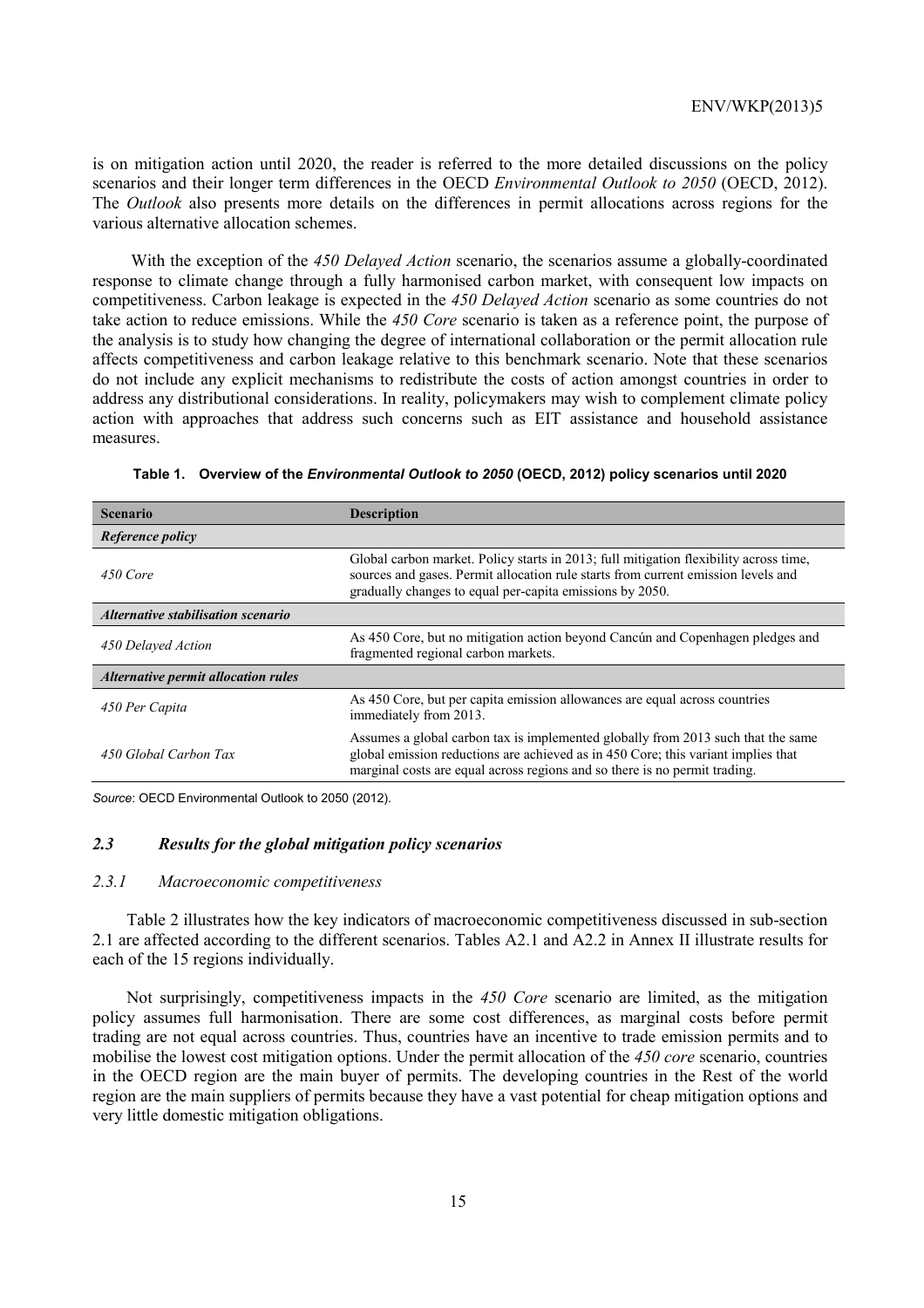## **Table 2. Macroeconomic indicators for the Outlook scenarios, 2020**

| <b>Region</b>                      | Welfare | GDP    | <b>Investment</b> | <b>Terms of Trade</b>    | GHG<br><b>Emissions</b> | Carbon price*  |  |
|------------------------------------|---------|--------|-------------------|--------------------------|-------------------------|----------------|--|
| 450 Core scenario                  |         |        |                   |                          |                         |                |  |
| OECD A1                            | 0.0     | 0.0    | 0.2               | 0.2                      |                         | $15**$         |  |
| Russia & rest of A1                | $-0.5$  | $-0.1$ | $-0.8$            | $-0.7$                   | $-15.1$                 | 6              |  |
| <b>Rest of BRIICS</b>              | $-0.4$  | 0.0    | $-0.7$            | 0.4                      | $-15.1$                 | 6              |  |
| Rest of the World                  | 0.0     | $-0.1$ | $-0.1$            | $-0.2$                   | $-12.5$                 | 6              |  |
| World                              | $-0.1$  | 0.0    | $-0.2$            | $\overline{\phantom{a}}$ | $-12.6$                 | 6              |  |
| <b>450 Delayed Action scenario</b> |         |        |                   |                          |                         |                |  |
| OECD A1                            | $-0.2$  | $-0.1$ | $-0.5$            | 0.3                      | $-16.5$                 | 38             |  |
| Russia & rest of A1                | $-0.6$  | $-0.1$ | $-1.0$            | $-0.8$                   | $-2.1$                  | $\overline{2}$ |  |
| <b>Rest of BRIICS</b>              | $-0.3$  | 0.0    | $-0.6$            | 0.1                      | $-8.4$                  | 4              |  |
| Rest of the World                  | $-0.4$  | 0.0    | $-0.7$            | $-0.4$                   | $-1.4$                  | 0              |  |
| World                              | $-0.3$  | $-0.1$ | $-0.7$            | $\overline{\phantom{a}}$ | $-8.9$                  | 38             |  |
| 450 Per capita scenario            |         |        |                   |                          |                         |                |  |
| OECD A1                            | $-0.2$  | 0.0    | 0.1               | 0.2                      | $-9.3$                  | $15***$        |  |
| Russia & rest of A1                | $-1.1$  | $-0.1$ | $-1.4$            | $-0.7$                   | $-15.3$                 | 6              |  |
| <b>Rest of BRIICS</b>              | 0.0     | 0.0    | $-0.4$            | 0.4                      | $-15.1$                 | 6              |  |
| Rest of the World                  | 1.4     | 0.2    | 1.6               | $-0.3$                   | $-12.2$                 | 6              |  |
| World                              | $-0.1$  | 0.0    | 0.0               | $\overline{\phantom{a}}$ | $-12.6$                 | 6              |  |
| 450 Global carbon tax scenario     |         |        |                   |                          |                         |                |  |
| OECD A1                            | 0.0     | 0.0    | 0.2               | 0.1                      | $-9.3$                  | $15***$        |  |
| Russia & rest of A1                | $-0.5$  | $-0.1$ | $-0.8$            | $-0.9$                   | $-15.1$                 | 6              |  |
| <b>Rest of BRIICS</b>              | $-0.3$  | 0.0    | $-0.6$            | 0.5                      | $-15.0$                 | 6              |  |
| Rest of the World                  | $-0.4$  | $-0.1$ | $-0.5$            | 0.1                      | $-12.6$                 | 6              |  |
| World                              | $-0.1$  | 0.0    | $-0.2$            | ٠                        | $-12.6$                 | 6              |  |

(Percentage change with respect to baseline)

*Source:* ENV-Linkages model output

\* Carbon prices are expressed in USD 2007 / ton of CO2e. The regional carbon prices are an average of national carbon prices weighted by emissions reductions.

\*\*\* The average carbon price in the OECD A1 region is higher because of the existing EU-ETS in the European Union.

For regional aggregation see Table A1.1

Welfare losses are negligible in most OECD countries, thanks to the high efficiency in production that allows them to limit cost increases for polluting firms as well as to the possibility to achieve their targets through purchasing lower-cost emission permits abroad. Larger welfare losses are concentrated in the Russia and rest of A1 region. Russia, as the Middle East countries (part of Rest of the world) is negatively affected by the lower global demand for fossil fuels, through the trade balance in real terms. Large welfare losses are also found in the Rest of BRIICS region, due to the high welfare losses in China. These are directly related to the permit allocation rule: emissions grow more rapidly than population (OECD, 2012), implying that China will need to either undertake costly domestic mitigation efforts or buy permits on the international market.

For the period until 2020, the *450 Delayed Action* scenario differs from the *450 Core* in three important ways: (i) global mitigation levels are lower, (ii) the regional targets differ, and (iii) permits cannot be traded internationally. Due to the fragmentation of the carbon market in the *450 Delayed Action*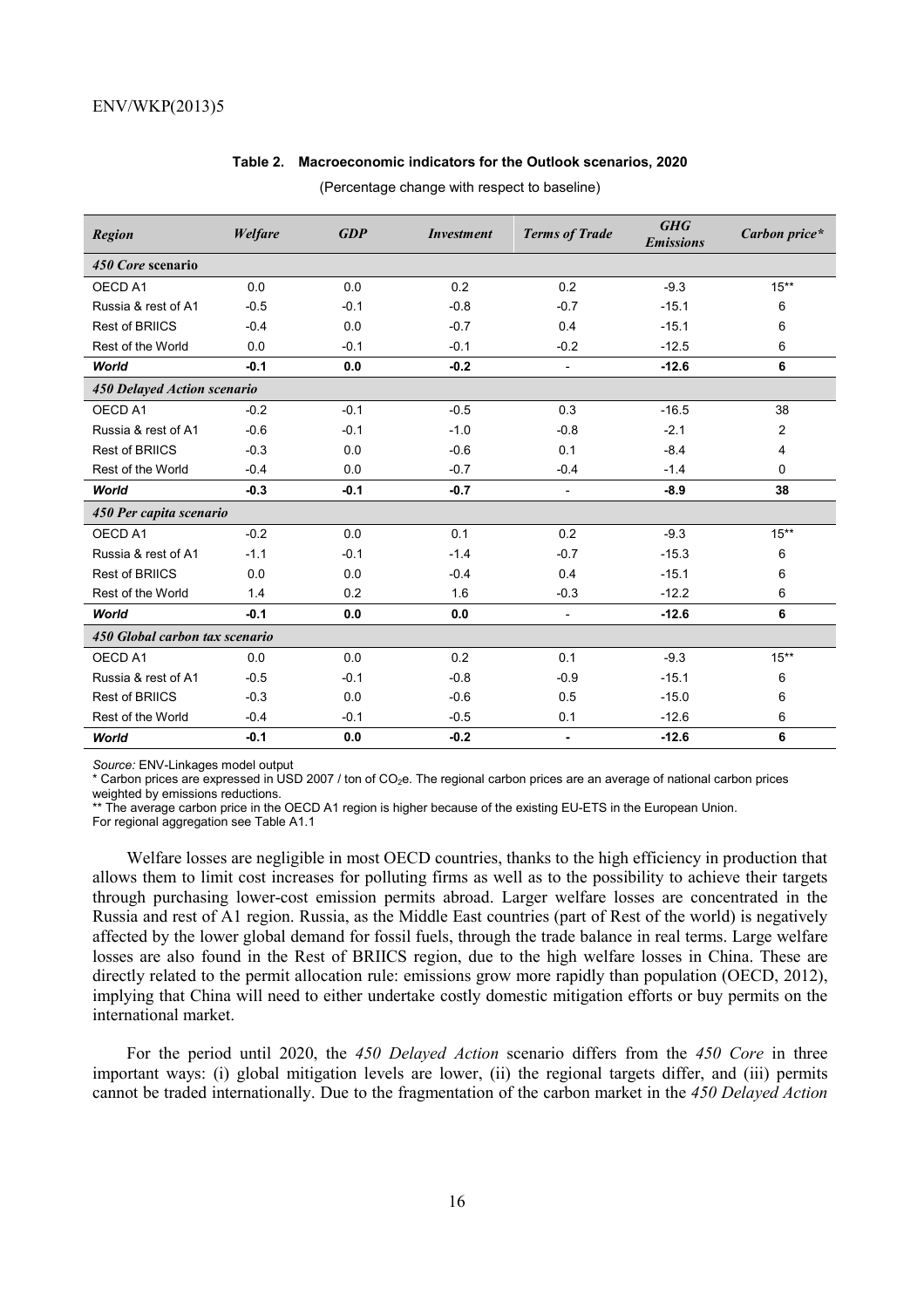scenario global welfare is lower than in the 450 Core scenario.<sup>6</sup> As the level of global emission reduction is lower under the *Delayed Action* scenario, there will also be lower benefits in terms of avoided climate damages. Thus, it is by definition not possible to compare the cost-effectiveness of these two policies.

Without the possibility to trade permits, many low-cost mitigation options remain unexploited, driving up the economic costs in the *450 Delayed Action* scenario relative to the *450 Core* scenario. While in the *450 Core* scenario the OECD region could reduce the cost of mitigation by buying permits abroad, the absence of permit trading in the *450 Delayed Action* scenario implies welfare and GDP levels are lower. For the BRIICS and the rest of the world regions, welfare and GDP costs are lower or around the same as in the *450 Core* scenario. This result reflects higher emission allowances and consequentially lower carbon prices for these regions than in the *450 Core* scenario. Investment losses in most regions are also greater than in the *450 Core* scenario, especially in regions with relatively higher carbon prices such as most OECD countries.

In the *450 Delayed Action* scenario, carbon prices vary across regions and countries. The carbon price is zero in the rest of the world region, where there are no pledges, while it is on average 38 in OECD A1 regions where some countries have pledged ambitious mitigation targets.<sup>7</sup> The average global price in the 450 Delayed Action (38 USD 6/tCO<sub>2</sub>e) is much higher than in the other scenarios (USD 6/tCO<sub>2</sub>e). While this reflects the marginal effect of the mitigation policy on production costs of polluting firms, there are important indirect costs induced by these policies that are captured in the CGE framework. Thus, the total regional costs of the policies differ substantially from what could be inferred from the marginal carbon price. This effect is especially strong for countries with substantial energy exports, such as Russia, the Middle East (part of Rest of the world) and Indonesia (part of rest of BRIICS).

In the *450 Per Capita* scenario and the *450 Global Carbon Tax* scenario global welfare levels are unchanged compared to the *450 Core* scenario. However, there are substantial distributional effects between regions. Heavily populated developing regions, which are included in the rest of BRIICS and the rest of the world region, benefit from the per capita permit allocation scheme as they become large exporters of permits. In contrast, the OECD region faces relatively higher costs as it is forced to import permits to meet the permit allocation, although the impact on the terms of trade is negligible. Many developing countries (in the Rest of the world region) are worse off in the global tax scenario, as they are not able to benefit from exporting permits. The other indicators presented in the Table confirm that the international permit allocation scheme has relatively little effect on competitiveness as long as emitters are able to buy and sell permits on the carbon market.

## *2.3.2 Sectoral competitiveness*

Table 3 shows sectoral competitiveness impacts using one of the key sectoral indicators: change in output of the EIT sectors.<sup>8</sup> The analysis shows that there is substitution away from emission-intensive goods such as iron and steel and non-ferrous metals in OECD A1 countries, leading to output reduction of these sectors. This effect is largest for OECD regions across most EIT sectors (see Annex II for detailed regional results). For these regions, cost increases in EIT production driven by relatively high carbon prices lead to the largest substitution effects. Losses are compounded as a result of changes to their relative

 $6$  The cost differential will be much larger by 2050, as the scenario assumes that additional mitigation efforts are needed between 2020 and 2050 to keep concentration levels at the end of the century below 450 ppm; see OECD (2012) for more details.

 $<sup>7</sup>$  All carbon prices are expressed in USD using 2007 exchange rates.</sup>

<sup>&</sup>lt;sup>8</sup> In ENV-Linkages, EIT sectors include chemicals, non-ferrous metals, fabricated metal products, iron and steel, pulp and paper, and non-metallic mineral products. Hood (2010) provides a review of how governments have proposed to define EIT sectors that are most likely to have negative competitiveness impacts.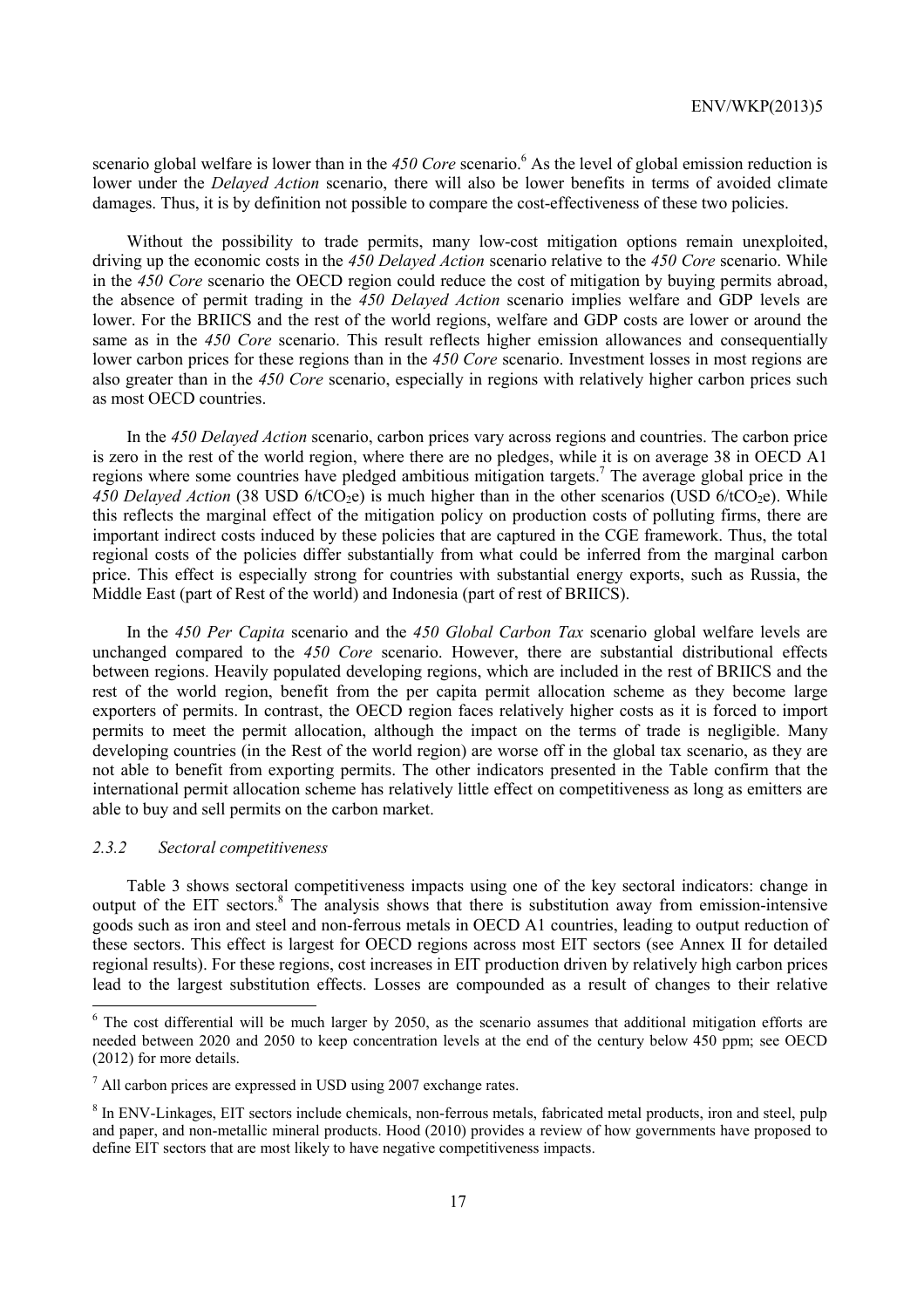competitiveness position and in domestic demand. Furthermore, countries that face the highest carbon prices, have the largest negative effect on EIT sector output. EIT sectors in regions that are not bound by targets such as the rest of the world mostly experience a relative increase in output. These regions benefit from the fall in competitiveness in regions undertaking more substantial climate change mitigation. Regions that do not require much domestic mitigation action, such as Russia and rest of Annex 1 and rest of BRIICS also benefit in terms of their relative competitiveness position.

The sectoral results in the *450 Delayed Action* scenario reflect the changes in the relative competitive position of regions. While OECD A1 countries are more negatively affected, all other regions benefit from a smaller global deterioration of their competitive position. In the *450 Per capita* and in the *450 Global carbon tax* scenario, only the former effect occurs. As global emission levels are not affected and there is scope for emissions trading, global output in EIT sectors is similar to the *450 Core* scenario. For OECD Annex I countries, high-cost reduction options are not forced upon domestic sectors as they can participate in the global carbon market and buy permits when these are cheaper than the marginal abatement costs. For some sectors, the profit-maximising approach is to reduce relatively polluting domestic production and sell the freed-up permits on the international market. This is projected to occur for some sectors in the rest of BRIICS countries.

In acting countries, changes in production levels are larger than changes in consumption levels: to some extent, consumers are able to maintain their welfare levels by relying more on relatively cheap imports, while the domestic production sector starts specialising more in producing relatively clean goods and services. This mechanism is essential in keeping the costs of policy action as low as possible, and requires well-functioning international trade markets.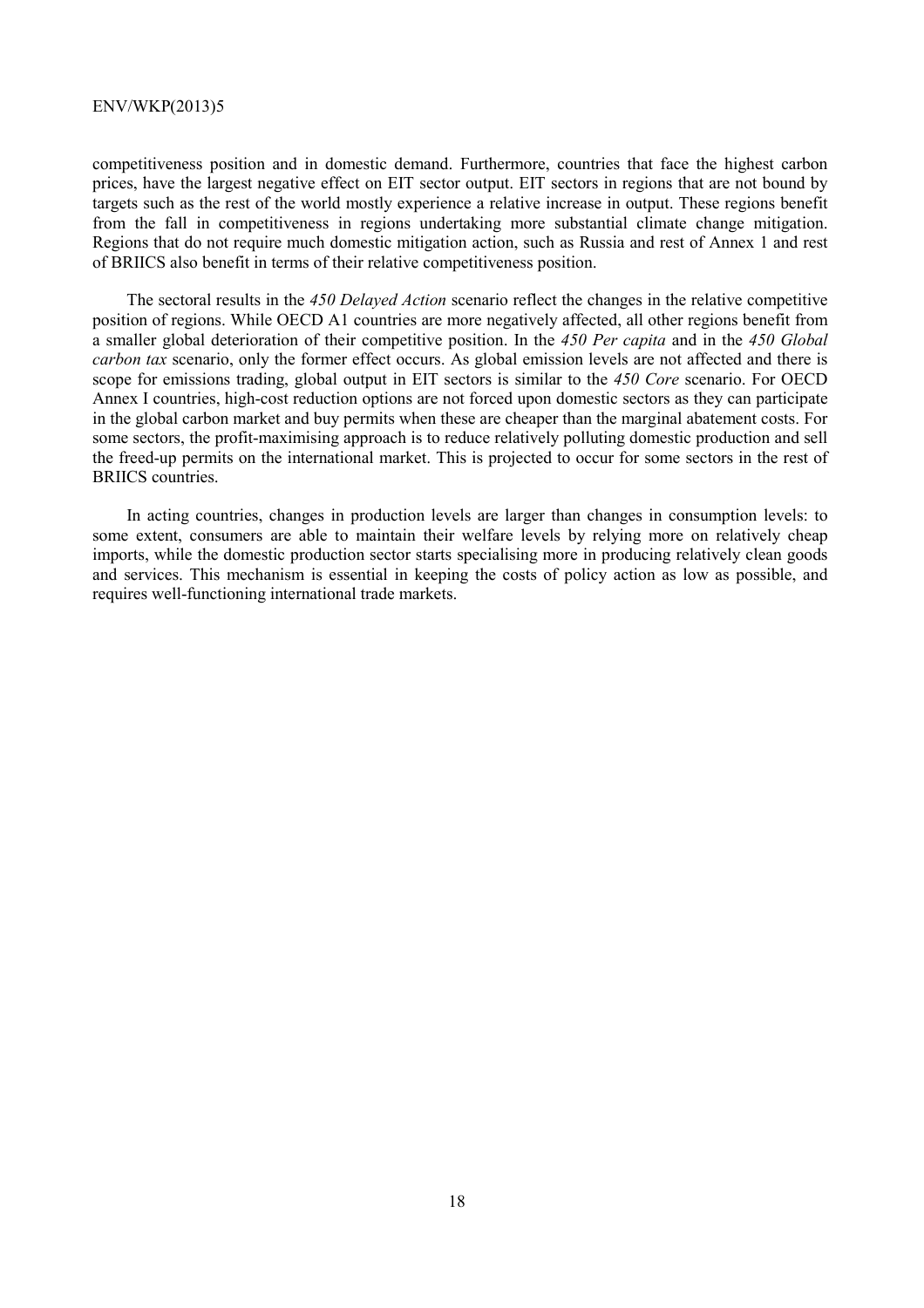## **Table 3. Output of EIT sectors in the Outlook scenarios, 2020**

| <b>Region</b>                      | <b>Iron</b> and<br><b>Steel</b> | <b>Non-ferrous</b><br>metals | <b>Chemicals</b> | Pulp and<br>paper | Fabricated<br>metal products | <b>Non-metallic</b><br>minerals |
|------------------------------------|---------------------------------|------------------------------|------------------|-------------------|------------------------------|---------------------------------|
| 450 Core scenario                  |                                 |                              |                  |                   |                              |                                 |
| OECD A1                            | $-0.3$                          | $-1.0$                       | $-0.2$           | $-0.2$            | $-0.2$                       | 0.0                             |
| Russia & rest of A1                | 0.0                             | 1.2                          | $-0.8$           | 0.8               | $-0.1$                       | $-1.1$                          |
| <b>Rest of BRIICS</b>              | $-0.4$                          | $-0.3$                       | $-0.4$           | $-0.4$            | $-0.3$                       | $-1.0$                          |
| Rest of the World                  | $-0.3$                          | 1.4                          | 0.1              | 0.3               | $-0.1$                       | $-0.3$                          |
| World                              | $-0.3$                          | $-0.3$                       | $-0.3$           | $-0.2$            | $-0.2$                       | $-0.5$                          |
| <b>450 Delayed Action scenario</b> |                                 |                              |                  |                   |                              |                                 |
| OECD A1                            | $-3.7$                          | $-4.1$                       | $-1.5$           | $-0.5$            | $-0.3$                       | $-1.1$                          |
| Russia & rest of A1                | 2.5                             | 5.5                          | 1.6              | 0.6               | 0.3                          | 0.2                             |
| <b>Rest of BRIICS</b>              | 1.1                             | 1.1                          | 0.8              | 0.0               | 0.0                          | 0.1                             |
| Rest of the World                  | 2.2                             | 3.8                          | 1.3              | 0.4               | $-0.2$                       | 0.6                             |
| World                              | $-0.4$                          | $-0.3$                       | $-0.3$           | $-0.3$            | $-0.2$                       | $-0.4$                          |
| 450 Per capita scenario            |                                 |                              |                  |                   |                              |                                 |
| OECD A1                            | 0.0                             | $-0.5$                       | 0.0              | $-0.2$            | 0.0                          | 0.0                             |
| Russia & rest of A1                | 0.5                             | 2.9                          | $-0.4$           | 1.0               | 0.2                          | $-1.2$                          |
| <b>Rest of BRIICS</b>              | $-0.7$                          | $-0.7$                       | $-0.5$           | $-0.5$            | $-0.3$                       | $-1.1$                          |
| Rest of the World                  | $-0.7$                          | 0.1                          | $-0.5$           | 0.1               | $-0.3$                       | 0.2                             |
| World                              | $-0.4$                          | $-0.4$                       | $-0.2$           | $-0.2$            | $-0.1$                       | $-0.5$                          |
| 450 Global carbon tax scenario     |                                 |                              |                  |                   |                              |                                 |
| OECD A1                            | $-0.3$                          | $-1.1$                       | $-0.2$           | $-0.2$            | $-0.2$                       | 0.0                             |
| Russia & rest of A1                | 0.0                             | 1.0                          | $-0.8$           | 0.8               | $-0.1$                       | $-1.1$                          |
| <b>Rest of BRIICS</b>              | $-0.4$                          | $-0.3$                       | $-0.4$           | $-0.3$            | $-0.3$                       | $-0.8$                          |
| Rest of the World                  | $-0.1$                          | 1.8                          | 0.3              | 0.3               | 0.0                          | $-0.4$                          |
| World                              | $-0.3$                          | $-0.3$                       | $-0.2$           | $-0.2$            | $-0.2$                       | $-0.4$                          |

(Percentage change with respect to baseline)

*Source*: ENV-Linkages model output

## *2.3.3 Carbon leakage*

As the *450 Core* scenario is based on the premise of global action, encompassing all emission sources, there is no scope for carbon leakage. This holds also in the alternative permit allocation rule scenarios. The *450 Delayed Action* scenario, however, assumes no mitigation action in the Middle East and Northern Africa and Rest of the world regions. Thus, some carbon leakage to these countries through the international leakage channel may occur.<sup>9</sup> However, domestic carbon leakage will not occur as all sectors and gases are included in the policies. The leakage rates to the Middle East region are 0.1%, whereas it is 0.4% for the rest of the world regions. The total leakage rate of 0.5% shows that carbon leakage is very low when all sectors and sources are covered and when most regions take action to mitigate carbon emissions.

<sup>-&</sup>lt;br>9 In principle, some regional leakage may also occur to countries that have pledged an intensity-based target, i.e. China and India. However, as explained in OECD (2012), when GDP impacts are not very sensitive to such leakage, the intensity targets are very similar to absolute caps. For practical reasons, the *450 Delayed Action* scenario translates the intensity targets to absolute caps.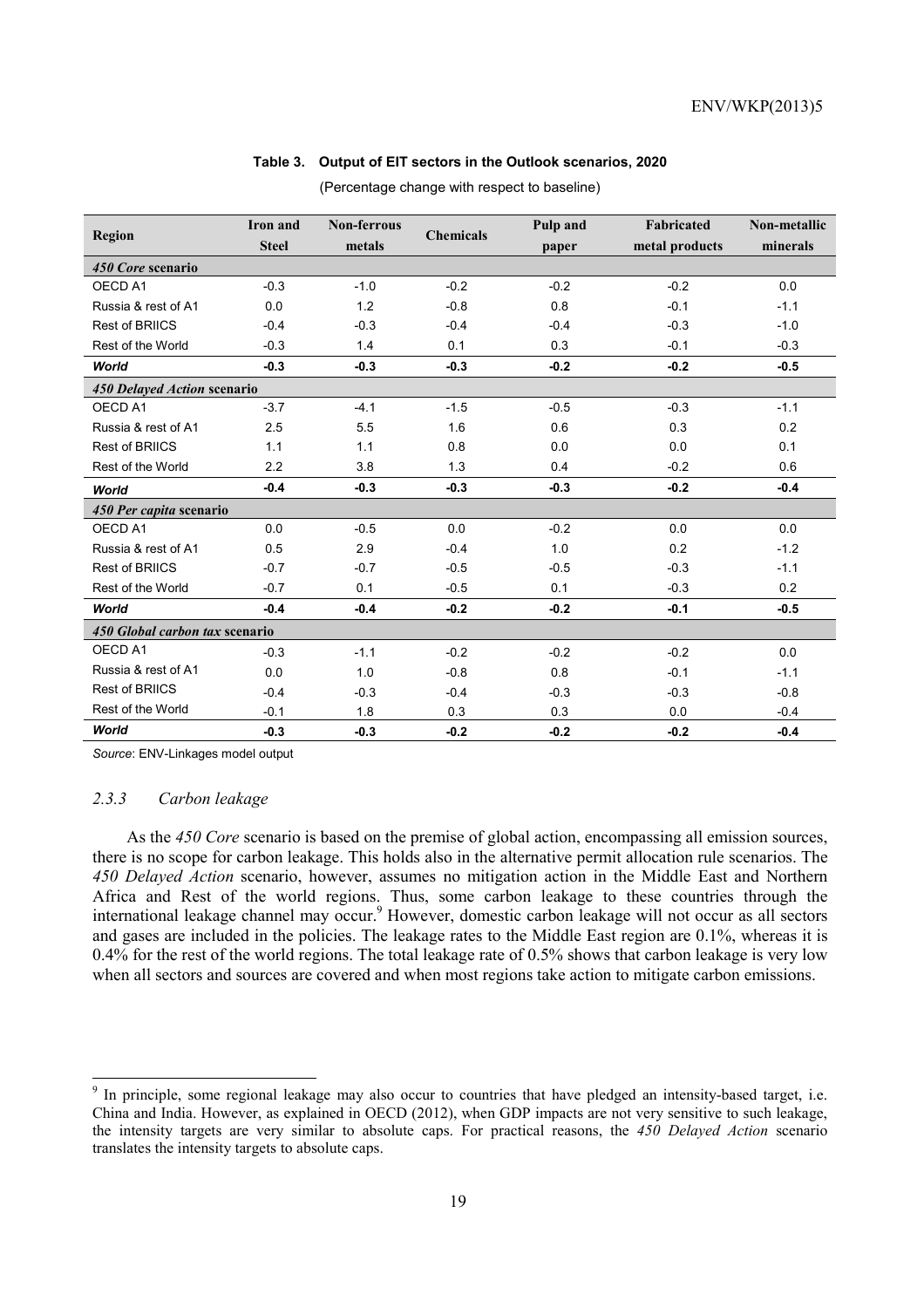$\overline{a}$ 

## **3. Competitiveness and carbon leakage impacts in stylised multiple carbon market scenarios**

## *3.1 Description of the reference multiple carbon market scenario*

 The OECD *Environmental Outlook to 2050* scenarios analysed in the previous section assume that all sectors and gases are included in the climate change policy. These characteristics implied that competitiveness impacts are small and leakage (in most cases) absent. Results in the previous section also illustrate that negative competitiveness and carbon leakage impacts are stronger in a scenario with multiple carbon markets and with lower international participation such as the *450 Delayed Action Scenario*. These results suggest that both competitiveness losses and carbon leakage effects would increase in scenarios where less emission sources and sectors are covered and where fewer countries put a price on carbon. To further investigate the importance of the sectoral coverage of the climate policies, the present section analyses multiple carbon market scenarios emission sources (sectors and GHGs) are excluded from the emission trading schemes.

A stylised hypothetical scenario (*Partial*) is introduced where only a smaller group of countries act, i.e. emission reduction targets are implemented for Annex I countries only, and where not all sectors and emission sources are covered by the climate policy. Emissions from agriculture, from final demands and non-CO2 GHGs are excluded. This reference policy scenario implies multiple carbon markets without international permit trading. The regional emission reduction targets implemented in the *Partial* policy scenario are based on an assessment of the pledges made by Annex I countries in the Annex to the Copenhagen Accord (FCCC/SB/2011/INF.1/Rev.1; see OECD, 2012 for more details on the interpretation of these targets), with the assumption that (i) the lower end of the pledges will be implemented (as the upper end pledges are normally conditional upon stringent international action and thus not in line with the hypothetical fragmented world represented by this scenario); (ii) land use (LULUCF) credits are excluded; (iii) surplus allowances from the first commitment period of the Kyoto Protocol are also excluded; and (iv) agricultural, final demand emissions and non- $CO<sub>2</sub>$  greenhouse gases are not covered by the policy. This hypothetical scenario has similar policy design features to the *450 Delayed Action* scenario, though in the *Partial* scenario only Annex I countries are acting, they adopt the lower pledges and less sectors and emission sources are covered.

The required GHG emission reductions assumed in the *Partial* policy scenario are summarised in Table 4. They are expressed as reductions from 1990 GHG emission levels. While non-Annex I countries have also provided pledges for mitigation action (see FCCC/AWGLA/2011/INF.1), in this hypothetical scenario only Annex I countries are acting and non-Annex I countries are assumed not to undertake any GHG emission reduction policies. It should be stressed that the reason for this assumption in this stylised scenario is to draw out the potential competitiveness impacts of truly heterogeneous carbon markets, not to accurately reflect current or planned policies by non-Annex I countries.

In the analysis, the targets are defined at the country level for all GHGs and imposed through a domestic Emission Trading Scheme (ETS) on the included CO<sub>2</sub> emissions sources only.<sup>10</sup> The *Partial* policy scenario also assumes that the various domestic carbon markets are not linked $11$  and carbon offsets cannot be used.

 $10$  Implicitly, the assumption is that all required emission reductions have to be achieved within the covered sectors.

<sup>&</sup>lt;sup>11</sup> Except between the EU and EFTA, between Australia & New Zealand and between Japan & Korea, because further disaggregation of the carbon markets is not possible due to the regional aggregation of the model.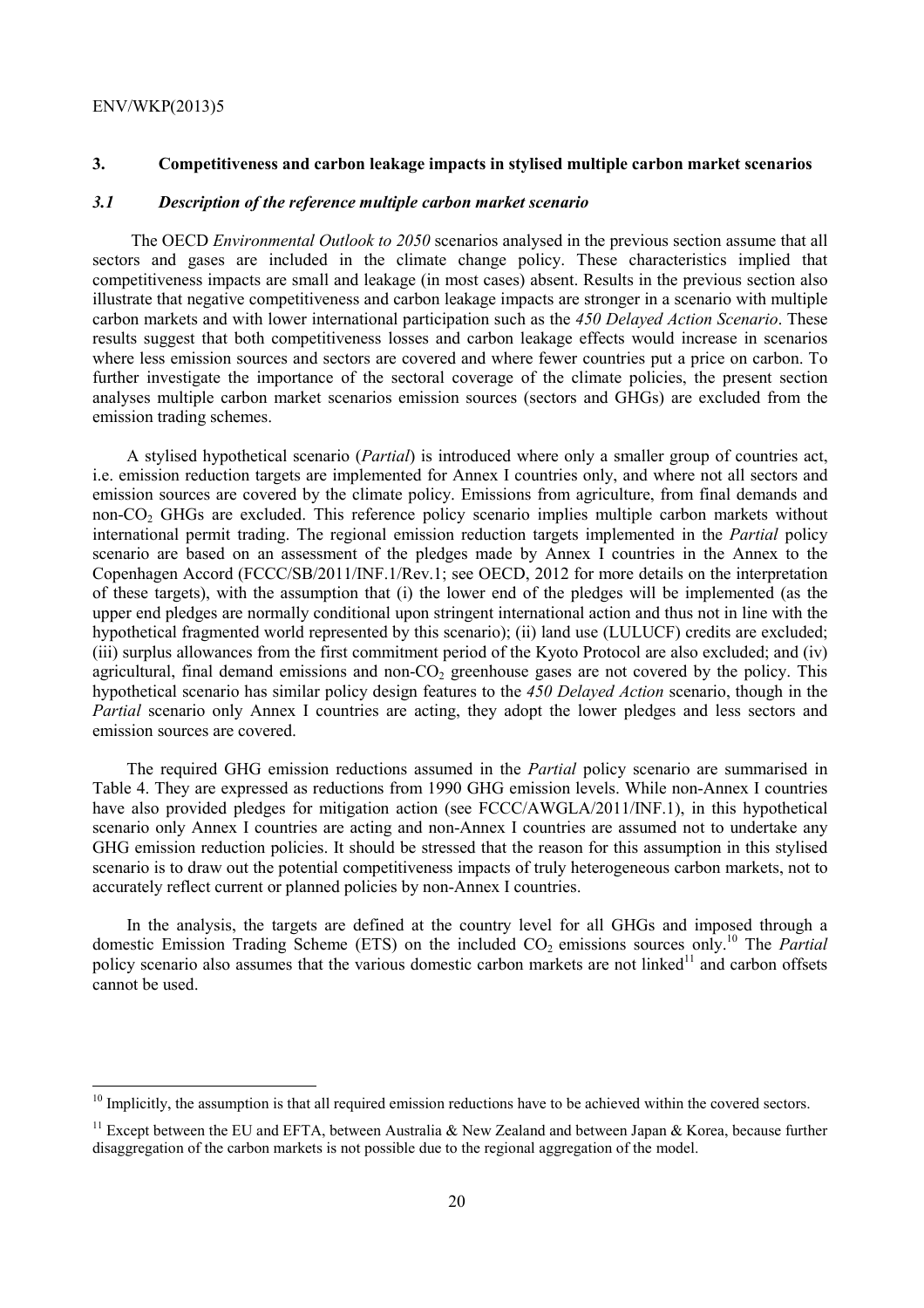| <b>Region</b>                   | Scenario target<br><b>Policy description</b><br>(GHG emission change)                                                                                                                      |                    |
|---------------------------------|--------------------------------------------------------------------------------------------------------------------------------------------------------------------------------------------|--------------------|
| Europe (WEU)                    | EU27, Liechtenstein and Switzerland -20% from 1990; Norway<br>$-30\%$ from 1990; Iceland and Monaco $-30\%$ from 1990                                                                      | $-20\%$ from 1990  |
| United States of America (USA)  | $-17\%$ from 2005                                                                                                                                                                          | $-3.5\%$ from 1990 |
| Japan and South Korea (JPK)     | $-25\%$ from 1990                                                                                                                                                                          | $-16\%$ from 1990  |
| Canada (CAN)                    | $-17\%$ from 2005                                                                                                                                                                          | $+2.5\%$ from 1990 |
| Australia and New Zealand (OCE) | Australia -5% from 2000; New Zealand -10% from 1990                                                                                                                                        | $+10\%$ from 1990  |
| Russia (RUS)                    | $-15\%$ from 1990                                                                                                                                                                          | $-15\%$ from 1990  |
| Rest of Annex I (RAN)           | Ukraine -20% from 1990; Belarus -5% from 1990; Croatia -5%<br>from 1990; emissions for other countries in this group without<br>a pledge (incl. Turkey) are assumed to remain at BAU level | $-19\%$ from 1990  |

*Source*: Policy descriptions and methodology for translating into scenario targets are taken from OECD (2012); resulting scenario targets are own calculations.

#### *3.1.1 Results from the reference multiple carbon market scenario*

The *Partial* reference policy scenario has economic and competitiveness effects in the acting countries, as well as in non-acting countries. Results for key indicators are illustrated in Table 5. Welfare decreases in acting countries as a consequence of the additional costs of reducing emissions, with the exception of the Rest of Annex I countries where welfare slightly increases due to an improvement in their terms of trade.<sup>12</sup> These mitigation efforts also have substantial indirect effects; not least through the international fossil fuel markets, where there is a downward pressure on prices (and hence income for fossil fuel exporters) resulting from the reduced demand for energy in acting countries.

EIT sectors are particularly affected, with a negative impact on both output and exports. These effects are highest for Canada, Australia & New Zealand, and Japan & Korea, and are relatively small in EU & EFTA and in the USA, where the actual emission reduction is lower. In general, these losses are a compound result of changes in competitive position with respect to the main trading partners and domestic demand changes. In Australia & New Zealand, the international trade aspect is dominant: EIT export losses are substantially larger than production losses. Especially for Canada and Japan & Korea a main driver of the EIT output loss is the relatively high carbon price. The carbon price, which is region-specific as in this scenario all regions act individually, is highest in Japan & Korea (USD 163/tCO<sub>2</sub>e), followed by Canada (USD 55/tCO<sub>2</sub>e). Australia & New Zealand, EU & EFTA<sup>13</sup> and the US have similar prices, ranging from USD 33 to 45/tCO<sub>2</sub>e. Finally, the price in the Rest of Annex I countries is very low (USD 12/tCO<sub>2</sub>e) as their target is very close to the baseline projections. This is the same for Russia where the pledge is effectively not binding.<sup>14</sup> The high carbon prices, which differ substantially from the ones obtained in the *Outlook* simulations, reflect the lower international participation and sectoral coverage, which make the policy more stringent.

 $\overline{a}$ 

<sup>&</sup>lt;sup>12</sup> A similar result was found in the *Environmental Outlook to 2050* (OECD, 2012). The effect is partially caused by the availability of relatively cheap industrial restructuring options, especially in the former Soviet Union countries, and disappears after 2020.

 $13$  The carbon price for the EU&EFTA includes the EU-ETS.

<sup>&</sup>lt;sup>14</sup> Russia's pledge is expressed with respect to 1990 emission levels, but the large structural reforms in the 1990s have caused a substantial reduction in its emission levels.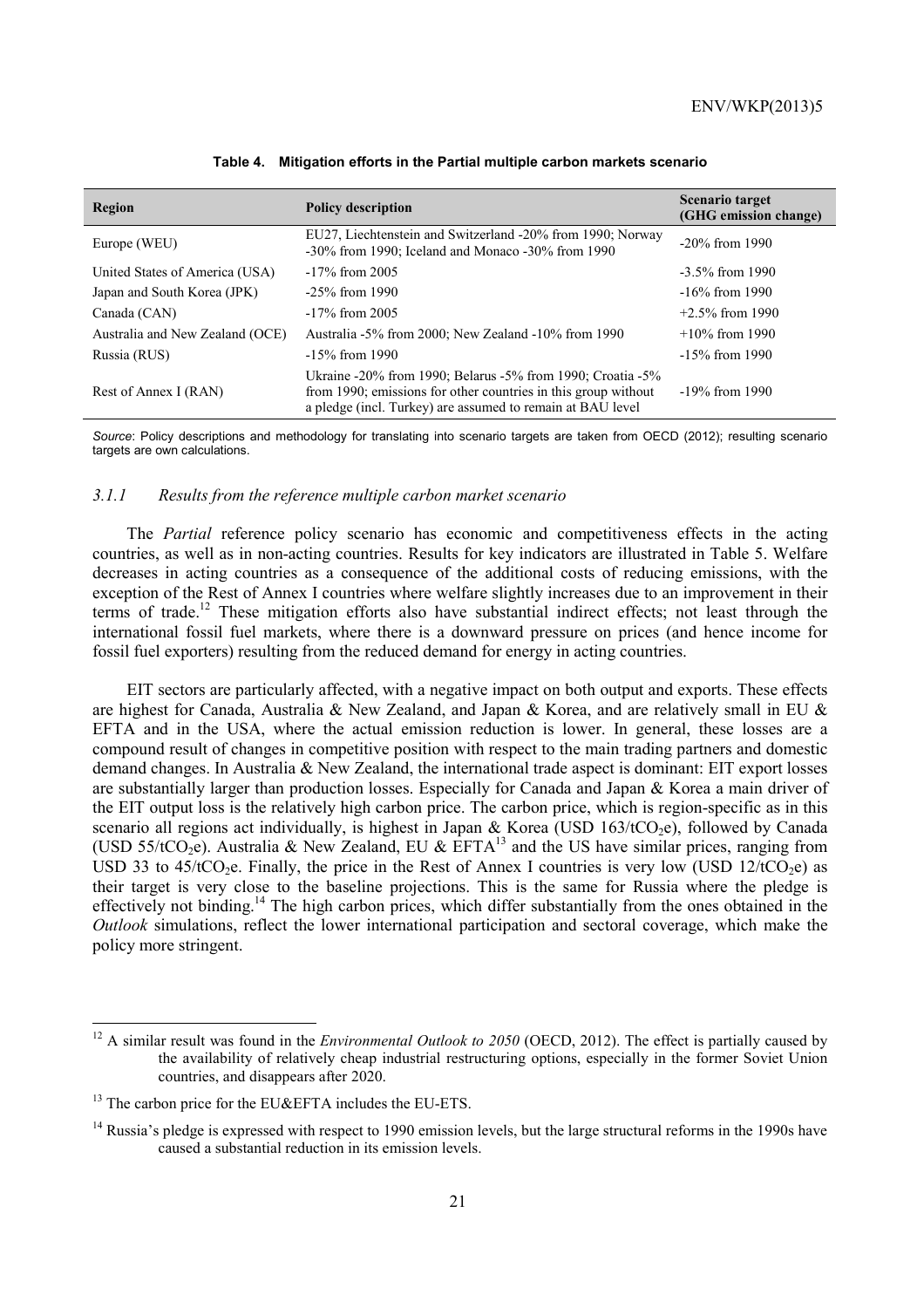The climate policies implemented in the acting countries also indirectly impact non-acting countries. There is a small negative effect on welfare in all regions. This effect is quite strong in the case of energy exporting economies, where the reduced energy demand in acting regions reduces income from exporting fossil fuels. The fall in competitiveness of energy intensive products in acting countries is compensated with an increase in production and exports in EIT sectors in Russia, Indonesia and countries in the Middle East & North African region. This positive effect is not enough to compensate the losses from reduced fossil fuel exports in these countries.

| Region                           | Welfare | Output<br>(EIT sectors) | <b>Exports</b><br>(EIT goods) | <b>GHG</b><br>emissions | Carbon<br>Price |
|----------------------------------|---------|-------------------------|-------------------------------|-------------------------|-----------------|
| Australia & New Zealand          | $-1.2$  | $-5.3$                  | $-15.9$                       | $-18.1$                 | 33              |
| Canada                           | $-1.7$  | $-8.3$                  | $-11.5$                       | $-22.3$                 | 55              |
| EU & EFTA                        | $-0.3$  | $-1.3$                  | $-1.6$                        | $-12.0$                 | 45              |
| Japan & Korea                    | $-1.3$  | $-9.8$                  | $-18.2$                       | $-30.2$                 | 163             |
| Russia                           | $-1.9$  | 7.6                     | 12.5                          | 0.1                     | 0               |
| Other European Annex I countries | 0.5     | $-1.5$                  | $-1.5$                        | $-6.8$                  | 12              |
| <b>USA</b>                       | $-0.3$  | $-1.8$                  | $-3.2$                        | $-15.4$                 | 37              |
| <b>Acting countries</b>          | $-0.6$  | $-3.1$                  | $-4.0$                        | $-13.6$                 |                 |
| Brazil                           | $-0.2$  | 1.7                     | 4.5                           | 0.7                     |                 |
| China                            | $-0.4$  | 2.0                     | 6.1                           | 0.8                     |                 |
| Indonesia                        | $-0.8$  | 3.8                     | 6.8                           | 0.4                     |                 |
| India                            | 0.0     | 1.9                     | 4.4                           | 0.9                     |                 |
| Mexico                           | $-0.3$  | 1.9                     | 5.7                           | 0.5                     |                 |
| South Africa                     | 0.2     | 2.0                     | 5.8                           | 2.1                     |                 |
| M. East and N. Africa            | $-2.4$  | 4.9                     | 7.3                           | 0.1                     |                 |
| Rest of the World                | $-0.7$  | 3.5                     | 5.5                           | 0.0                     |                 |
| <b>Non-acting countries</b>      | $-0.7$  | 2.1                     | 5.3                           | 0.5                     |                 |
| World                            | $-0.6$  | $-0.7$                  | $-0.9$                        | $-4.9$                  |                 |

**Table 5. Impacts of the multiple carbon market policy on key indicators, 2020** 

Percentage change with respect to baseline

*Source*: ENV-Linkages model output

The policy also causes international carbon leakage in most non acting countries.<sup>15</sup> The leakage rate from acting to non-acting countries is of 9% for  $CO<sub>2</sub>$  and 6% for all GHGs. The  $CO<sub>2</sub>$  leakage rate is higher as CO<sub>2</sub> emissions are linked to more trade exposed activities and are also the only emissions covered in the policy design. This issue will be further explored in Section 3.3.3.

#### *3.2 Overview of the multiple carbon market scenarios*

The extent to which competitiveness and leakage impacts hinge on the inclusion of different sectors is examined by varying the emission sources included in the carbon market policies. Table 5 summarises the policy scenarios used in this analysis. All the scenarios described are based on the *Partial* policy scenario, but include certain sectors or gases. First, the climate policy is expanded to include emissions from the agricultural sectors (*Ag*), then final demand emissions (emission related to households and government) (*FD*), and last all GHGs are included in carbon pricing (*NonCO2*). The remaining four scenarios are combinations of these three main variants. Thus, the most inclusive scenario (*All sources*) includes all emission sources and sectors in the climate policy. A crucial assumption in all these scenarios is that the

<sup>&</sup>lt;sup>15</sup> The (international) leakage rate is conventionally defined as the ratio between the emission increase in nonregulated countries over the emission reduction in regulated countries.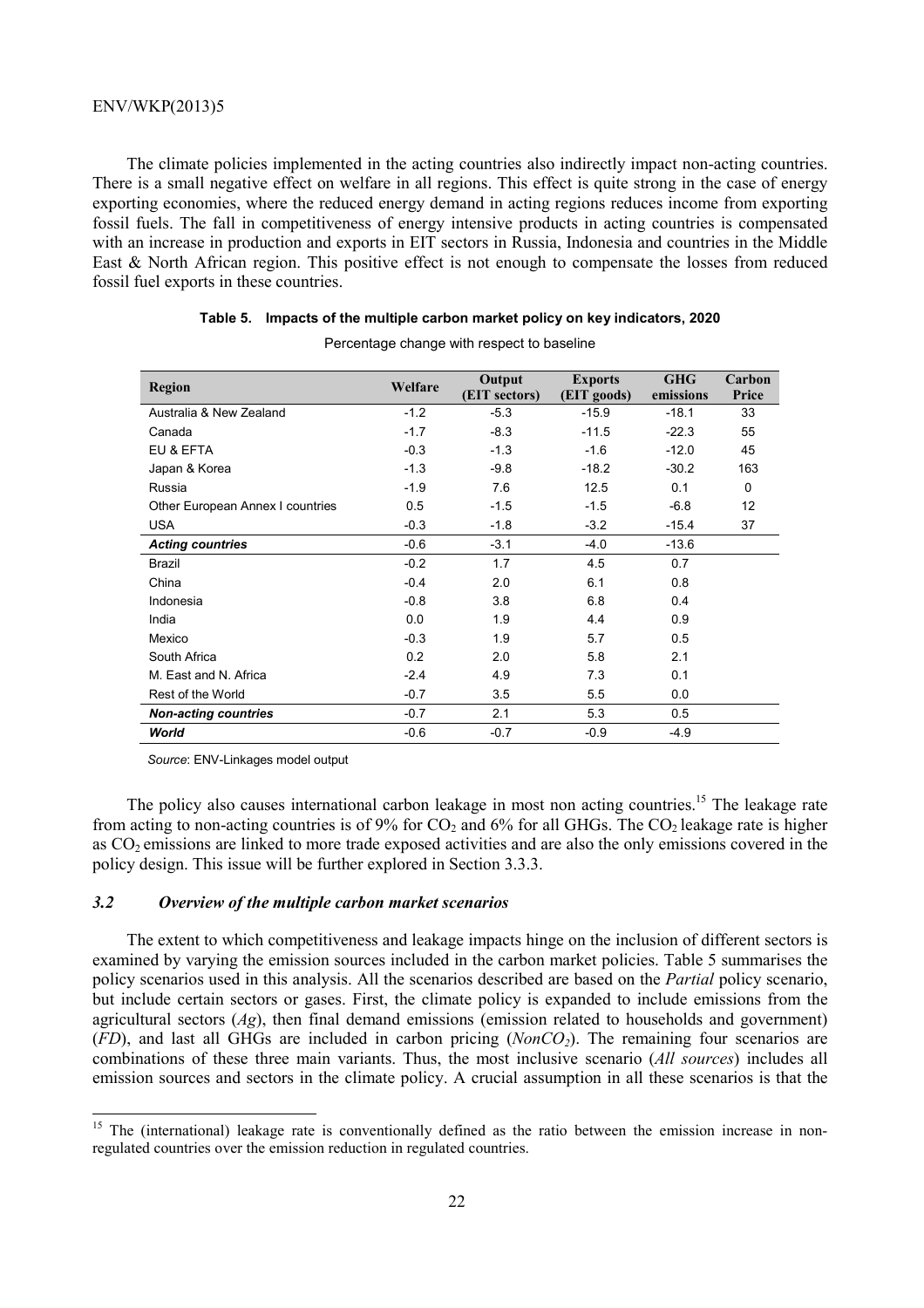same economy-wide emission reduction needs to be achieved, i.e. any low-cost mitigation efforts by sectors or gases that are excluded in the *Partial* scenario need to be compensated by increased efforts in reducing the emission sources that are covered by the scheme. Targets are defined as domestic emissions in  $CO<sub>2</sub>$ -e to keep the environmental effectiveness constant throughout all variants, with the exceptions of indirect effects such as carbon leakage.

| <b>Scenario</b>                                | <b>Description</b>                                                                                                                                                                    |
|------------------------------------------------|---------------------------------------------------------------------------------------------------------------------------------------------------------------------------------------|
| Reference policy                               |                                                                                                                                                                                       |
| Partial                                        | Implementation of a carbon policy by each acting country individually including limited<br>domestic sources of emissions (no agriculture, final demand emissions and non- $CO2$ GHGs) |
| <i>Variations of reference policy scenario</i> |                                                                                                                                                                                       |
| Incl. Agri                                     | As the Partial scenario but including emissions from agricultural sectors                                                                                                             |
| Incl. Fin. Dem                                 | Including final demand emissions (i.e. emissions related to households and governments)                                                                                               |
| Incl. Agri & Fin. Dem.                         | Including agricultural and final demand emissions                                                                                                                                     |
| Incl. Non- $CO2$                               | Including emissions from non- $CO2$ greenhouse gases                                                                                                                                  |
| Incl. Non- $CO$ , & Agri                       | Including non- $CO2$ greenhouse gases and agricultural emissions                                                                                                                      |
| Incl. Non- $CO$ , & Fin. Dem.                  | Including non- $CO2$ greenhouse gases and final demand emissions                                                                                                                      |
| All sources                                    | All domestic sources of emissions are included                                                                                                                                        |

#### **Table 6. Overview of the multiple carbon markets scenarios**

*Source:* ENV-Linkages model

#### *3.3 Results of the multiple carbon market scenarios*

## *3.3.1 Macroeconomic competitiveness*

This section investigates the extent to which changes in the design of the multiple carbon market scenarios affect macroeconomic competitiveness. The starting point for this analysis is the *Partial*  reference policy scenario where only limited sources of emissions are covered as described in section 3.1.

Figure 1 illustrates the impacts on welfare for each variant scenario of the analysis; results are expressed as percentage change from the baseline. The environmental pledges outlined in Table 4 are the same in all scenarios; hence, welfare impacts across scenarios are comparable. Climate policies implemented in acting countries also indirectly affect non-acting countries. Notably, in all scenarios the effect on welfare in non-acting countries is negative and larger than in acting countries. As acting countries reduce their demand for carbon-intensive energy-related goods, international fossil fuel prices decrease. While this causes some rebound effect by increasing energy demand and thus emissions in non-acting countries (this is referred to as the competitiveness channel of carbon leakage), total revenues from exporting energy in non-acting countries decreases substantially, thereby inducing lower income levels in these countries.

 Including additional sectors (*Agri* and *Fin. Dem.*) only slightly improves welfare, as the proportion of emissions that is excluded from the scheme remains large. Although the effects are small, including agriculture has a positive impact on welfare of non-acting countries, whereas including final demand negatively affects these countries. In the former case, the dominant effect is that some agricultural production will shift to non-acting countries. in the latter case, the dominant effect is related to the fact that fossil fuel demand in acting countries is lower when emissions from final demand (mostly from energy use) are priced, leading to lower revenues for non-acting exporting countries.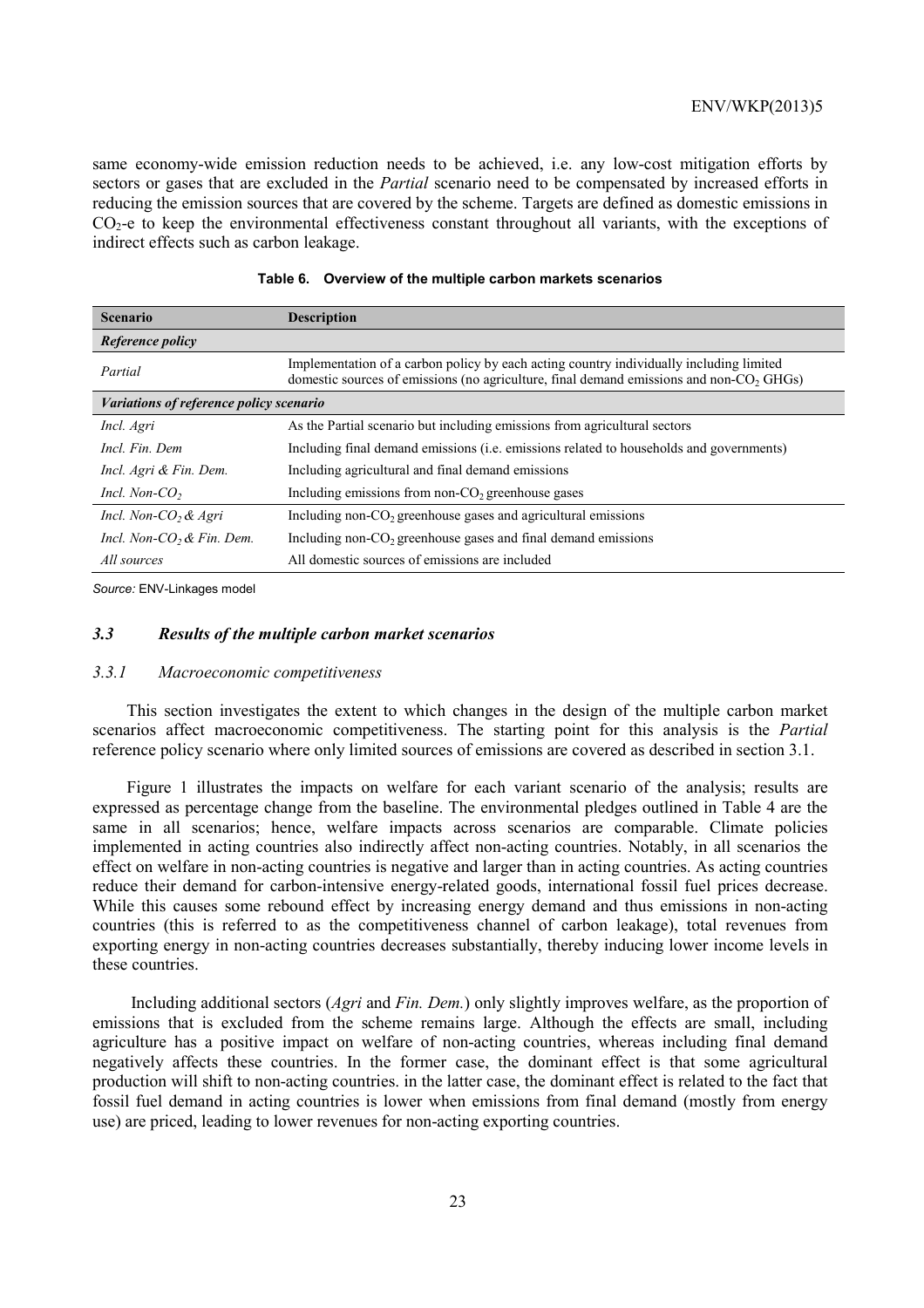The scenarios including all gases (i.e. *All sources, Non-CO<sub>2</sub> & Agri.*, *Non-CO<sub>2</sub> & Fin. Dem.*) indicate that including emissions from all GHGs largely reduces welfare losses. Including all GHGs reduces welfare losses in both acting and non-acting countries compared to the *Partial* scenario and the scenarios where agricultural and final demand emissions are included. There are a number of reasons causing the higher welfare levels for these scenarios. First, non- $CO<sub>2</sub>$  emissions account for a greater proportion of GHG emissions than agricultural or final demand emissions: non- $CO<sub>2</sub>$  emissions account for 24 per cent of baseline emissions in 2020 compared to 11 per cent and 18 per cent for agricultural and final demand emissions respectively. In the case of the scenarios where non- $CO<sub>2</sub>$  GHGs are excluded, acting countries need to meet their pledges through reductions in a smaller pool of covered sector emissions. This increases the burden on the covered sectors. Second and more importantly, welfare is relatively higher in the scenarios including all gasses through the fossil fuel demand channel. When the policy is less focused on CO2 emitting sectors, acting countries increase their demand for carbon-intensive energy-related goods leading to higher income level for fossil fuel exporting countries.

Given the dominance of including all GHGs in the *Incl.Non-CO<sub>2</sub>* scenario, when this is combined with the other cases, the results are largely in line with those of the *Incl.Non-CO<sub>2</sub>* scenario. Furthermore, there is a significant overlap between non- $CO<sub>2</sub>$  emissions and agricultural emissions such as methane, and therefore the welfare effects are similar in the *Incl.Non-CO<sub>2</sub>* scenario and the *Incl.Non-CO<sub>2</sub>* & *Agri* scenario. Welfare improves as the policy becomes less restrictive, with the scenario covering all sources leading to the highest welfare levels.<sup>16</sup>



#### **Figure 1. Welfare impacts of the multiple carbon markets scenarios, 2020**

(Percentage change with respect to baseline)

*Source*: ENV-Linkages model output

Carbon prices, illustrated in Table 6, are comparable in the *Partial* scenario to the *450 Delayed Action* scenario considered in the previous section. The costs reflect the stringency of the targets in the various regions as well as the marginal costs of emission abatement in the sectors included in each scenario, as no permit trading is allowed. As different emission sources are included, the emission reductions needed become less stringent for the sectors covered by the policy making carbon prices decrease. Comparing the 'global' carbon prices (calculated as an average across acting regions weighted by emission reductions), it is clear that including non- $CO<sub>2</sub>$  emissions leads to the highest decrease in prices amongst the individual

<sup>&</sup>lt;sup>16</sup> There are, however, still costs of action; these are indicated as welfare losses as the benefits of action through reduced damages are not taken into account.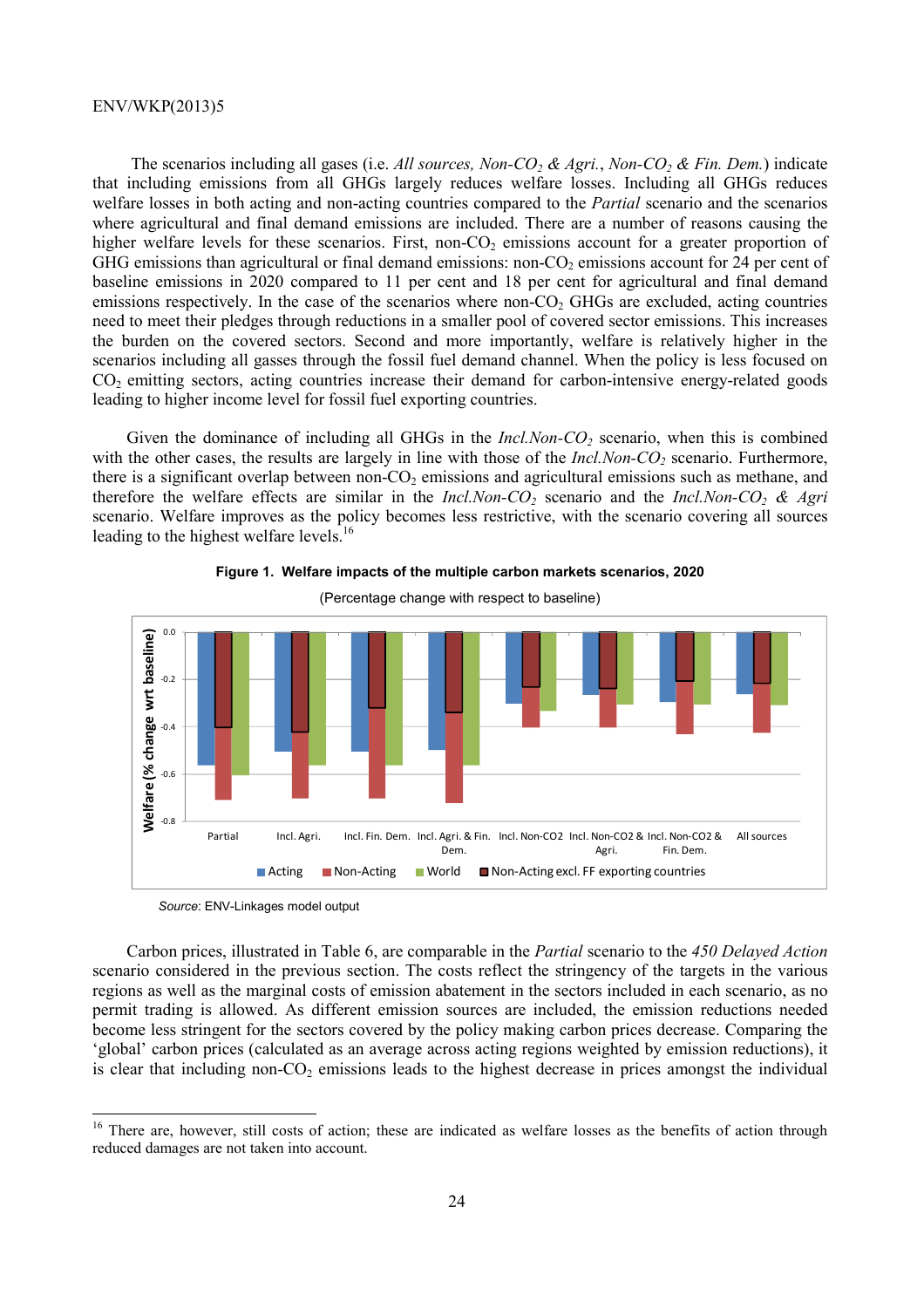scenarios. Including agriculture has the smallest marginal impact. The global carbon price is the highest, USD  $114/tCO<sub>2</sub>e$ , when the emission coverage is the lowest.

| Region                              | <b>Partial</b> | Incl.<br>Agri. | Incl. Fin.<br>Dem. | Incl. Agri. &<br>Fin. Dem. | Incl. Non-<br>CO <sub>2</sub> | Incl. Non-<br>$CO2$ & Agri. | Incl. Non-CO <sub>2</sub> &<br>Fin. Dem. | All<br>sources |
|-------------------------------------|----------------|----------------|--------------------|----------------------------|-------------------------------|-----------------------------|------------------------------------------|----------------|
| Australia & New<br>Zealand          | 75             | 74             | 60                 | 60                         | 35                            | 20                          | 31                                       | 18             |
| Canada                              | 117            | 112            | 79                 | 77                         | 57                            | 46                          | 43                                       | 36             |
| EU & EFTA                           | 86             | 83             | 52                 | 51                         | 28                            | 21                          | 22                                       | 17             |
| Japan & Korea                       | 259            | 257            | 187                | 185                        | 178                           | 165                         | 132                                      | 124            |
| Other European<br>Annex I countries | 21             | 21             | 11                 | 11                         | 3                             | $\overline{2}$              | 3                                        | 2              |
| <b>USA</b>                          | 64             | 59             | 47                 | 45                         | 26                            | 22                          | 22                                       | 19             |
| World*                              | 114            | 111            | 81                 | 79                         | 60                            | 52                          | 46                                       | 41             |

**Table 7. Carbon prices in acting countries in the multiple carbon markets scenarios, 2020**  (USD 2007/ton of CO<sub>2</sub> equivalent)

*Source*: ENV-Linkages model output

\* World carbon prices are calculated as an average over acting countries, and weighted by emission reductions.

### *3.3.2 Sectoral competitiveness*

Negative competitiveness effects in acting countries are visible for EIT sectors as these sectors suffer the higher output and trade losses from carbon pricing. In the *Partial* scenario, acting countries face a 3.1 per cent output loss for EIT sectors while exports decrease more, as illustrated in Table 8. Imports of EIT goods increase by 0.6 per cent, as they become more competitive relative to domestically produced goods. At the same time, EIT sectors in non-acting countries benefit from the competitiveness loss of acting countries. Both output and exports increase in non-acting countries, while their imports decrease due to the loss in production in acting countries and to the increase in domestic output. Global EIT production and trade contract, as producers and consumers substitute away from EIT commodities towards lower emission-intensive goods and services.

#### **Table 8. Competitiveness impacts of multiple carbon markets scenarios in EIT sectors, 2020**

(Percentage change with respect to baseline)

|                                       |        | <b>Output</b><br>(EIT sectors) |        |        | <b>Exports</b><br>(EIT goods) |        |        | <b>Imports</b><br>(EIT goods) |        |
|---------------------------------------|--------|--------------------------------|--------|--------|-------------------------------|--------|--------|-------------------------------|--------|
| Scenario                              | Acting | Non-<br>Acting                 | World  | Acting | Non-<br>Acting                | World  | Acting | Non-<br>Acting                | World  |
| Partial                               | $-3.1$ | 2.1                            | $-0.7$ | $-4.0$ | 5.3                           | $-0.9$ | 0.6    | $-3.3$                        | $-0.8$ |
| Incl. Agri.                           | $-3.0$ | 2.0                            | $-0.6$ | $-3.8$ | 5.0                           | $-0.8$ | 0.6    | $-3.2$                        | $-0.8$ |
| Incl. Fin. Dem.                       | $-2.3$ | 1.7                            | $-0.4$ | $-2.9$ | 4.1                           | $-0.5$ | 0.6    | $-3.3$                        | $-0.5$ |
| Incl. Agri. & Fin. Dem.               | $-2.2$ | 1.6                            | $-0.4$ | $-2.8$ | 4.0                           | $-0.5$ | 0.6    | $-2.4$                        | $-0.5$ |
| Incl. Non- $CO2$                      | $-1.9$ | 1.4                            | $-0.4$ | $-2.4$ | 3.2                           | $-0.5$ | 0.6    | $-2.3$                        | $-0.5$ |
| Incl. Non-CO <sub>2</sub> & Agri.     | $-1.7$ | 1.2                            | $-0.4$ | $-2.0$ | 2.8                           | $-0.4$ | 0.5    | $-2.0$                        | $-0.4$ |
| Incl. Non-CO <sub>2</sub> & Fin. Dem. | $-1.6$ | 1.2                            | $-0.3$ | $-2.0$ | 2.8                           | $-0.4$ | 0.5    | $-1.9$                        | $-0.5$ |
| All sources                           | $-1.4$ | 1.0                            | $-0.3$ | $-1.8$ | 2.4                           | $-0.4$ | 0.4    | $-1.7$                        | $-0.5$ |

*Source*: ENV-Linkages model output

The scenarios including all GHGs lead to the smallest macroeconomic competitiveness losses through smaller output and trade losses in EIT sectors for acting countries. As the sectoral scope of the *Partial*  scenario widens, sectoral competitiveness impacts decrease. In the most inclusive scenario (*All sources*), acting countries EIT sectors face a 1.4 per cent output loss and a 0.4 per cent loss in exports, versus 3.1 and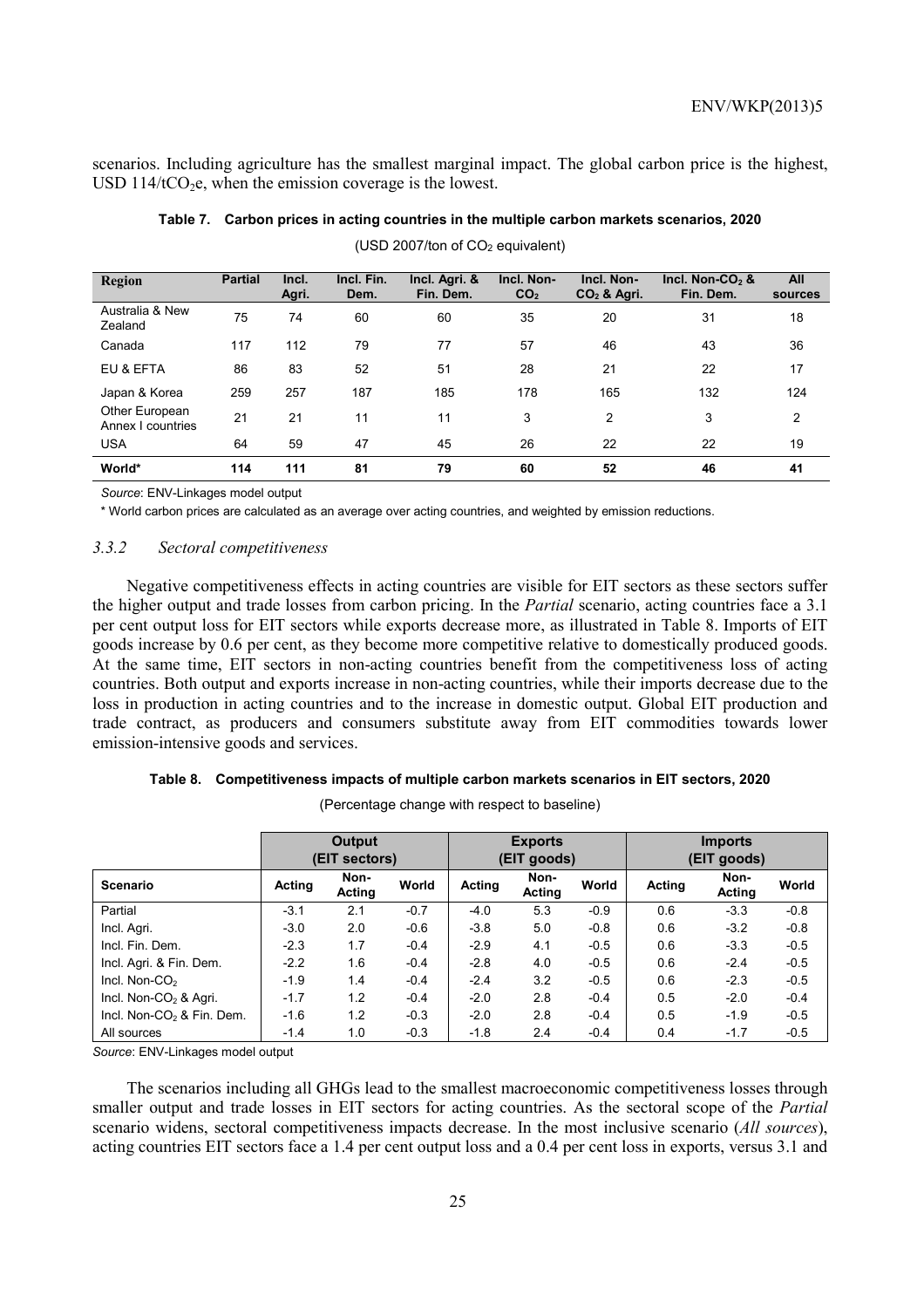4.0 per cent in the Partial scenario, respectively. The impact on EIT sector imports is much more limited: imports increase only 0.4 per cent in the *All sources* scenario, 0.2 percentage points less than the *Partial*  scenario. This reflects the optimal response of consumers in acting countries is to reduce their total consumption of these goods, with only some substituting from domestically-produced emission-intensive goods and towards imported ones. Not surprisingly, consumers in non-acting countries respond by relying more on their domestically produced goods.

## *3.3.3 Carbon leakage*

As production patterns change as a consequence of the multiple carbon market scenarios, the distribution of emissions across acting and non-acting countries is also affected. In all scenarios, EIT production and exports in non-acting countries increase, relative to the baseline in 2020. While there is a net decrease in global emissions in all the climate policy scenarios examined, the decrease in emissions in acting countries is offset to some extent by an increase in emissions in non-acting countries, leading to international carbon leakage. Emissions in the sectors and sources that are not covered by the simulated policies are also changing, showing that there is also a domestic carbon leakage effect. The international carbon leakage rates as well as the domestic sectoral leakage rates and complementary changes in emissions are illustrated in Figure 2.

 International carbon leakage occurs in all the scenarios examined resulting in an increase in GHG emissions in non-acting countries even though global emissions reduce. This effect is larger in the scenarios where covered emissions are restricted to  $CO<sub>2</sub>$  only. As increases in production costs are relatively high in these scenarios (cf. the carbon prices reported in Table 6), they lead to the strongest shift in production in EIT sectors to non-acting countries. International carbon leakage rates are less than 7% in the *Partial* scenario and around 4% in the most inclusive scenario (*All sources*). The leakage rate in the *Partial* scenario is equivalent to less than 200 MtCO<sub>2</sub>e additional emissions in non-acting countries, compared to about 2.5 GtCO<sub>2</sub>e reductions in acting countries. This is comparable to earlier studies of carbon leakage, although a direct comparison is not possible as the scenario specifications differ (e.g. OECD, 2009b).

When the carbon mitigation policy is restricted to  $CO<sub>2</sub>$  only, domestic competitiveness impacts arise. In particular, demand shifts away from goods whose production is penalized by carbon price towards "cleaner" goods. Consequently, production and  $CO<sub>2</sub>$  emissions in non–covered sectors increase. This domestic CO<sub>2</sub> leakage effect partially offsets the mitigation efforts of the trading scheme. The results from the simulations indicate that domestic carbon leakage is very small. Even in the case where both agriculture and final demand are excluded from the domestic  $CO<sub>2</sub>$  market, the domestic leakage rate remains below 1%. This result is at least partially driven by the limited substitution possibilities for consumers. This domestic leakage will become more severe as more sectors are excluded from the carbon pricing scheme. While a restructuring of the economy towards lower emission-intensive goods and technologies is a logical consequence of carbon pricing policies, the extent to which it leads to domestic carbon leakage undermines the environmental effectiveness of the policy. Thus, broader coverage of sectors and gases will not only reduce costs, but also increase the environmental effectiveness of the policy.

When the climate policy is restricted to  $CO<sub>2</sub>$  only, the policy also induces complementary emission reductions in acting countries for the other greenhouse gases, as these are often linked to the same economic activities (e.g. fossil energy use). The overall effect is large and almost offsets the positive carbon leakage in the scenarios where only  $CO<sub>2</sub>$  is covered. Therefore, the overall indirect changes in emissions are almost zero in the scenarios in which only  $CO<sub>2</sub>$  is covered. While in itself this is a positive result, the concentration of mitigation efforts on  $CO<sub>2</sub>$  only implies substantially higher costs (cf. Figure 1).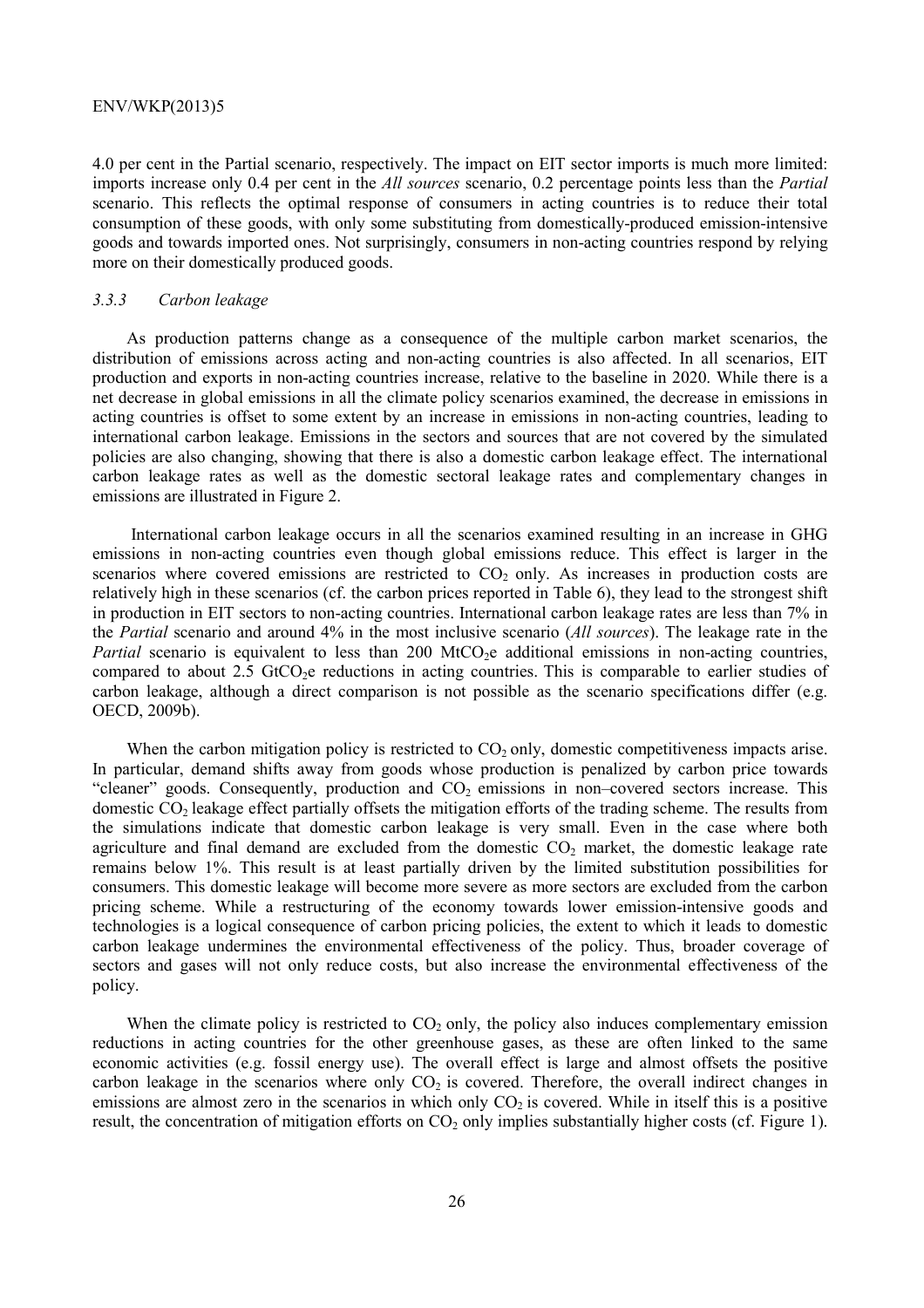These induced emission reductions have a high implicit carbon cost to society. It is therefore still more efficient to include all gases in the mitigation policy.

International leakage mostly takes place in EIT sectors, which account for about two thirds of the overall leakage rate in the *Partial* scenario. More specifically the 6.3% leakage rate in the *Partial* scenario is caused by leakage of 1.4% in energy sectors, 4.2% in EIT sectors and 0.7% in other sectors. When all emission sources are included the leakage rate is lower but also driven by different sectors. In the *All sources* scenario half of the 3.8% leakage rate EIT sectors takes place in EIT sectors, with a leakage rate of 2.1%, but a much higher contribution comes from other sectors. While the leakage rate in energy sectors is only 0.4%, in other sectors it is 1.3%.

#### **Figure 2. Carbon leakage and complementary emission reductions in the multiple carbon markets scenarios, 2020**



(Percentage change with respect to baseline)

# **4. Response policies to address competitiveness and carbon leakage issues**

#### *4.1 Measures to address competitiveness and carbon leakage impacts*

Border Carbon Adjustments (BCAs) have gained some attention as a way to address competitiveness and carbon leakage concerns originating from multiple carbon markets. Proposals to apply BCAs have recently been considered in political discussions in the EU and in the United States (US), where they featured as a potential measure in two legislative initiatives on emissions trading put to Congress in 2009. BCAs can consist of import fees and/or export subsidies levied by countries imposing a climate policy. The import fees would generally be based on the emissions content of goods manufactured in countries that do not impose carbon policies equivalent to the importing country, whereas the export subsidies would effectively exempt exporters from the domestic carbon price when goods are exported to countries that are not imposing equivalent carbon policies.

The environmental rationale for BCAs is that they could reduce carbon leakage. Several modelling exercises have shown that the leakage rate can be reduced in the presence of BCAs in scenarios with limited or differentiated international participation (see Böhringer et al., 2012). Even when carbon leakage is limited, BCAs may contribute to reduced competitiveness and output losses in domestic energy-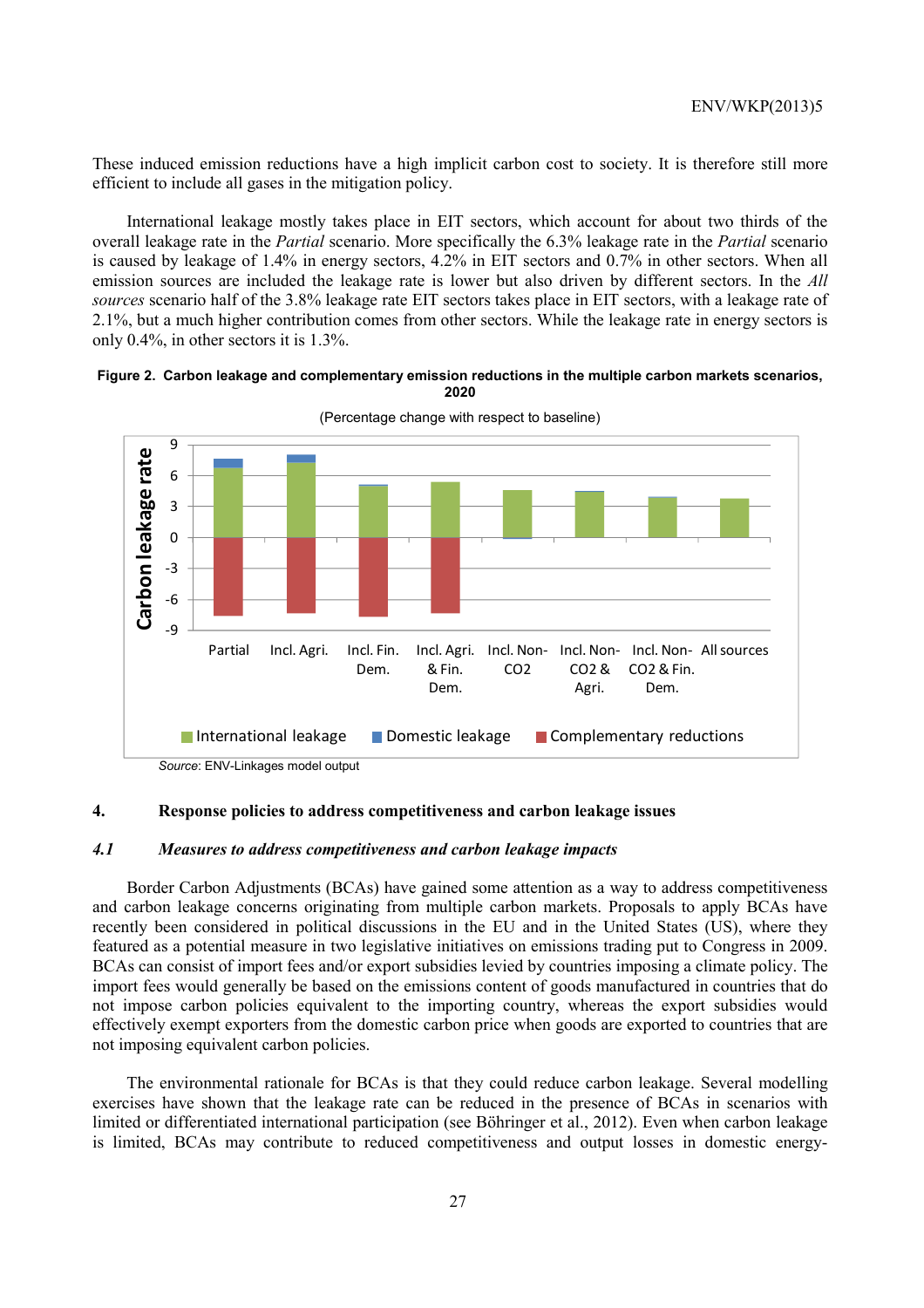intensive industries exposed to international competition through levelling domestic and imported prices (Babiker, 2005; Demailly and Quirion, 2006). BCAs are therefore considered to be a way of "levelling the playing field" (see Burniaux, *et al.*, 2013, Bernard *et al.*, 2001; Fischer and Fox, 2009), in that they act to reduce disparities in producer conditions created by regional differences in climate policies. EIT sectors have been the main focus of BCA proposals.

The economic effects of BCAs are *a priori* ambiguous. On the one hand, like any tariff, BCAs increase consumer prices, resulting in a welfare loss. On the other hand, BCAs, helps to restore competiveness losses caused by the carbon pricing policy imposed both domestically and abroad. Previous analysis in CGE frameworks show that BCAs are not generally sufficient to counterbalance the output losses in EIT sectors in acting countries and would cause welfare losses in non-acting countries (Burniaux *et al.*, 2013; Mattoo *et al.*, 2009, Winchester *et al.,* 2011).

The political economy implications of welfare losses in non-acting countries are not well understood. BCAs could lead to WTO retaliations, as exemplified by China's reaction to the inclusion of aviation in the EU ETS (Bartels, 2012). Further, while BCAs could provide incentives for other countries to implement climate policies to avoid extra costs, some argue that they penalise developing countries and contribute to create an unfair and uncooperative environment (Babiker and Rutherford, 2005; Eckersley, 2010). There are also serious difficulties in the design of BCAs (Cosbey et al., 2012). It is difficult to establish what sectors should be the focus of the BCAs, account and attribute emissions and limit implementation costs.

Competiveness losses and carbon leakage can also be addressed through other response policies that harmonise carbon markets. Specifically, the analysis in this section considers alternative market-design mechanisms oriented towards levelling carbon prices across countries through directly and indirectly linking carbon markets. The direct linking instrument considered here is the implementation of unlimited permit trading between all acting countries. From a theoretical perspective, in a first-best world where the carbon price is the only source of distortion, directly linking ETSs directly lowers the overall cost of meeting their joint targets by allowing higher-cost emission reductions in one ETS to be replaced by lowercost emission reductions in the other (OECD, 2009). Direct linking can reduce carbon leakage as well as competitiveness losses (Jaffe and Stavins, 2007). Section 2 already illustrated the potential of direct linking in lowering the costs of climate action.

 Crediting mechanisms indirectly link the ETSs of countries covered by binding emission caps because the credits are accepted in several different ETSs. Indeed, they result in partial levelling of carbon prices across the different ETSs when the same offset credits are allowed in different ETSs. In principle, well-functioning crediting mechanisms could improve the cost-effectiveness of GHG mitigation policies in developed countries and reduce carbon leakage and competitiveness concerns by partially harmonising the carbon price (OECD, 2009). The analysis in this section considers 'indirect' linking in the form of the use of offsets. Offsets are considered to be an indirect linking instrument as they enable emission-reduction commitments in acting countries to be met by undertaking emission reductions in other geographical areas and lead to a (partial) harmonisation of carbon prices across the acting countries (Dellink *et al.*, 2010).

Analogous to the previous sections, the analysis in this section focuses on comparing BCAs and direct and indirect linking with respect to their effectiveness in (1) preserving macroeconomic competitiveness by looking at welfare levels in both acting and non-acting countries and at carbon prices; (2) correcting the negative impacts of asymmetric carbon pricing on sectoral competitiveness, specifically EIT sectors' output and international trade flows, and (3) reducing carbon leakage. The analysis also considers the effectiveness of these instruments when combined together.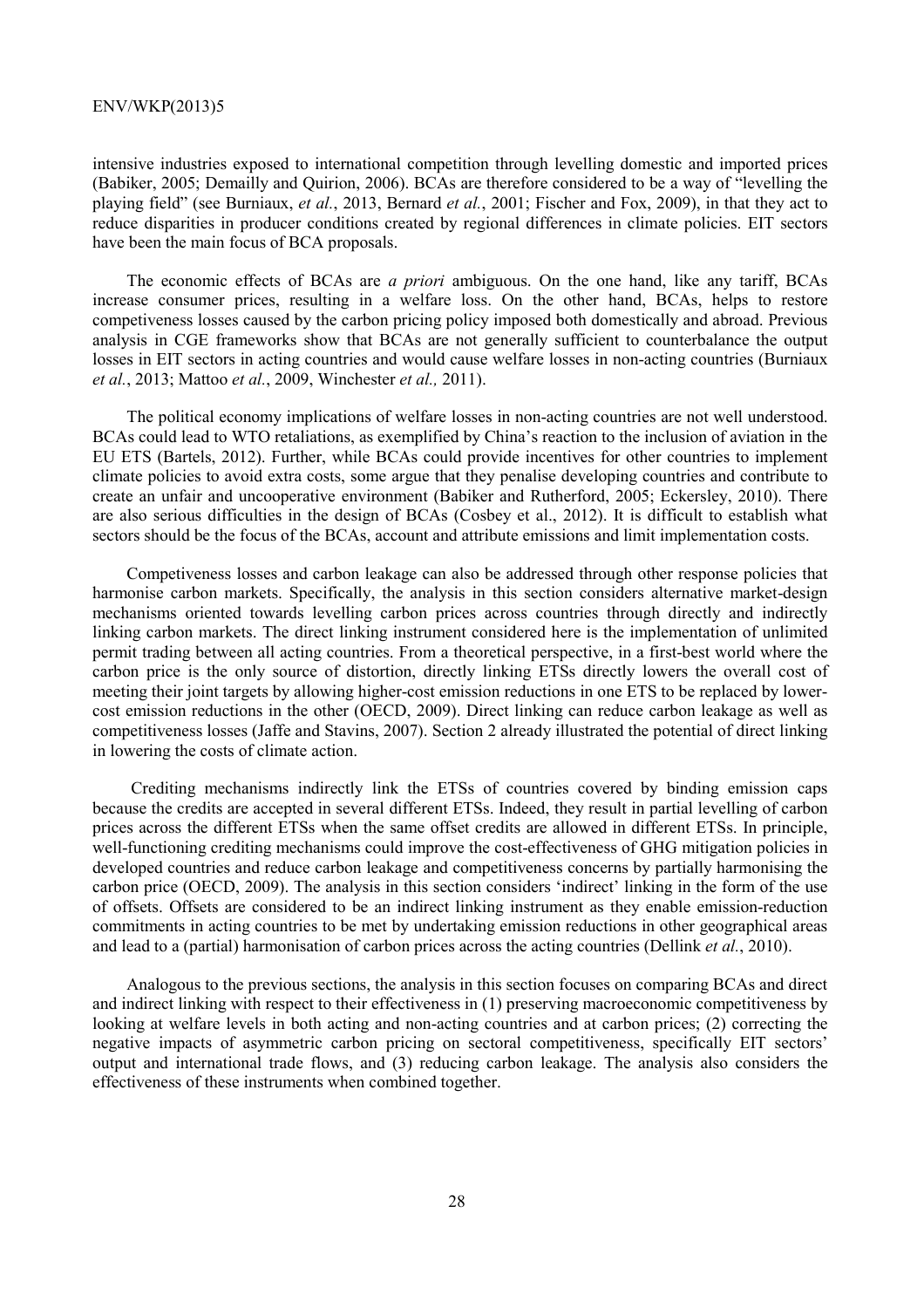## *4.2 Overview of the response policy scenarios*

The assessment of the economic effects of BCAs and linking on the same benchmark climate policy scenario as the one used in Section 3: the *Partial* scenario. This benchmark scenario is compared the different policy responses. These are implemented in the model in a stylised way, since the model cannot consider all frictions that are present in the markets or the practical aspects of the instruments as they have been proposed by different countries.

The first response policy considered is the use of border carbon adjustments (*BCAs* scenario). For this exercise, these have been designed as a combination of carbon-based import tariffs and carbon-based export subsidies. The second response policy considered is a direct linking (*Link* scenario) among the domestic ETSs of acting countries. In this case, regulated entities can sell/buy emission allowances to/from another ETS to meet their domestic compliance obligations. The allocation of allowances across participating countries corresponds to the domestic targets defined in the *Partial* scenario. Finally, the third response policy is 'indirect' linking in the form of the use of offsets (*Offsets* scenario). As in the case of the Clean Development Mechanism (CDM), offsets allow emission reduction projects in non-Annex I countries.17 Credits are purchased by (regulated entities in) acting countries to meet part of their emission reduction commitments. By assumption, only sectors in non-acting countries that are covered by ETS in acting countries are considered as eligible sources for offsets. As in OECD (2012) a cap on offsets allowed in acting countries is assumed to be equal to 20% of the emissions reduction in the *Partial* scenario.<sup>18</sup>

#### **Box 1. Implementing the policy instruments in a CGE framework**

*BCAs* are represented in the model through the combination of two distinct policy instruments: as carbon-based import tariffs and carbon-based export subsidies. The import tariffs are calculated on direct and indirect (electricity-only)  $CO<sub>2</sub>$  content of goods produced by non-acting countries. The carbon content of goods is updated each simulation year in order to take into account assumed structural changes in the production processes in non-acting countries. These BCA measures aim at levelling carbon prices across acting and non-acting countries, by correcting (i) the import prices of goods that are not subject to domestic carbon pricing, and (ii) the export prices of domestically produced goods, to restore their competiveness both on domestic and foreign markets. For symmetry, BCA measures are only levied on goods where domestic carbon pricing applies.

*Direct linking* is implemented by allocating the same permits to each region as in the unlinked case, but then allowing for international permit trading. Emission permits sold to other regions count towards meeting the domestic emission target and thus restrict domestic emissions further. The equilibrium price of permits is used to value the international transactions. The financial flows associated with permit trading are captured in the trade balances of the countries. Changes in permit trade influence exchange rates and terms of trade, to ensure the imposed net current account balance situation is undisturbed.

*Offsets* are not straightforward to capture adequately in the model. In ENV-Linkages, the *ad-hoc* assumption is made that donor countries (i.e. countries that import the offset credits) adopt a fixed upper bound on the use of offsets. The reason for this is that if offsets were modelled entirely endogenously, in full competition with domestic permits, effectively a global carbon market will full harmonisation of carbon prices would emerge. Thus, a limit is placed on offset demand, and host countries (i.e. countries that supply offset credits) compete with each other (on an international offset market) to supply these credits. This set-up ensures that the least-cost offset options are implemented. Dellink et al. (2010) investigate the offset mechanism in more detail and compare different offset levels and methodologies for setting baselines for offset credits.

*Source*: ENV-Linkages model

 $17$  Unlike the CDM, the offsets simulated here are sector-based (rather than project-based), i.e. all emission reductions in offset host countries in sectors that are included in the domestic ETS of donor countries are eligible.

<sup>&</sup>lt;sup>18</sup> The choice of a project 'baseline' against which certified emission rights (CERs) are granted have an impact on the volume of credits generated and matters for carbon leakage. As in OECD (2009) the reference emission level is set at the emission level in host countries in the corresponding scenario without offsets (i.e. the *Partial* scenario). Technically credits are modelled as an output-based rebate together with a carbon tax (with a common price for all host countries). The output subsidy is granted by the same sector in a donor country.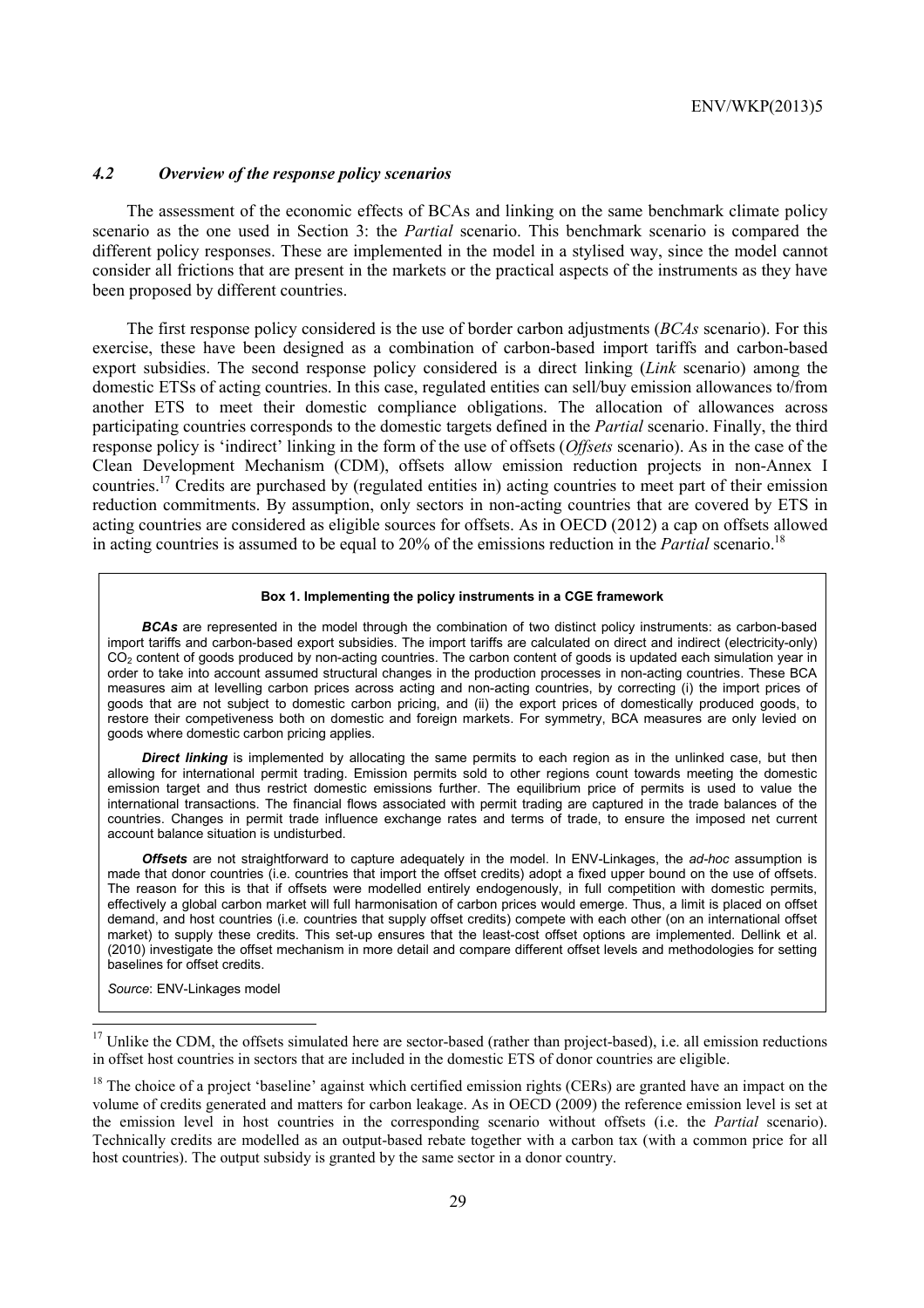The analysis compares each policy response applied individually as well as a combination of them: BCAs with direct linking (*Link\_BCAs*) and indirect linking (*Offsets\_BCAs*); direct and indirect linking (*Link\_Offsets*) and all options together (*All*). Studying these combinations will show whether there is still a case for BCAs in presence of linking. Table 8 summarises the scenarios considered in the analysis. As in the previous sections, all policy scenarios consider policies implemented starting in 2013 and until 2020.

| <b>Scenario</b>  | <b>Description</b>                                                                                                                                                                                                                   |
|------------------|--------------------------------------------------------------------------------------------------------------------------------------------------------------------------------------------------------------------------------------|
| Reference policy |                                                                                                                                                                                                                                      |
| Partial          | Implementation of a carbon policy by each acting (Annex I) country individually, where agriculture,<br>final demand and non-CO <sub>2</sub> greenhouse gases are excluded (scenario <i>Excl. Ag End CO<sub>2</sub></i> in Section 3) |
| <i>Offsets</i>   | Acting countries are allowed to implement emissions reduction projects in non-Annex I countries with<br>no emissions constraints                                                                                                     |
| Link             | The acting regions are linked though an international carbon market                                                                                                                                                                  |
| Offsets & Link   | Linking and offsets                                                                                                                                                                                                                  |
| <b>BCAs</b>      | Carbon-based tariffs are levied on non-acting countries and carbon-based export subsidy to acting<br>countries                                                                                                                       |
| Offsets & BCAs   | Offsets and BCAs                                                                                                                                                                                                                     |
| Link & BCAs      | Linking and BCAs                                                                                                                                                                                                                     |
| All              | Linking, offsets and BCAs                                                                                                                                                                                                            |

|  |  |  | Table 9. Overview of the response policy scenarios |
|--|--|--|----------------------------------------------------|
|--|--|--|----------------------------------------------------|

*Source:* ENV-Linkages model

## *4.3 Results of the response policy scenarios*

## *4.3.1 Macroeconomic competitiveness*

Figure 3 illustrates the impacts of the response policies on welfare as percentage change with respect to the baseline scenario.19 Compared to the partial scenario, when acting countries apply BCAs, their welfare losses are slightly lower. However, welfare decreases substantially for non-acting countries as they are now confronted with carbon pricing for their exporting sectors. As a consequence, welfare at the world level is slightly worsened by the implementation of BCAs.

Both acting and non-acting countries benefit from the implementation of linking. Direct linking is slightly superior to indirect linking in improving welfare impacts, especially in acting countries, although this result depends on the level of offsets allowed in the *Offsets* scenario. The combination of both types of linking reduces welfare losses even further and leads to the lowest welfare losses at global level for all scenarios, since both acting and non-acting countries benefit from linking.

Implementing linking and/or offsets together with BCAs reduces welfare losses in acting countries more than implementing BCAs only. Thus, for acting countries, even with linking and/or offsets, implementing BCA measures could further address macroeconomic competitiveness losses, albeit at the expense of the competitive position of non-acting countries. While direct linking can still substantially reduce global welfare losses when combined with BCAs, the global benefits from offsets when combined with BCAs are smaller. This is due to the substantial welfare losses in non-acting countries caused by the reduction of their exports following the imposition of BCAs. Thus, in terms of macroeconomic competitiveness of acting countries, both direct linking and BCAs are effective, especially when used in

<sup>&</sup>lt;sup>19</sup> Note again that the benefits of these policies in terms of reduced climate damages are not included in this analysis.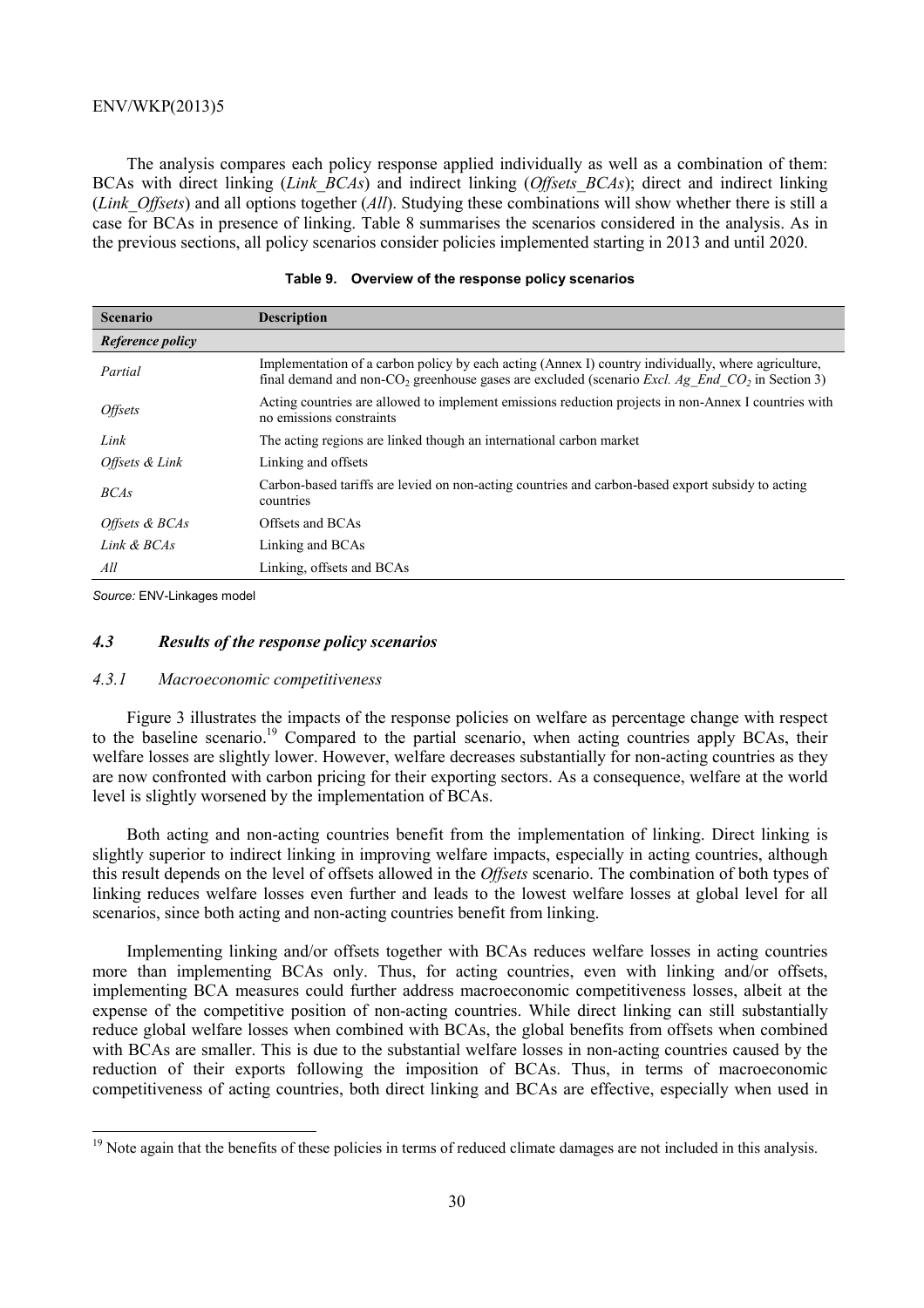conjunction. From a global perspective, and also for the macroeconomic competitiveness of non-acting countries, offsets and direct linking clearly outperform any of the scenarios with BCAs.



**Figure 3. Welfare impacts of the response policies, 2020** 

(Percentage change with respect to baseline)

The alternative policies have different effects on carbon prices. As illustrated in Table 9, BCAs lead to an increase in the carbon price. As BCAs are imposed, fuel prices increase, making the reduction of emissions more costly; also, the exemption of exports narrows the base for the policy, implying a heavier burden on the remaining parts. Linking instruments are instead effective in reducing carbon prices. The lowest carbon price  $(S24/t CO<sub>2</sub>e)$  is achieved when both direct and indirect linking is implemented. If all instruments are implemented, the carbon price  $(\$26/t \text{ }CO\text{}_2\text{e})$  is only slightly higher than when only linking instruments are used, but substantially lower than in the scenarios with only BCAs. As in the previous sections, carbon prices are higher in the regions with stringent targets, unless linking is available. The inequality of carbon prices is maintained also in the presence of BCAs and, though less so, with indirect linking.

#### **Table 10. Carbon prices in acting countries in the response policy scenarios, 2020**

(USD 2007 / ton of  $CO<sub>2</sub>e$ )

| Region                           | Partial | <b>Offsets</b> | Link | Offsets &<br>Link | <b>BCAs</b> | Offsets &<br><b>BCAs</b> | Link &<br><b>BCAs</b> | All |
|----------------------------------|---------|----------------|------|-------------------|-------------|--------------------------|-----------------------|-----|
| Australia & New Zealand          | 75      | 44             | 40   | 24                | 91          | 51                       | 43                    | 26  |
| Canada                           | 117     | 76             | 40   | 24                | 124         | 80                       | 43                    | 26  |
| EU & EFTA                        | 86      | 55             | 40   | 24                | 98          | 62                       | 43                    | 26  |
| Japan & Korea                    | 259     | 159            | 40   | 24                | 295         | 176                      | 43                    | 26  |
| Other European Annex I countries | 21      | 14             | 40   | 24                | 24          | 16                       | 43                    | 26  |
| Russia                           | 0       | 0              | 40   | 24                | 0           | 0                        | 43                    | 26  |
| <b>USA</b>                       | 64      | 41             | 40   | 24                | 68          | 43                       | 43                    | 26  |
| World                            | 114     | 72             | 40   | 24                | 128         | 79                       | 43                    | 26  |

*Source*: ENV-Linkages model output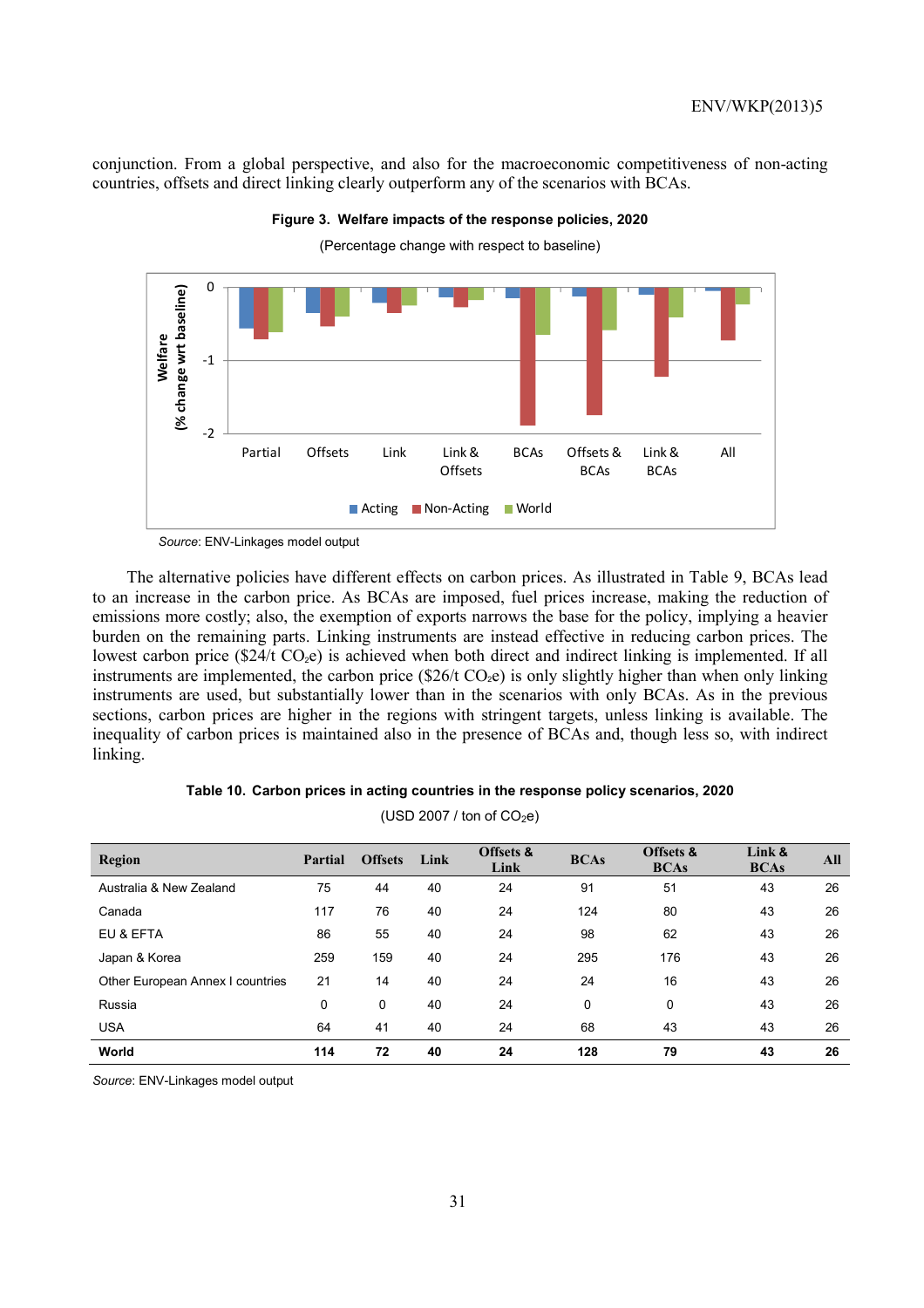## *4.3.2 Sectoral competitiveness*

In the *Partial* scenario acting countries' EIT sectors face a 3.1% output loss, while their exports and imports slightly decrease, as illustrated in Table 10. As the same time, EIT sectors in non-acting countries benefit in aggregate from the competitiveness loss of acting countries. Output and exports increase in nonacting countries, while their imports decrease due a shift towards domestically produced goods. Global production and trade in EIT goods contract, as producers and consumers substitute from using EIT commodities towards cleaner goods and services.

Of the three individual response policies, BCAs appear to be the most effective instrument in reducing the output losses of EIT sectors in acting countries. Both direct and indirect linking instruments also reduce the competitiveness losses but to a lower extent. While EIT sectors in non-acting countries benefit from the fragmented climate policy, they are negatively affected by the implementation of BCAs. The positive effects of the fragmented climate policy on EIT sectors in non-acting countries persist in the case of linking, although the benefits are reduced. Trade of EIT goods follows the same pattern as output of EIT sectors, though the impact is more substantial.

While all climate policies have a negative impact on global output of the EIT sectors, there are differences in the regional distribution of cost across the scenarios. In the presence of BCAs both acting and non-acting countries face small output losses, while with direct or indirect linking there is a production shift to non-acting countries, albeit less pronounced than without linking. According to the model simulations, combining all three response policies will minimise the competitiveness impacts for EIT sectors in acting countries, while excluding BCAs from the policy mix is more favourable in terms of the global output of EIT sectors.

|                |        | Output        |        | <b>Exports</b> |             |        | Imports |             |        |
|----------------|--------|---------------|--------|----------------|-------------|--------|---------|-------------|--------|
|                |        | (EIT sectors) |        |                | (EIT goods) |        |         | (EIT goods) |        |
| Scenario       | Acting | Non-Acting    | World  | Acting         | Non-Acting  | World  | Acting  | Non-Acting  | World  |
| Partial        | $-3.1$ | 2.1           | $-0.7$ | $-4.0$         | 5.3         | $-0.9$ | 0.6     | $-3.3$      | $-0.8$ |
| <b>Offsets</b> | $-2.0$ | 1.2           | $-0.5$ | $-1.4$         | 1.7         | $-0.3$ | 0.2     | $-1.2$      | $-0.3$ |
| Link           | $-1.4$ | 0.9           | $-0.3$ | $-1.0$         | 1.1         | $-0.3$ | $-0.1$  | $-0.6$      | $-0.3$ |
| Link & Offsets | $-0.9$ | 0.5           | $-0.2$ | $-0.8$         | 0.8         | $-0.3$ | $-0.1$  | $-0.5$      | $-0.3$ |
| Offsets & BCAs | $-0.7$ | $-0.7$        | $-0.7$ | $-1.3$         | $-5.7$      | $-2.8$ | $-3.1$  | $-2.5$      | $-2.9$ |
| Link & BCAs    | $-0.5$ | $-0.5$        | $-0.5$ | $-1.0$         | $-4.4$      | $-2.1$ | $-2.6$  | $-1.6$      | $-2.2$ |
| All            | $-0.3$ | $-0.3$        | $-0.3$ | $-0.8$         | $-3.2$      | $-1.6$ | $-1.9$  | $-1.2$      | $-1.7$ |

**Table 11. Competitiveness impacts of response policies in EIT sectors, 2020** 

(Percentage change with respect to baseline)

*Source*: ENV-Linkages model output

## *4.3.3 Carbon leakage*

As established in Section 3, the *Partial* climate policy affects the distribution of emissions across countries and leads to carbon leakage. This leakage effect can be modified with the implementation of the response policies, as illustrated in Figure 4. BCAs can not only eliminate the international carbon leakage effect but even lead to a substantial negative leakage rate, i.e. emissions in non-acting countries are below the baseline level. This reflects a key principle of BCAs: they extend the carbon price signal to non-acting countries. Domestic leakage increases a little, but overall effect emissions outside the trading scheme are reduced. Offsets can also avoid positive international leakage as they encourage emission reductions in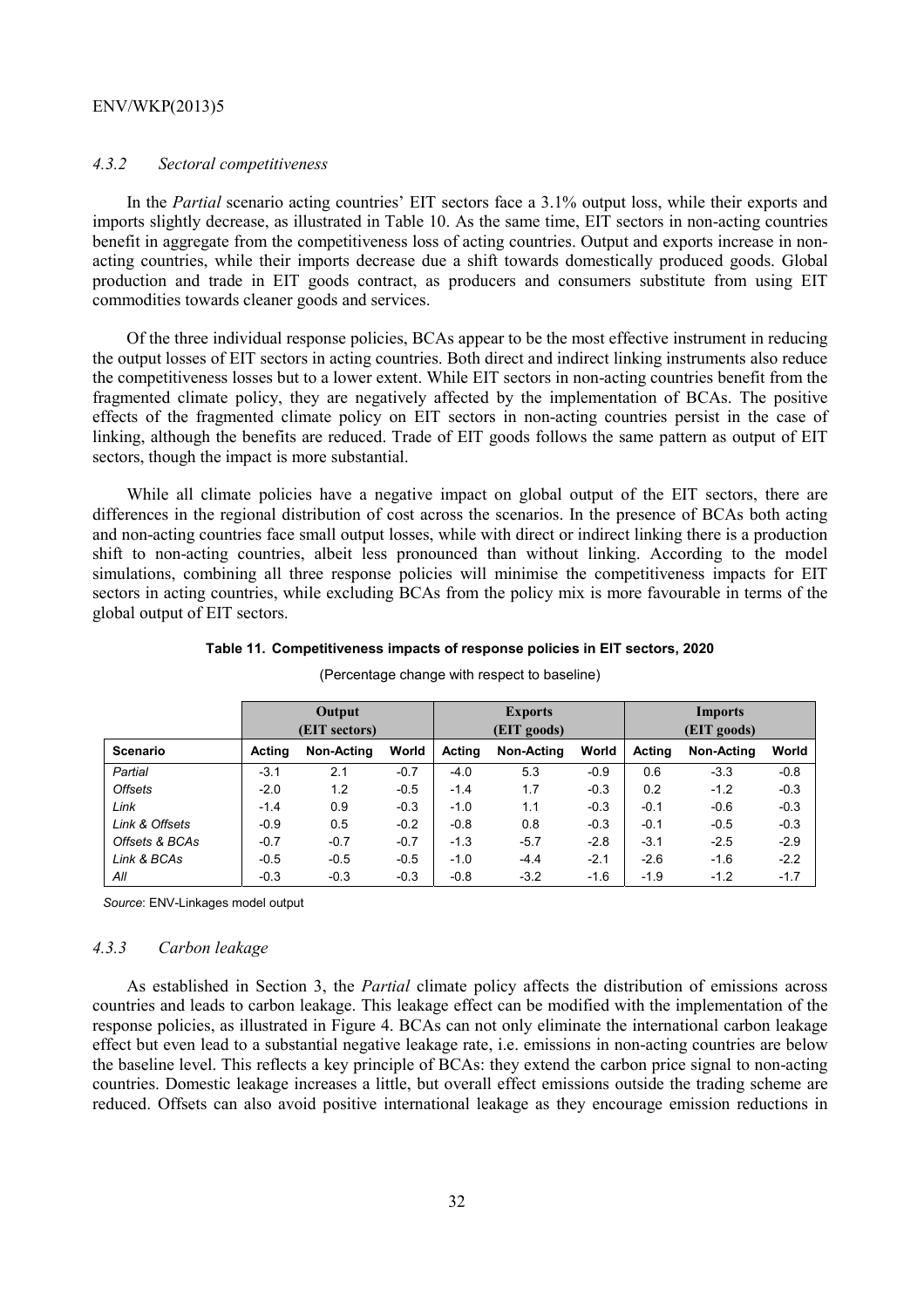non-acting countries.<sup>20</sup> Carbon leakage persists, albeit at a somewhat smaller level, if only direct linking is implemented, as emissions are reduced only in acting countries and no policy is implemented that has a direct impact on production or emissions of non-acting countries. In this case, the only leakage reduction comes from the harmonisation of carbon prices in acting countries by partially preserving their competitive position. Interestingly, the effect of BCAs on emission reductions in non-acting countries (the negative leakage effect) diminishes when it is combined with direct or indirect linking. In both cases, the production shift towards non-acting countries is less strong, and therefore the effect of the BCA diminishes.

While these results are influenced by the chosen parameter values, the general insights on the environmental and economic impacts of the policies remain roughly unchanged. Burniaux et al. (2012) performed a sensitivity analysis on the key parameters of the ENV-Linkages model. They found that alternative parameter values alter the environmental and economic effects of carbon pricing, but they have a more limited influence on the impact of BCAs, which are measured relative to those of the carbon pricing scenarios. In particular they find that carbon leakage is higher when fossil fuel supply at world level is less elastic and that BCAs are relatively less effective in reducing carbon leakage under a less elastic fossil fuel supply. The authors also examine the impact of the degree of product differentiation in world trade markets on carbon leakage. Their results show that if products from different origins are more substitutable, carbon leakage is higher due to a larger output loss in EIT sectors.



**Figure 4. Carbon leakage and complementary emission reductions of the response policies, 2020**  (Percentage change with respect to baseline)

*Source*: ENV-Linkages model output

## *4.4 Active mitigation policy by non-acting countries*

This section verifies whether non-acting countries have an incentive to reduce their emissions to avoid being imposed BCAs. The BCA scenario shows that non-Acting countries are substantially negatively affected by the BCAs. One possible effect of this may be that non-acting countries implement a domestic ETS, in order to prevent BCAs being put in place. Non-acting countries would only do this if taking action increased their welfare compared to being imposed BCAs. This is verified by comparing the BCA scenario

 $20$  In these calculations, the offset activities are attributed to the acting countries, and do not count as negative leakage.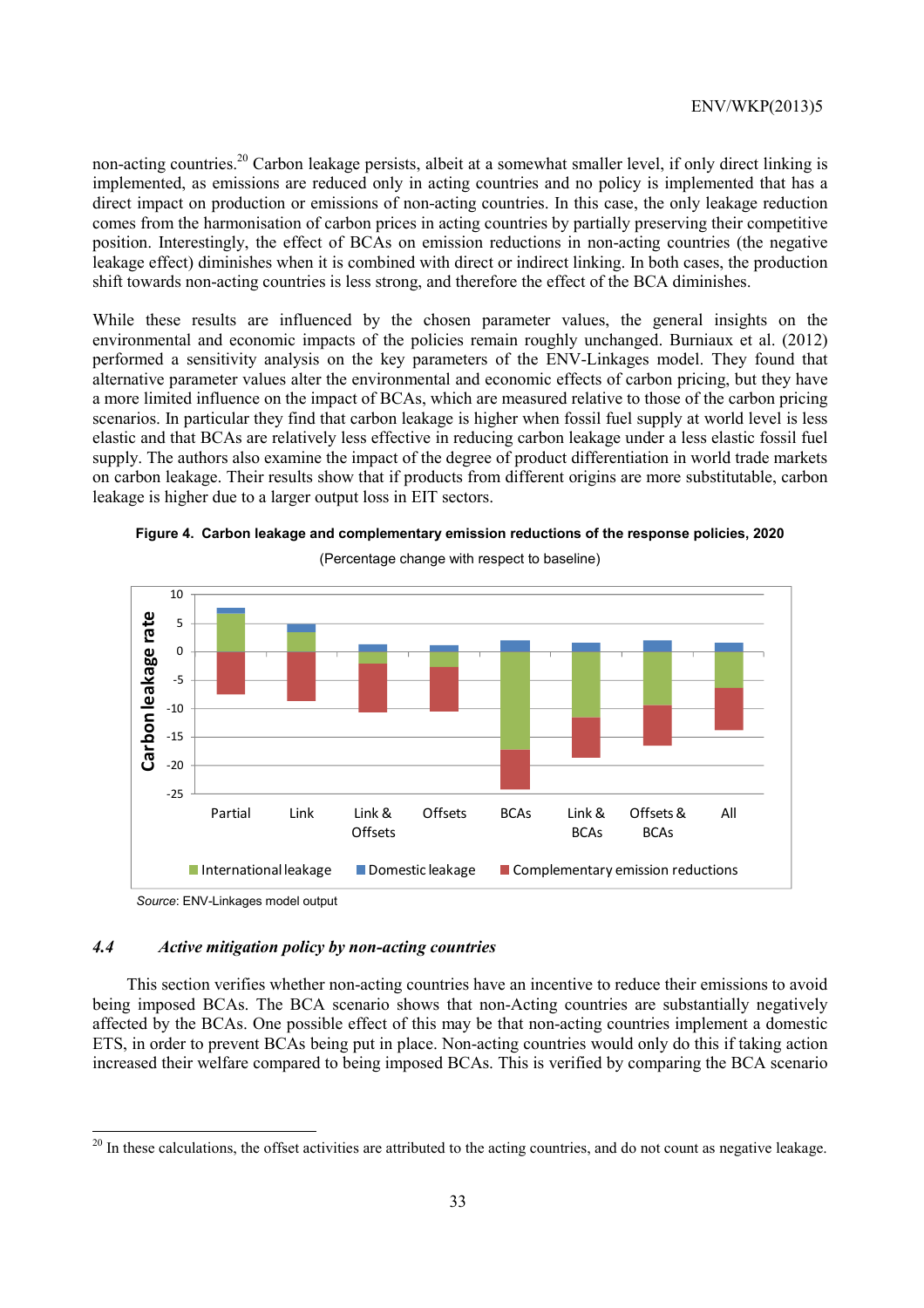with a scenario in which non-acting countries<sup>21</sup> also adopt a national policy to reduce emissions (*Global Action*) this section.

The *Global Action* scenario is implemented keeping emissions in non-acting countries constant at the levels of the BCA scenario, thus the emission reduction target for non-acting countries is equivalent to their emissions level in the BCAs scenario. In this scenario, by assumption acting countries withdraw their BCAs following the emission reduction effort of non-acting countries.<sup>22</sup> The carbon reduction policy only applies to the same limited emission sources considered in the *Partial* scenario. Emissions from agriculture, end-users and non-CO<sub>2</sub> GHGs are therefore not included in the policy. The scenario also differs from a global carbon market in two respects: (i) regional carbon markets are not linked, and (ii) the carbon price adopted in emerging and developing countries is substantially lower than in acting countries; the scenario is thus not a least-cost setting.

Figure 5 illustrates the impacts of the *Global Action* scenario on welfare and output of EIT sectors. These results are compared with those of the *BCAs* and *Partial* scenarios. This comparison will show whether non-acting countries have an incentive to act. As global emissions are the same in the three scenarios, the welfare impacts can be compared directly.

The results show that non-acting countries can avoid a large part of the negative welfare impact of the BCA case by taking action to reduce emissions (Figure 5, left panel). Non-acting countries still face a welfare loss, which is due to the domestic mitigation costs, reduced global demand and lower fossil fuel prices, particularly affecting fossil fuel exporters, as explained in section 3. This welfare loss is slightly lower in the *Global Action* scenario than in the *Partial* scenario since the domestic mitigation costs are substantially higher in acting than non-acting countries. By shifting some of the mitigation burden from the former to the latter, global mitigation costs, as well as the global economic burden of the policies, are reduced. This is beneficial for all countries and thus results in an improvement of welfare at global level. This is a strong version of the result from OECD (2009) that moving towards a global carbon market is the least cost solution to climate change.

 Non-acting countries increase their production of EIT commodities with respect to the *BCAs* scenario while production in acting countries falls (Figure 5, right panel). In the Global Action case the competitive position of the two country groups are more similar to the *Partial* scenario, but with some of the burden shifted towards non-acting countries. Despite persisting differences in emission reduction targets and carbon prices, the action undertaken by non-acting countries contributes to levelling the playing field. This is why production of EIT goods in non-acting countries is lower in the *Global Action* than in the *Partial* scenario. This decrease in production also suggests that the climate policy leads to a shift in production from emission-intensive towards cleaner sectors in both acting and non-acting countries.

 $21$  For simplicity, the label "non-acting" is also used in the Global Action scenario, even though these countries do implement a carbon policy in this case.

<sup>&</sup>lt;sup>22</sup> Note that the scenario assumes equivalence in emission reductions, not in carbon prices. In reality, it could be that acting countries perceive this as insufficient to avoid the BCA, as carbon prices are substantially below those of the acting countries and in marginal terms the playing field is not levelled.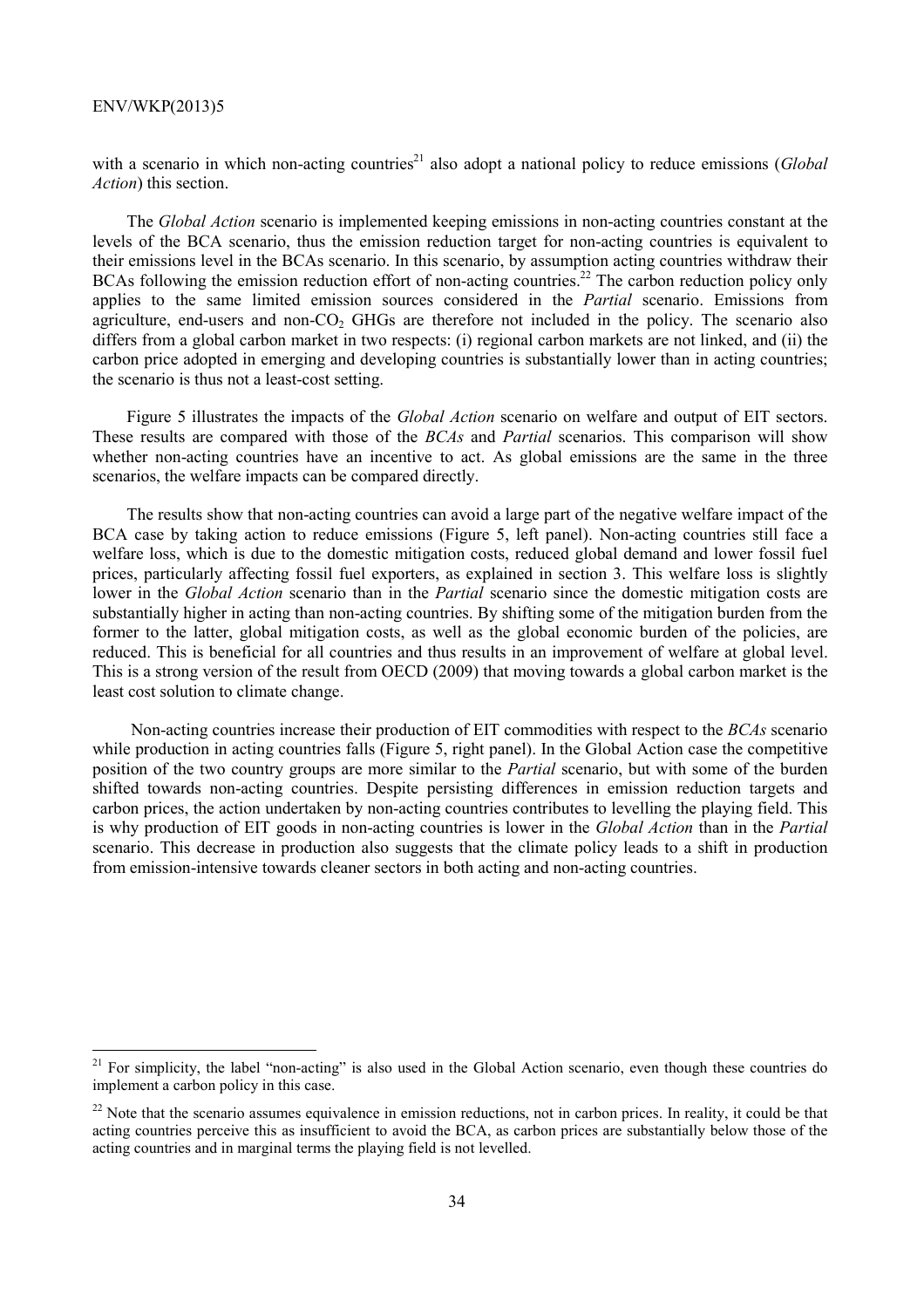

#### **Figure 5. Competitiveness impacts of the carbon tax in non-Annex I countries**

(Percentage change with respect to baseline)

*Source*: ENV-Linkages model output

## **5. Concluding remarks**

 This report examined the competitiveness and carbon leakage impacts associated with a range of stylised mitigation policy scenarios. It also investigated border carbon adjustments (BCAs) as well as direct and indirect (offset-based) linking of carbon markets as possible response policies to address these impacts. When the first-best solution of a global carbon market is not reachable, these response policies may address some of the competitiveness and carbon leakage concerns, by going some way towards levelling carbon prices.

One important caveat of the analysis presented in this report is that it assumes stylised policy instruments with frictionless markets. In reality, there are numerous market imperfections and policy distortions which may prevent some of the abatement potential from being fully reaped. These include transaction costs and bottlenecks, information barriers, credit market constraints, and institutional and regulatory barriers to investment. The well-functioning offset mechanism that is modelled in the report may be particularly sensitive to these market imperfections and, thus, the most stylised representation of the instruments investigated in this report. The results presented in this report should also be interpreted in the light of the limitations of the modelling approach adopted. Models are stylised representations of reality, aimed to shed light on specific mechanisms, not as a full reflection of consequences of the policies that are being simulated. CGE models have many advantages as they can account for international trade flows, reproduce the regional economies and assess the effects of policy instruments. However, they also have certain limitations. In particular, the CGE model used does not consider endogenous technical change, which may affect the costs of the policies in the long- and medium-run. CGE models are also unable to consider further sectoral details or the role of firms' incentives. Competitiveness impacts at the sub-sectoral and firm level may deviate substantially from the aggregated results presented in this report. The results obtained here could be complemented by in-depth analysis of particularly vulnerable sectors.

Finally, while the scenarios investigated in this report lead to positive costs of action (as measured through reduced welfare and EIT sectoral output), it is important to note that there are also benefits associated with mitigation policy. Although not reflected in the present analysis, in the long term the costs of the policies may well be outweighed by the benefits associated with reduced environmental impacts. Furthermore, the shift in relative competitiveness towards greener, low-carbon firms and sectors will be essential for moving toward a low-carbon economy.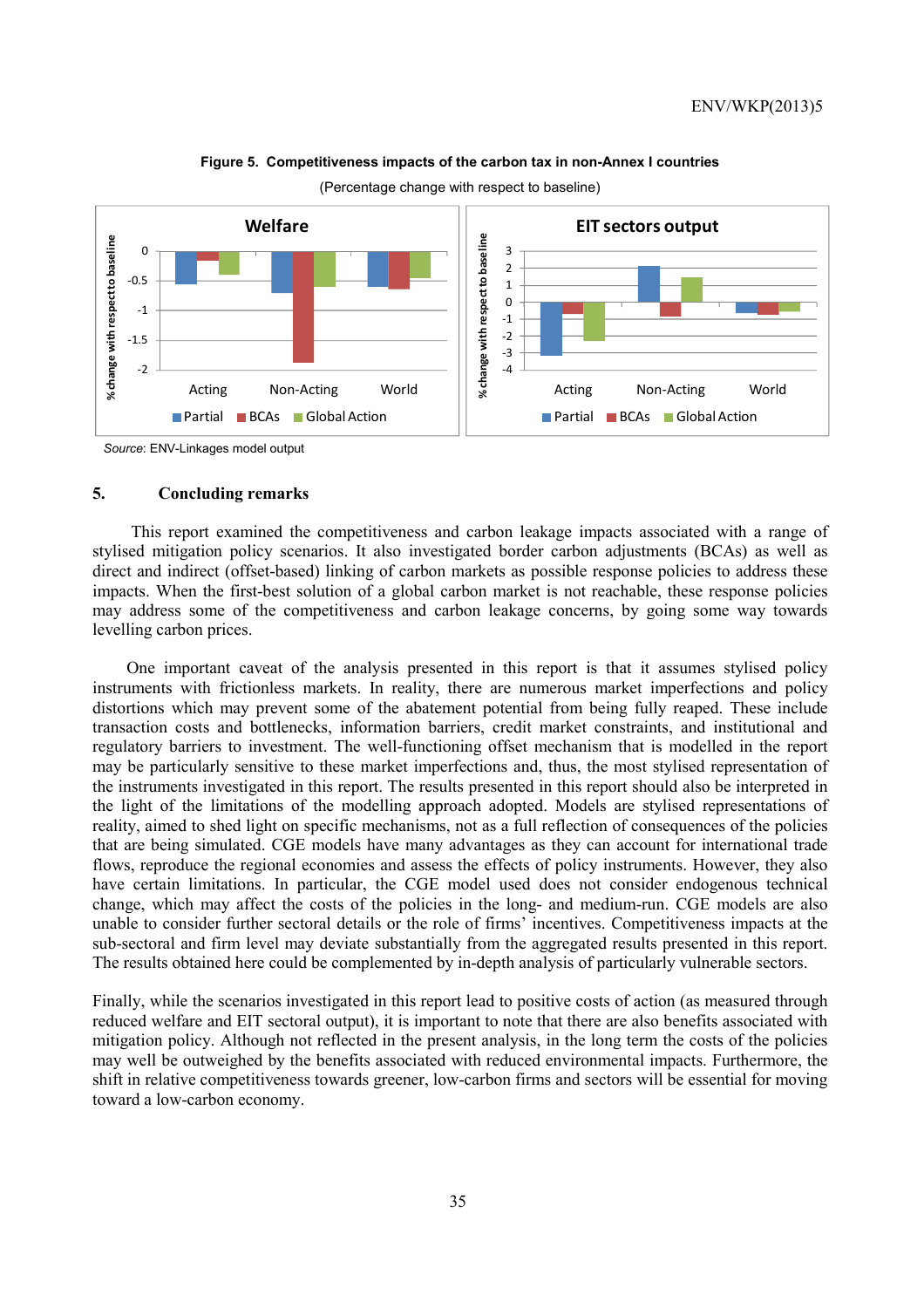#### **REFERENCES**

- Babiker M.H. (2005), Climate Change Policy, Market Structure, and Carbon Leakage, *Journal of International Economics*, Vol. 65.
- Babiker, M.H. and T.F. Rutherford (2005), The economic effects of border measures in subglobal climate agreements, *The Energy Journal*, Vol. 26, No. 4: pp. 99-125.
- Bernard, A.L., C. Fischer, and A. Fox (2001), "*Is There a Rationale for Output-Based Rebating of Environmental Levies?*", RFF Discussion Paper 01-31.
- Böhringer, C., E. J. Balistreri and T. F. Rutherford, eds. (2012), The role of border carbon adjustment in unilateral climate policy: results from EMF 29, *Energy Economics*, Vol. 34, Supp. 2: pp. S95-S250.
- Burniaux, J., G. Nicoletti and J. Oliveira Martins (1992), "GREEN: A Global Model for Quantifying the Costs of Policies to Curb CO2 Emissions*", OECD Economic Studies*, 19 (Winter).
- Burniaux J-M. and J. Oliveira Martins (2011), "Carbon leakages: a general equilibrium view", *Economic Theory*, Vol. 49, No 2, 473-495.
- Burniaux, J. and J. Chateau (2008), "An Overview of the OECD ENV-Linkages Model", *OECD Economics Department Working Papers*, No. 653, OECD Publishing. http://dx.doi.org/10.1787/230123880460
- Burniaux, J., J. Chateau and R. Duval (2013), "Is there a Case for Carbon-Based Border Tax Adjustment? An Applied General Equilibrium Analysis", *Applied Economics*, 45:16, 2231-2240.
- Chateau, J., C. Rebolledo and R. Dellink (2011), "An Economic Projection to 2050: The OECD 'ENV-Linkages' Model Baseline", *OECD Environment Working Papers*, No. 41, OECD Publishing. http://dx.doi.org/10.1787/5kg0ndkjvfhf-en
- Chateau, J., R. Dellink, E. Lanzi and B. Magné (2013 *forthcoming*), "An overview of the OECD ENV-Linkages model – version 3", *OECD Environment Working papers*, OECD Publishing,.
- Cosbey, A., S. Dröge, C. Fischer, J. Reinaud, J. Stephenson, L. Weischer and P. Wooders (2012), *A guide for the concerned: guidance on the elaboration and implementation of border carbon adjustment*, ENTWINED/International Institute for Sustainable Development, Stockholm.
- Dellink, R.B., S. Jamet, C. Chateau and R. Duval (2010), "Towards Global Carbon Pricing: Direct and Indirect Linking of Carbon Markets", *OECD Environment Working Papers,* No.20, OECD Publishing. http://dx.doi.org/10.1787/5km975t0cfr8-en
- Dellink, R.B., G. Briner and C. Clapp (2011), "The Copenhagen Accord / Cancun Agreements emissions pledges for 2020: Exploring economic and environmental impacts", *Climate Change Economics* 2(1), 53-78.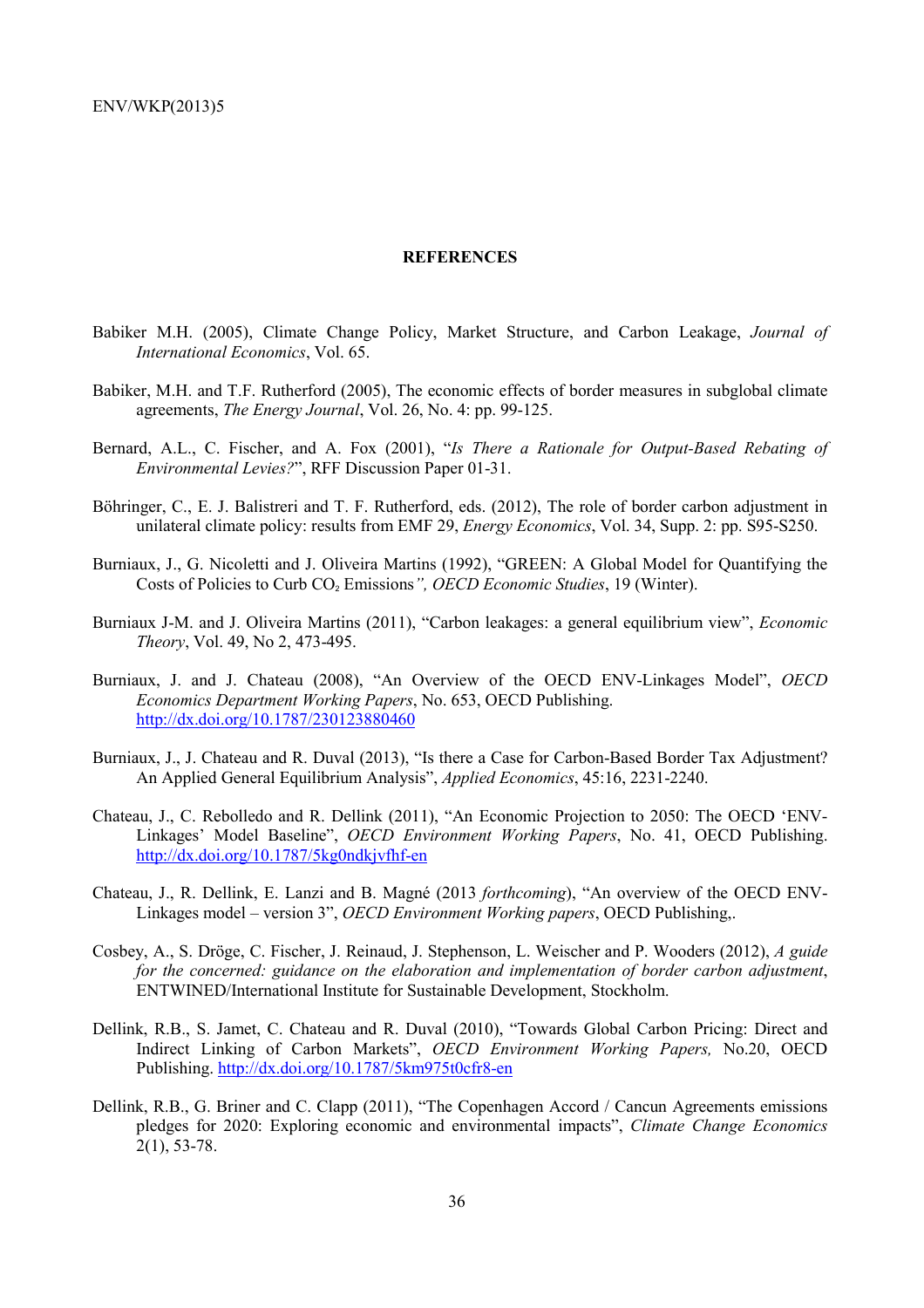- Demailly, D. and P. Quirion, (2006), "CO<sub>2</sub> Abatement, Competitiveness and Leakage in the European Cement Industry Under the EU-ETS: Grandfathering vs. Output-based Allocation", *Climate Policy*, Vol. 6.
- Dröge, S. (2009), "Tackling Leakage in a World of Unequal Carbon Prices", Climate Strategies Publishing.
- Duval, R. and C. de la Maisonneuve (2010), "Long-Run Growth Scenarios for the World Economy", *Journal of Policy Modeling*, Vol. 32, No. 1.
- Eckersley, R. (2010), The politics of carbon leakage and fairness of border measures, *Ethics and International Affairs* 367, 382.
- Fischer, K. and A.K. Fox, (2009), "Comparing Policies to Combat Emissions Leakage: Border Tax Adjustments versus Rebates". *RFF Discussion Papers* 09-02.
- Hood, C. (2010), "Reviewing existing and proposed emissions trading systems", *IEA Energy Papers*, No. 2010/13, OECD Publishing. http://dx.doi.org/10.1787/5km4hv3mlg5c-en
- Hyman, R.C., J.M. Reilly, M.H. Babiker, A. De Masin, and H.D. Jacoby (2002), "Modeling Non-CO<sup>2</sup> Greenhouse Gas Abatement", *Environmental Modeling and Assessment*, 8, pp. 175-86.
- IEA (2009), *World Energy Outlook 2009*, OECD Publishing. http://dx.doi.org/10.1787/weo-2009-en
- IEA (2010a), *World Energy Outlook 2010*, OECD Publishing. http://dx.doi.org/10.1787/weo-2010-en
- IEA (2010b), CO2 Emissions from Fuel Combustion 2010, OECD Publishing. http://dx.doi.org/10.1787/9789264096134-en
- IEA (2010c), *Energy Technology Perspectives 2010: Scenarios and Strategies to 2050*, OECD Publishing. http://dx.doi.org/10.1787/energy\_tech-2010-en
- IMF (2011), *World Economic Outlook Database*, www.imf.org/external/pubs/ft/weo/2011/02/weodata/index.aspx.
- Jaffe, J. and R. Stavins (2007), "Linking Tradable Permit Systems for Greenhouse Gas Emissions: Opportunities, Implications, and Challenges", IETA report.
- Krugman, P. (1994), "Competitiveness: a dangerous obsession", *Foreign Affairs*, Vol.73, No. 2
- Lanzi, E. and I. Sue Wing (2013). Capital Malleability, Emission Leakage and the Cost of Partial Climate Policies: General Equilibrium Analysis of the European Union Emission Trading System, *Environmental and Resource Economics*, Vol. 55/2: pp. 257-289.
- Martin, R., Mireabelle Muûls, L.B. de Preux and U. J. Wagner (2013), "Industry Compensation under Relocation Risk : a Firm Level Analysis of the EU Emissions Trading Scheme", *NBER Working Paper* 19097. http://www.nber.org/papers/w19097
- Mattoo, A., A. Subramanian, D. van der Mensbrugghe and J. He (2009), "Reconciling Climate change and Trade Policy", *World Bank Policy Research Working Papers,* No. WPS5123, World Bank, Washington D.C.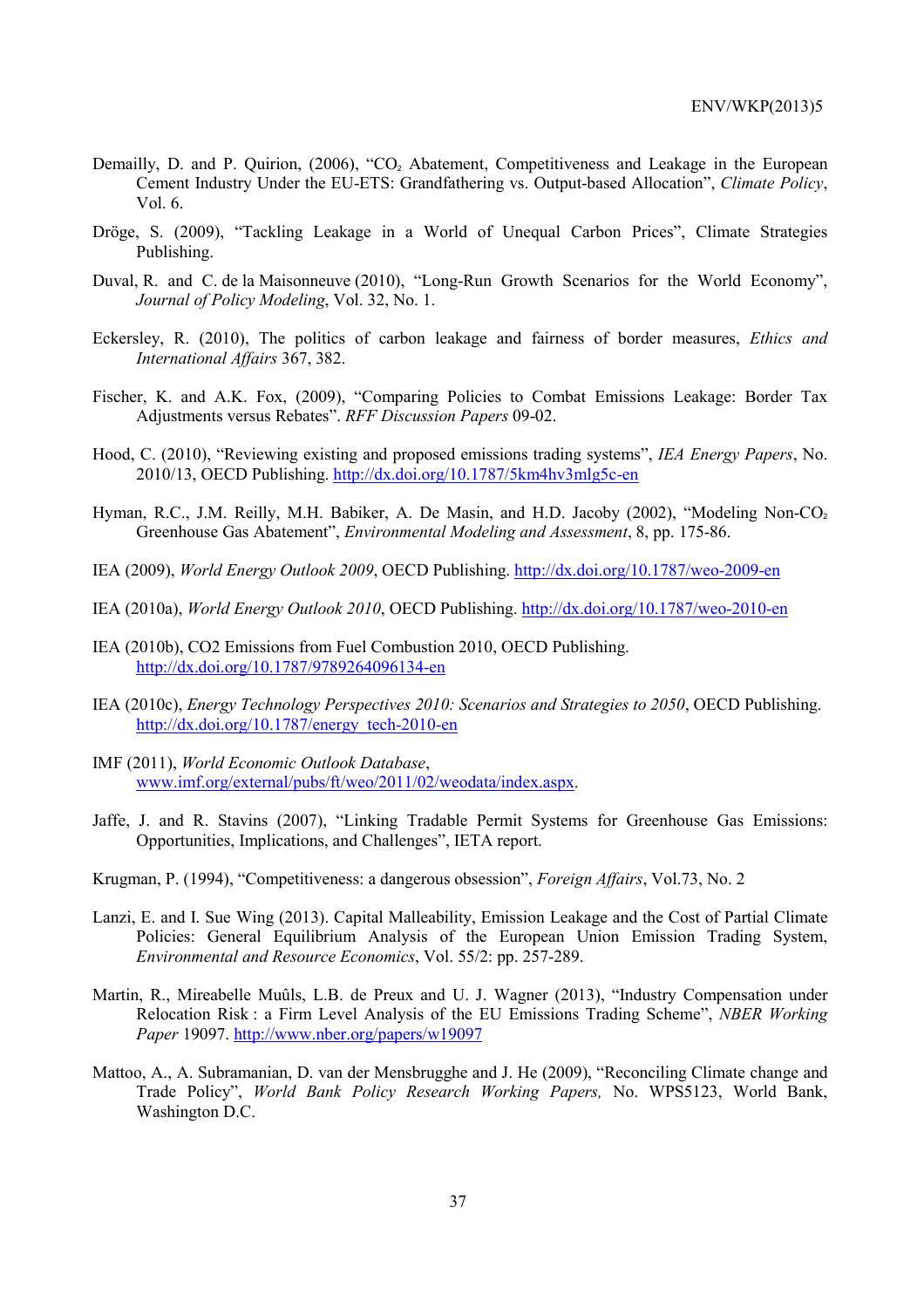- Narayanan, B. G. and T. L. Walmsley (2008), 'Global Trade, Assistance, and Production: The GTAP 7 Data Base', Narayanan, B. and Walmsey, T., Editors, Center for Global Trade Analysis, Dpt. of Agricultural Economics, Purdue University.
- OECD (2006), *The Political Economy of Environmentally Related Taxes*, OECD Publishing. http://dx.doi.org/10.1787/9789264025530-en
- OECD (2009a), *The Economics of Climate Change Mitigation: Policies and Options for Global Action Beyond 2012*, OECD Publishing. http://dx.doi.org/10.1787/9789264073616-en
- OECD (2009b), *Integrating Climate Change Adaptation into Development Co-operation: Policy Guidance*, OECD Publishing. http://dx.doi.org/10.1787/9789264054950-en
- OECD (2010a), *Innovation effects of the Swedish NO<sub>X</sub> charge*, OECD Environment Directorate.
- OECD (2010b), Interim Report of the Green Growth Strategy: Implementing our commitment for a sustainable future, Meeting of the OECD Council at Ministerial Level, 27-28 May 2010.
- OECD (2010c), *Taxation, Innovation, and the Environment*. OECD Green Growth Strategy, OECD Publishing. http://dx.doi.org/10.1787/9789264087637-en
- OECD (2010d), "Addressing International Competitiveness in a World of Non-uniform Carbon Pricing: Lessons from a decade of OECD analysis", OECD Environment Directorate. http://www.oecd.org/environment/cc/46533174.pdf
- OECD (2011a), *OECD Economic Outlook*, Vol. 2011/2, OECD Publishing. http://dx.doi.org/10.1787/16097408
- OECD (2011b), *Emission permit trading and competition*, OECD Publishing.
- OECD (2012), *OECD Environmental Outlook to 2050: The Consequences of Inaction*, OECD Publishing. http://dx.doi.org/10.1787/9789264122246-en
- Prag, A., C. Hood, A. Aasrud and G. Briner (2011), "Tracking and Trading: Expanding on Options for International Greenhouse Gas Unit Accounting After 2012", *OECD/IEA Climate Change Expert Group Papers,* No. 2011/05. http://dx.doi.org/10.1787/5k44xwtzm1zw-en
- Prag A., G. Briner and C. Hood (2012), "Making markets: unpacking design and governance of carbon market mechanisms", *OECD/IEA Climate Change Expert Group Papers,* No. 2012/03. http://dx.doi.org/10.1787/2227779x
- Reinaud, J. (2008), "Issues behind competitiveness and carbon leakage: Focus on heavy industry", *IEA Information Paper,* OECD Publishing. http://www.iea.org/publications/freepublications/publication/name,3791,en.html
- Winchester, N., S. Paltsev and J. Reilly (2011), "Will Border Carbon Adjustments Work?", The B.E Journal of Economic Analysis and Policy, 11, Article 7, pp.1-27.
- World Bank (2011), World Development Indicators, http://data.worldbank.org/data-catalog/worlddevelopment-indicators.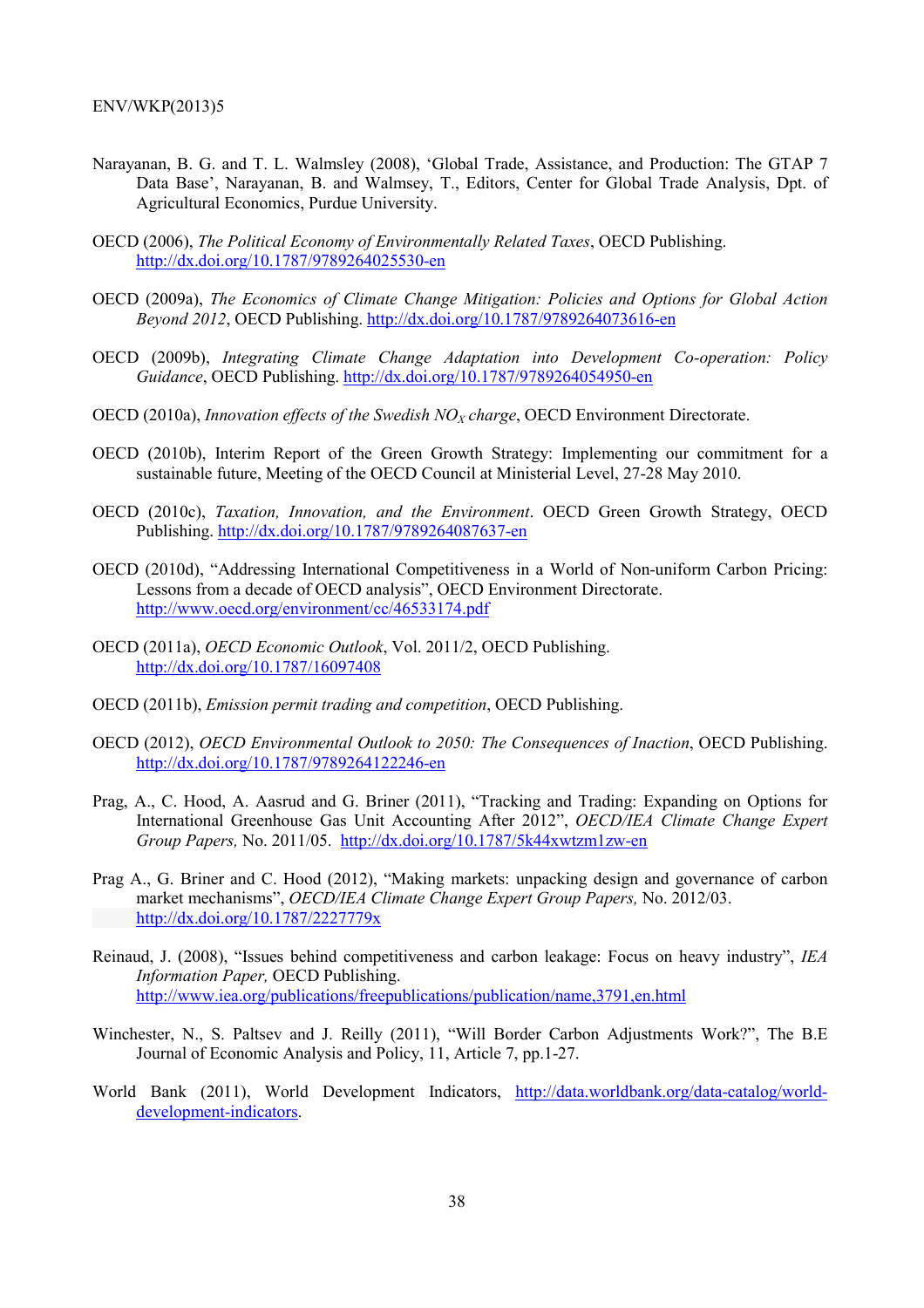## **ANNEX I: A SNAPSHOT OF THE ENV-LINKAGES MODEL**

#### **An overview of the ENV-Linkages Model**

The analysis is based on ENV-Linkages, a global recursive-dynamic neo-classical Computable General Equilibrium (CGE) model. The ENV-Linkages model is the successor to the OECD GREEN model for environmental studies (Burniaux, *et al.* 1992). A more comprehensive model description is given in Chateau *et al.* (2013).

Production in ENV-Linkages is assumed to operate under cost minimisation with perfect markets and constant return to scale technology. The production technology is specified as nested Constant Elasticity of Substitution (CES) production functions in a branching hierarchy (cf. Figure A1.1). This structure is replicated for each output, while the parameterisation of the CES functions may differ across sectors. The nesting of the production function for the agricultural sectors is further re-arranged to reflect substitution between intensification (e.g. more fertiliser use) and extensification (more land use) of crop production; or between intensive and extensive livestock production. The structure of electricity production assumes that a representative electricity producer maximizes its profit by using the different available technologies to generate electricity using a CES specification with a large degree of substitution. The structure of non-fossil electricity technologies is similar to that of other sectors, except for a top nest combining a sector-specific resource with a sub-nest of all other inputs. This specification acts as a capacity constraint on the supply of the electricity technologies.

The model adopts a putty/semi-putty technology specification, where substitution possibilities among factors are assumed to be higher with new vintage capital than with old vintage capital. In the short run this ensures inertia in the economic system, with limited possibilities to substitute away from more expensive inputs, but in the longer run this implies relatively smooth adjustment of quantities to price changes. Capital accumulation is modelled as in the traditional Solow/Swan neo-classical growth model.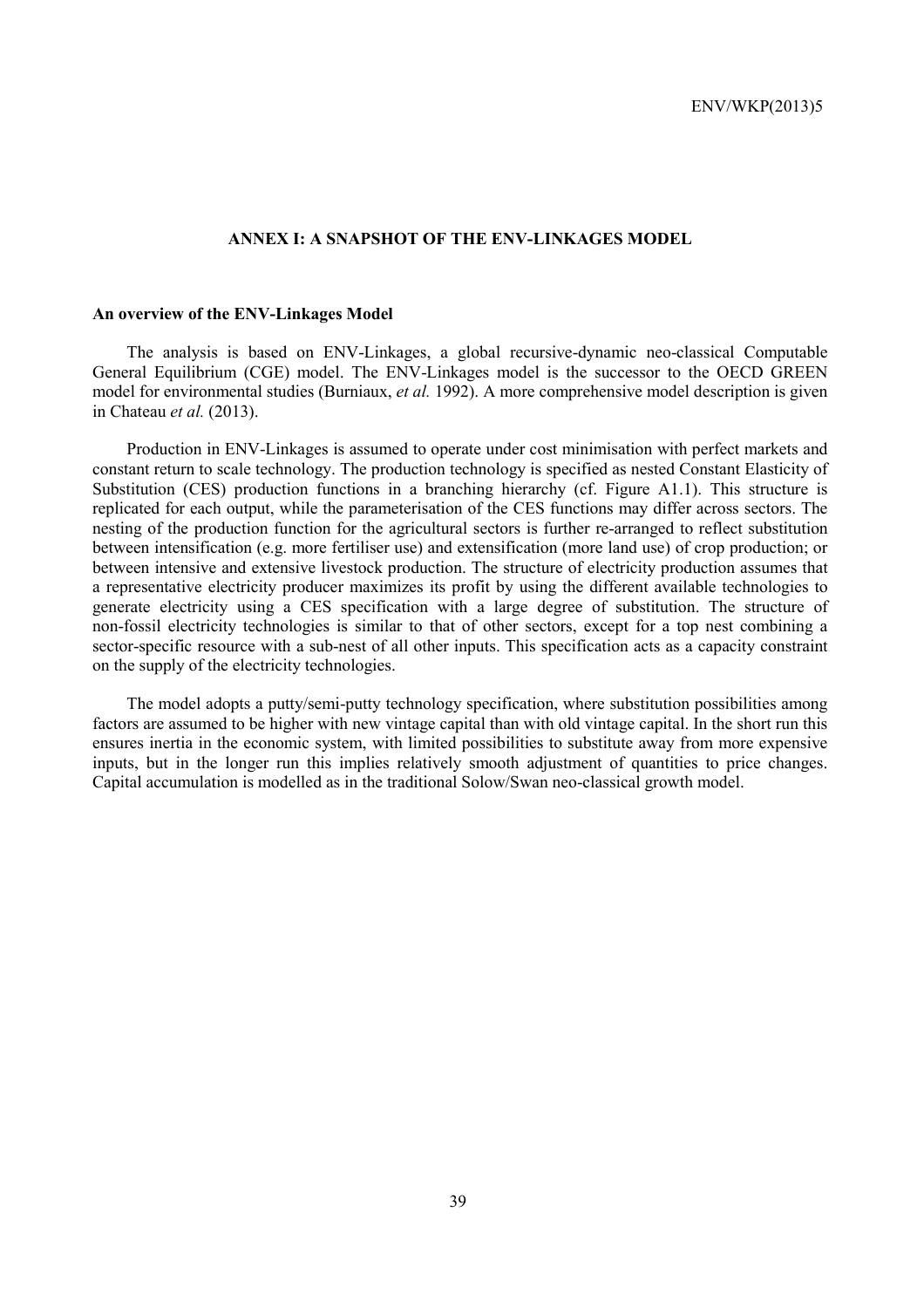

Figure 6. Figure A1.1. Production structure of a generic sector in ENV-Linkages<sup>23</sup>

 *Source:* ENV-Linkages model

l

The energy bundle is of particular interest for analysis of climate change issues. Energy is a composite of fossil fuels and electricity. In turn, fossil fuel is a composite of coal and a bundle of the "other fossil fuels". At the lowest nest, the composite "other fossil fuels" commodity consists of crude oil, refined oil products and natural gas. The value of the substitution elasticities are chosen as to imply a higher degree of substitution among the other fuels than with electricity and coal.

Household consumption demand is the result of static maximization behaviour which is formally implemented as an "Extended Linear Expenditure System". A representative consumer in each region – who takes prices as given – optimally allocates disposal income among the full set of consumption

 $^{23}$  This generic structure does not apply to energy and agricultural sectors.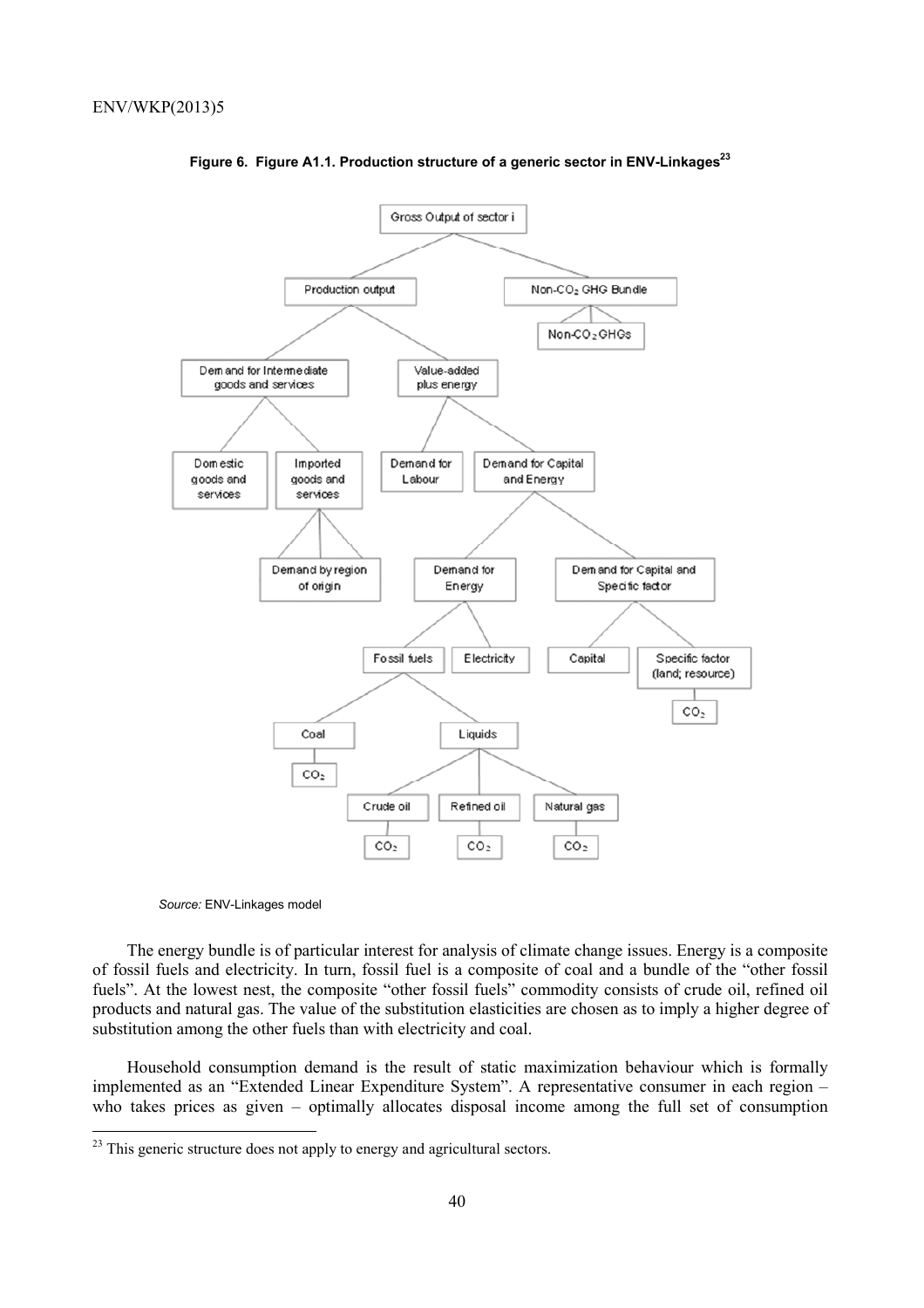commodities and savings. Saving is considered as a standard good in the utility function and does not rely on forward-looking behaviour by the consumer. The government in each region collects various kinds of taxes in order to finance government expenditures. Assuming fixed public savings (or deficits), the government budget is balanced through the adjustment of the income tax on consumer income. In each period, investment net-of-economic depreciation is equal to the sum of government savings, consumer savings and net capital flows from abroad.

International trade is based on a set of regional bilateral flows. The model adopts the Armington specification, assuming that domestic and imported products are not perfectly substitutable. Moreover, total imports are also imperfectly substitutable between regions of origin. Allocation of trade between partners then responds to relative prices at the equilibrium.

Market goods equilibria imply that, on the one side, the total production of any good or service is equal to the demand addressed to domestic producers plus exports; and, on the other side, the total demand is allocated between the demands (both final and intermediary) addressed to domestic producers and the import demand.

CO2 emissions from combustion of energy are directly linked to the use of different fuels in production. Other GHG emissions are linked to output in a way similar to Hyman et al. (2002). The following non-CO2 emission sources are considered: i) methane from rice cultivation, livestock production (enteric fermentation and manure management), fugitive methane emissions from coal mining, crude oil extraction, natural gas and services (landfills and water sewage); ii) nitrous oxide from crops (nitrogenous fertilizers), livestock (manure management), chemicals (non-combustion industrial processes) and services (landfills); iii) industrial gases (SF6, PFCs and HFCs) from chemicals industry (foams, adipic acid, solvents), aluminium, magnesium and semi-conductors production. Over time, there is, however, some relative decoupling of emissions from the underlying economic activity through autonomous technical progress, implying that emissions grow less rapidly than economic activity.

Emissions can be abated through three channels: (i) reductions in emission intensity of economic activity; (ii) changes in structure of the associated sectors away from the 'dirty' input to cleaner inputs, and (iii) changes in economic structure away from relatively emission-intensive sectors to cleaner sectors. The first channel, which is not available for emissions from combustion of fossil fuels, entails end-of-pipe measures that reduce emissions per unit of the relefvant input. The second channel includes for instance substitution from fossil fuels to renewable in electricity production, or investing in more energy-efficient machinery (which is represented through higher capital inputs but lower energy inputs in production). An example of the third channel is a substitution from consumption of energy-intensive industrial goods to services. In the model, the choice between these three channels is endogenous and driven by the price on emissions.

ENV-Linkages is fully homogeneous in prices and only relative prices matter. All prices are expressed relative to the numéraire of the price system that is arbitrarily chosen as the index of OECD manufacturing exports prices. Each region runs a current account balance, which is fixed in terms of the numéraire. One important implication from this assumption in the context of this report is that real exchange rates immediately adjust to restore current account balance when countries start exporting/importing emission permits.

As ENV-Linkages is recursive-dynamic and does not incorporate forward-looking behaviour, priceinduced changes in innovation patterns are not represented in the model. The model does, however, entail technological progress through an annual adjustment of the various productivity parameters in the model, including e.g. autonomous energy efficiency and labour productivity improvements. Furthermore, as production with new capital has a relatively large degree of flexibility in choice of inputs, existing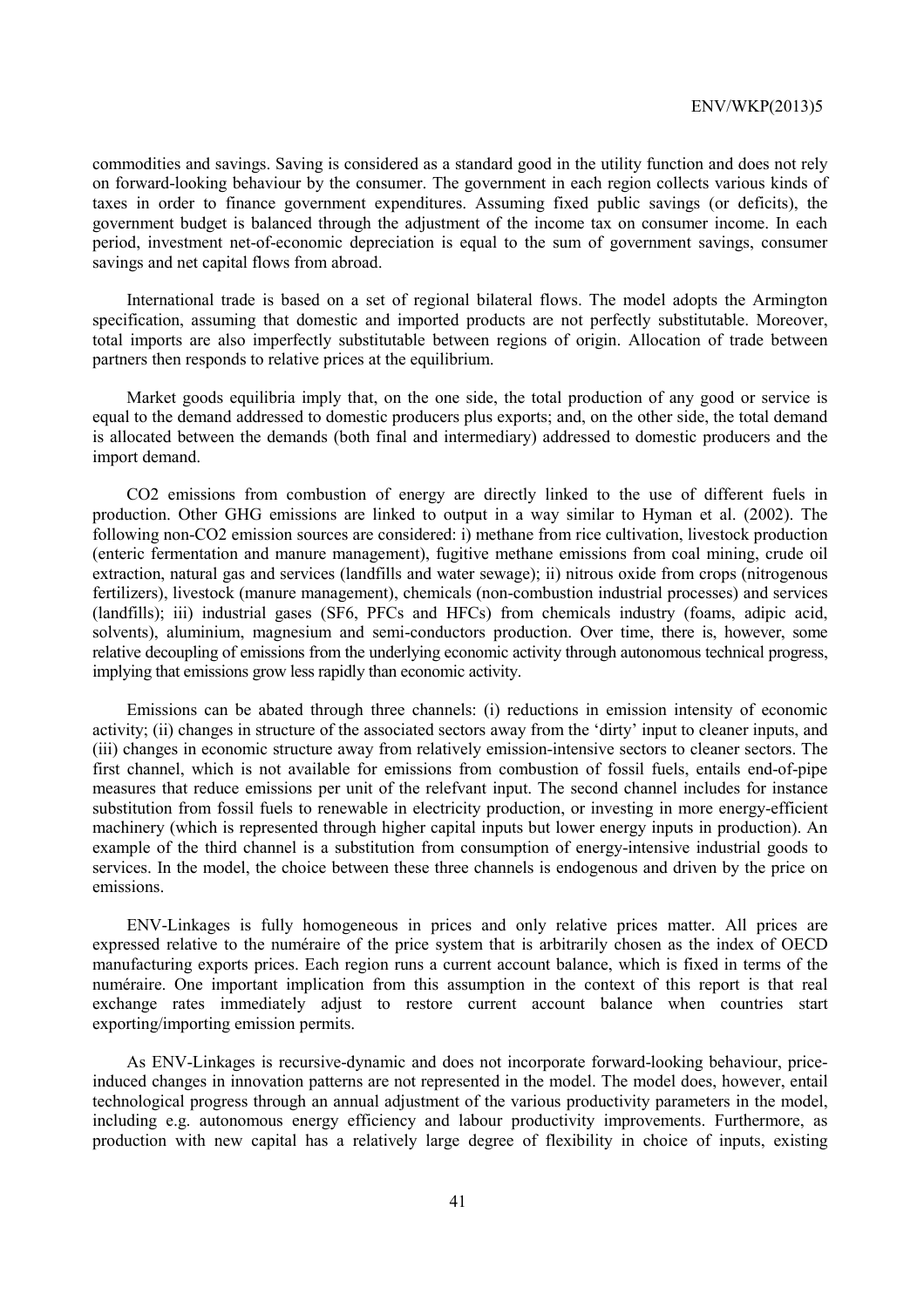technologies can diffuse to other firms. Thus, within the CGE framework, firms choose the least-cost combination of inputs, given the existing state of technology. The capital vintage structure also ensures that such flexibilities are large in the long run than in the short run.

Finally, it should be stressed that the ENV-Linkages model does not assess the impacts from climate change, and therefore cannot determine the benefits from mitigation action through reduced damages.

## **Data and calibration of the baseline scenario**

The version of the model used here represents the world economy in 15 regions, each with 27 economic sectors, as illustrated in Table A1.1. These include seven electric generation sectors, five agriculture-related sectors (including fishing and forestry), five energy-intensive industries, three fossil fuel extraction sectors, transport, refineries and distribution of petroleum products, services, construction and four other manufacturing sectors. The core of the static 2004 starting year equilibrium is formed by the set of Social Account Matrices (SAMs) that describe how economic sectors are linked; these are based on the GTAP 7 database (Narayanan and Walmsley, 2008). Many key parameters of the model are set on the basis of information drawn from various empirical studies and data sources (see Burniaux and Chateau, 2008).

The Baseline scenario assumes that there are no climate policies, and projects future emissions on the basis of assumptions on the long-term evolution of output growth, relative prices of fossil fuels, and potential gains in energy efficiency. It thus provides a benchmark against which policy scenarios aimed at achieving emission cuts can be assessed.

The socio-economic drivers in the baseline scenario are described in detail in the OECD *Environmental Outlook to 2050* (OECD, 2012) and especially in Chateau *et al.* (2011). It is built on various exogenous trends: employment levels that are derived from labour force projections and from estimates of national unemployment rates provided by the OECD; labour productivity projections, which are based on a conditional-convergence hypothesis (for details see Duval and de la Maisonneuve, 2010); autonomous energy efficiency factors and fossil-fuel production are calibrated on IEA *World Energy Outlook* projections (IEA, 2010a and 2010b), while emissions of non- $CO<sub>2</sub>$  fossil-fuel combustion greenhouse gases are calibrated to match US-EPA projections (2005). Moreover, the Baseline has been adjusted to incorporate the effects of the economic crisis of 2008-2009 using medium-term projections made by the World Bank (2011), IMF (2011) and OECD (2011a). For this report, all values are expressed in constant 2010 USD using Purchasing Power Parities (PPPs).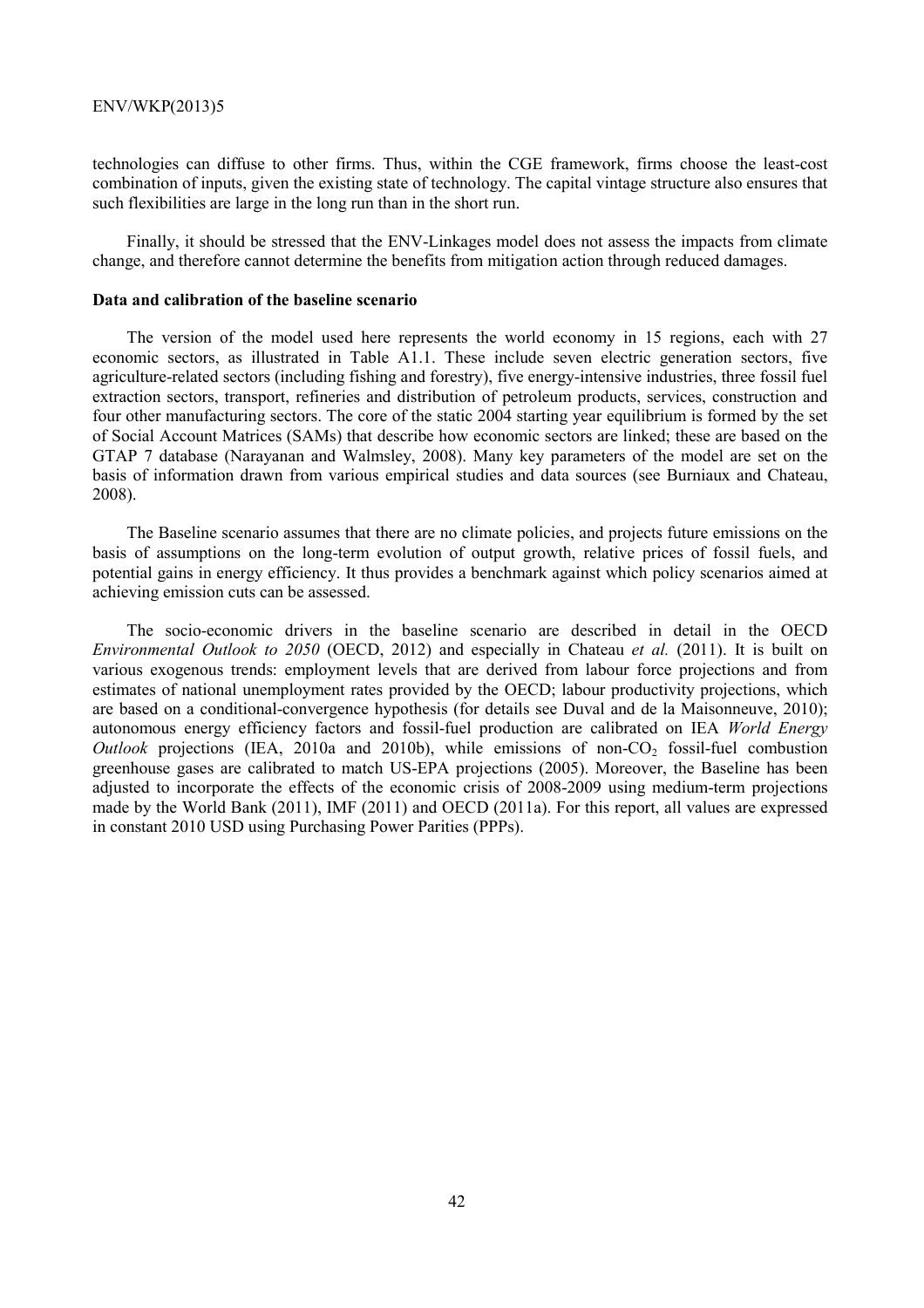| <b>Commodities</b>                                    | <b>Countries and regions</b>       |
|-------------------------------------------------------|------------------------------------|
| Energy                                                | <b>OECD</b> Annex I regions        |
| Coal                                                  | Canada (CAN)                       |
| Crude oil                                             | Europe – EU-27 plus EFTA (WEU)     |
| Gas                                                   | Japan & Korea (JPK)                |
| Refined oil products                                  | Australia & New Zealand (OCE)      |
| Electricity*                                          | United States of America (USA)     |
| <i>Emission-intensive &amp; trade-exposed sectors</i> | Rest of BRIICS                     |
| Chemicals                                             | Brazil (BRA)                       |
| Non-metallic minerals                                 | China (CHN)                        |
| Iron and steel industry                               | India (IND)                        |
| Non-ferrous metals                                    | Indonesia (IDN)                    |
| Paper-pulp-print                                      | South Africa (ZAF)                 |
| <b>Fabricated Metal Products</b>                      | Russia & Rest of Annex I countries |
| Forestry, agriculture and fisheries                   | Rest of Annex I countries (RAN)    |
| Rice                                                  | Russia (RUS)                       |
| Other crops                                           |                                    |
| Livestock                                             | Rest of the World                  |
| Forestry                                              | Mexico (MEX)                       |
| Fishery                                               | Middle-East and North Africa (MEA) |
|                                                       | Rest of the world (ROW)            |
| Other industries and services                         |                                    |
| Transport services                                    |                                    |
| Other Manufacturing                                   |                                    |
| <b>Services</b>                                       |                                    |
| Construction & Dwellings                              |                                    |
| Other Mining                                          |                                    |
| <b>Food Products</b>                                  |                                    |

## **Table 12. Table A1.1. ENV-Linkages model sectors and regions**

\* Electricity is split into 7 sectors: nuclear power, solar and wind electricity, renewable combustibles and waste electricity, fossil fuel based electricity, coal electricity with carbon capture and storage (CCS), gas electricity with CCS and hydro and geothermal electricity.

 *Source*: Chateau et al. (2013)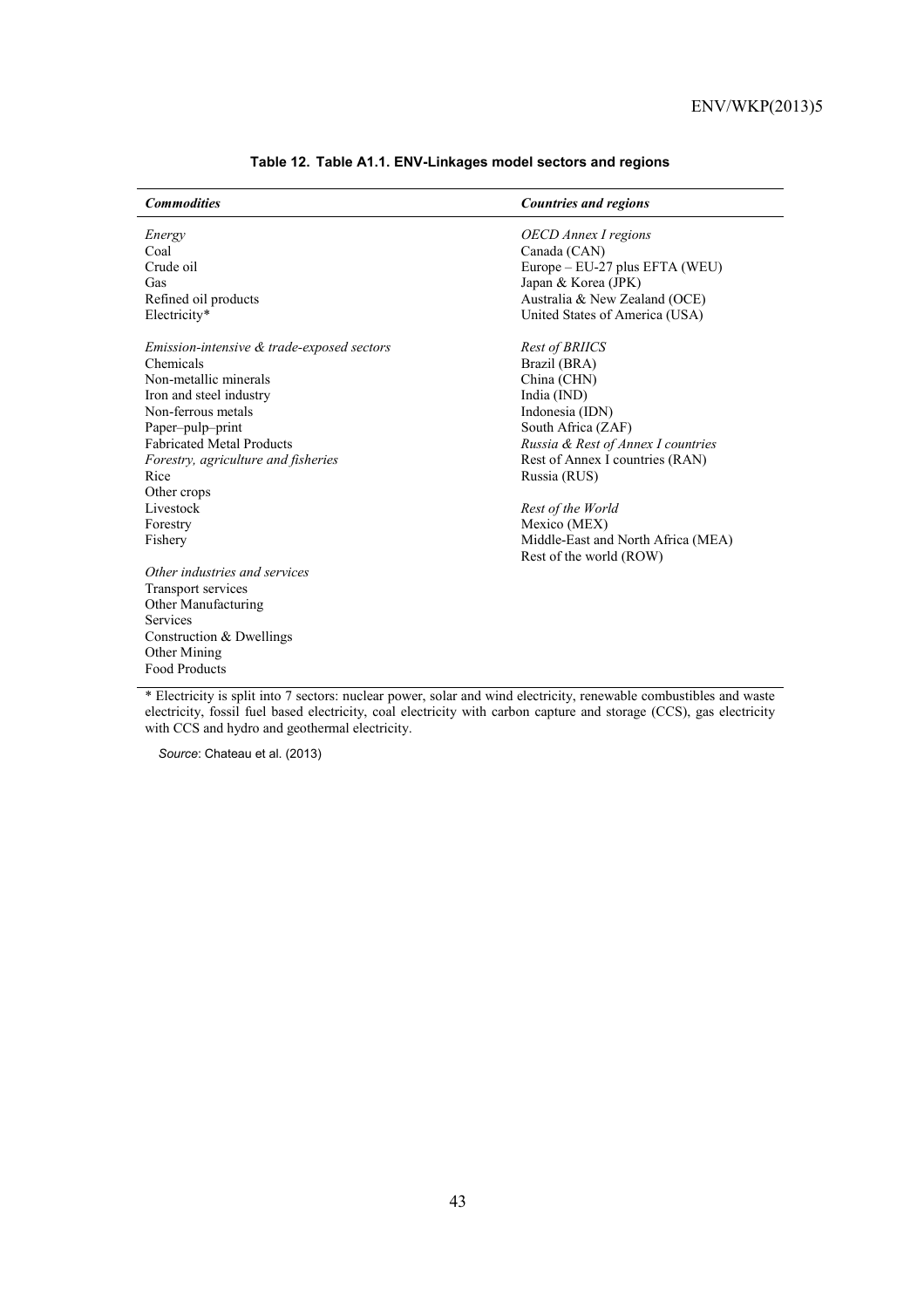# **ANNEX II: DETAILED REGIONAL RESULTS**

## **Table 13. Table A2.1. Impacts of the global mitigation policies on welfare, 2020**

| Region                           | 450 Core | 450 Delayed<br><b>Action</b> | 450 Per Capita | <b>450 Global Carbon</b><br><b>Tax</b> |
|----------------------------------|----------|------------------------------|----------------|----------------------------------------|
| Australia & New Zealand          | $-0.2$   | $-0.5$                       | $-0.5$         | $-0.1$                                 |
| Canada                           | $-0.3$   | $-0.8$                       | $-0.6$         | $-0.2$                                 |
| EU & EFTA                        | 0.0      | $-0.1$                       | $-0.2$         | $-0.1$                                 |
| Japan & Korea                    | 0.0      | $-0.8$                       | $-0.1$         | 0.0                                    |
| Russia                           | $-1.0$   | $-1.0$                       | $-1.8$         | $-0.9$                                 |
| Other European Annex I countries | 0.3      | 0.2                          | 0.1            | 0.3                                    |
| <b>USA</b>                       | 0.0      | $-0.1$                       | $-0.3$         | 0.1                                    |
| Brazil                           | $-0.3$   | $-0.2$                       | $-0.3$         | $-0.2$                                 |
| China                            | $-0.8$   | $-0.4$                       | $-1.2$         | $-0.5$                                 |
| Indonesia                        | 0.1      | $-0.5$                       | 1.1            | $-0.1$                                 |
| India                            | 0.7      | 0.1                          | 3.8            | 0.1                                    |
| Mexico                           | $-0.2$   | $-0.3$                       | $-0.1$         | $-0.2$                                 |
| South Africa                     | 0.0      | 0.0                          | $-0.3$         | 0.1                                    |
| M. East and N. Africa            | $-1.3$   | $-1.8$                       | $-1.2$         | $-1.2$                                 |
| Rest of the World                | 0.0      | $-0.4$                       | 1.6            | $-0.4$                                 |
| World                            | $-0.1$   | $-0.3$                       | $-0.1$         | $-0.1$                                 |

(Percentage change with respect to baseline)

*Source*: ENV-Linkages model output

## **Table 14. Table A2.2. Impacts of the global mitigation policies on EIT sectoral output, 2020**

(Percentage change with respect to baseline)

| Region                           | 450 Core | 450 Delayed<br><b>Action</b> | 450 Per Capita | <b>450 Global Carbon</b><br>Tax |
|----------------------------------|----------|------------------------------|----------------|---------------------------------|
| Australia & New Zealand          | 0.1      | $-0.6$                       | 0.6            | 0.0                             |
| Canada                           | $-0.2$   | $-3.4$                       | 0.1            | $-0.2$                          |
| EU & EFTA                        | $-0.4$   | $-0.4$                       | $-0.3$         | $-0.4$                          |
| Japan & Korea                    | 0.2      | $-5.7$                       | 0.3            | 0.2                             |
| Russia                           | 0.0      | 3.3                          | 0.9            | $-0.1$                          |
| Other European Annex I countries | $-0.3$   | 1.0                          | $-0.1$         | $-0.2$                          |
| <b>USA</b>                       | $-0.3$   | $-0.4$                       | 0.1            | $-0.3$                          |
| Brazil                           | 0.1      | 0.4                          | 0.1            | 0.1                             |
| China                            | $-0.3$   | 0.7                          | $-0.4$         | $-0.3$                          |
| Indonesia                        | 0.0      | 1.6                          | $-0.4$         | 0.1                             |
| India                            | $-1.7$   | 0.7                          | $-3.0$         | $-1.4$                          |
| Mexico                           | $-0.1$   | $-0.2$                       | $-0.1$         | $-0.1$                          |
| South Africa                     | 0.2      | $-0.6$                       | 0.5            | 0.1                             |
| M. East and N. Africa            | 0.3      | 2.9                          | 0.3            | 0.2                             |
| Rest of the World                | 0.2      | 1.7                          | $-0.4$         | 0.4                             |
| World                            | $-0.3$   | $-0.3$                       | $-0.3$         | $-0.3$                          |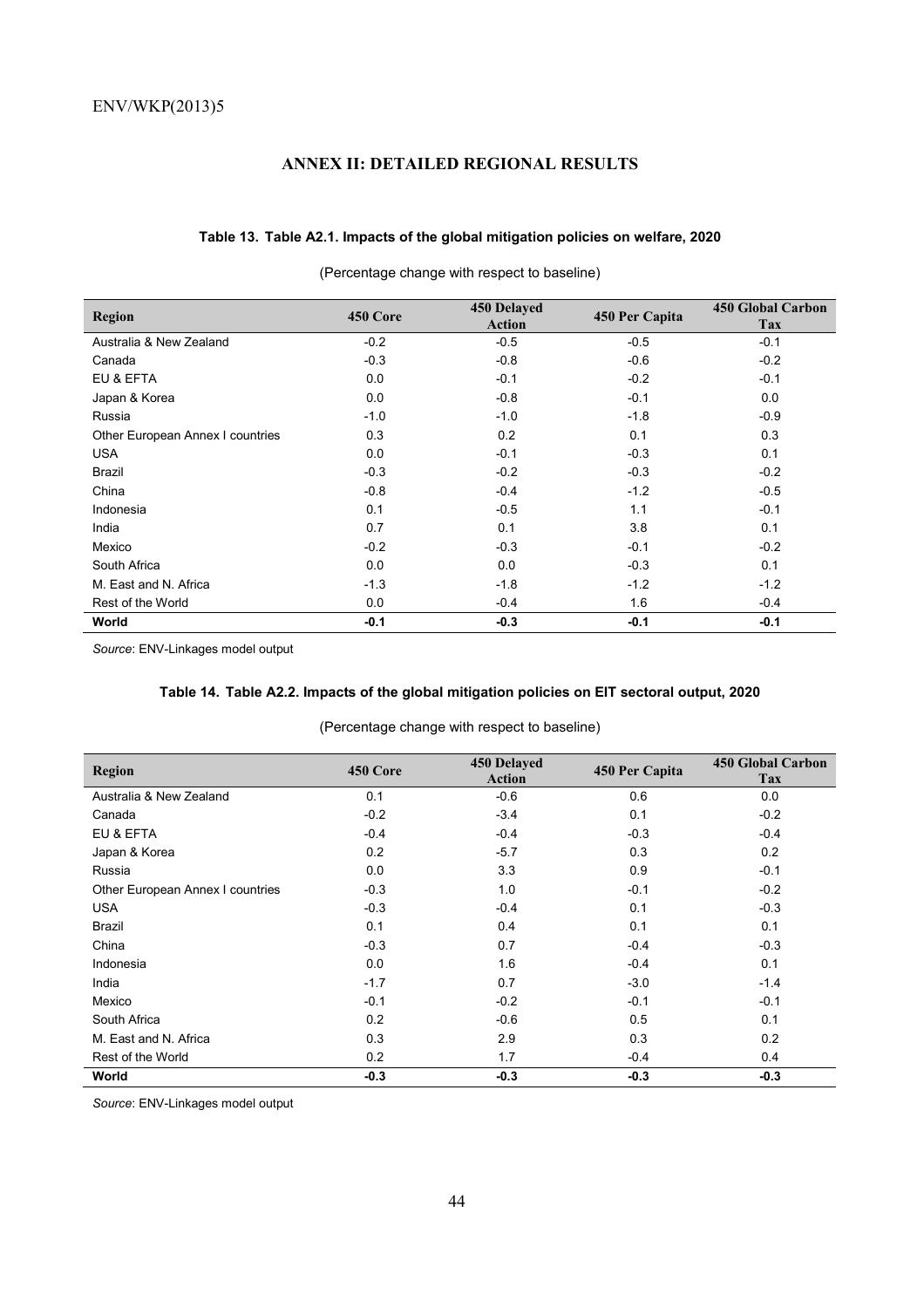## **Table 15. Table A2.3. Impacts of the stylised multiple carbon market scenarios on welfare, 2020**

| <b>Region</b>                    | <b>Partial</b> | Incl.<br>Agri. | Incl.<br>Fin.<br>Dem. | Incl.<br>Agri.<br>& Fin.<br>Dem. | Incl. Non-<br>CO <sub>2</sub> | Incl.<br>Non-<br>$CO2$ &<br>Agri. | Incl. Non- $CO2$<br>& Fin. Dem. | All    |
|----------------------------------|----------------|----------------|-----------------------|----------------------------------|-------------------------------|-----------------------------------|---------------------------------|--------|
| Australia & New Zealand          | $-1.2$         | $-1.1$         | $-1.1$                | $-1.1$                           | $-0.7$                        | $-0.4$                            | $-0.7$                          | $-0.5$ |
| Canada                           | $-1.7$         | $-1.6$         | $-1.7$                | $-1.7$                           | $-0.9$                        | $-0.7$                            | $-1$                            | $-0.8$ |
| EU & EFTA                        | $-0.3$         | $-0.3$         | $-0.3$                | $-0.3$                           | $-0.1$                        | $-0.1$                            | $-0.1$                          | $-0.1$ |
| Japan & Korea                    | $-1.3$         | $-1.3$         | $-1.1$                | $-1.1$                           | $-0.9$                        | $-0.8$                            | $-0.8$                          | $-0.8$ |
| Russia                           | $-1.9$         | $-1.9$         | $-2.4$                | $-2.4$                           | $-0.7$                        | $-0.7$                            | $-1$                            | $-1$   |
| Other European Annex I countries | 0.5            | 0.5            | 0.6                   | 0.6                              | 0.1                           | 0.1                               | 0.2                             | 0.2    |
| <b>USA</b>                       | $-0.3$         | $-0.3$         | $-0.2$                | $-0.2$                           | $-0.2$                        | $-0.1$                            | $-0.1$                          | $-0.1$ |
| <b>Acting countries</b>          | $-0.6$         | $-0.5$         | $-0.5$                | $-0.5$                           | $-0.3$                        | $-0.3$                            | $-0.3$                          | $-0.3$ |
| Brazil                           | $-0.2$         | $-0.1$         | $-0.3$                | $-0.2$                           | $-0.1$                        | $-0.1$                            | $-0.2$                          | $-0.1$ |
| China                            | $-0.4$         | $-0.5$         | $-0.1$                | $-0.2$                           | $-0.3$                        | $-0.4$                            | $-0.2$                          | $-0.2$ |
| Indonesia                        | $-0.8$         | $-0.8$         | $-0.8$                | $-0.8$                           | $-0.5$                        | $-0.5$                            | $-0.5$                          | $-0.5$ |
| India                            | 0              | $\mathbf 0$    | 0.2                   | 0.2                              | 0                             | $\Omega$                          | 0.1                             | 0.1    |
| Mexico                           | $-0.3$         | $-0.3$         | $-0.4$                | $-0.4$                           | $-0.2$                        | $-0.2$                            | $-0.2$                          | $-0.2$ |
| South Africa                     | 0.2            | 0.2            | 0.2                   | 0.2                              | 0.1                           | 0.1                               | 0.1                             | 0.1    |
| M. East and N. Africa            | $-2.4$         | $-2.4$         | $-2.8$                | $-2.8$                           | $-1.3$                        | $-1.3$                            | $-1.6$                          | $-1.5$ |
| Rest of the World                | $-0.7$         | $-0.6$         | $-0.8$                | $-0.7$                           | $-0.4$                        | $-0.3$                            | $-0.4$                          | $-0.4$ |
| Non-acting countries             | $-0.7$         | $-0.7$         | $-0.7$                | $-0.7$                           | $-0.4$                        | $-0.4$                            | $-0.4$                          | $-0.4$ |
| World                            | $-0.6$         | $-0.6$         | $-0.6$                | $-0.6$                           | $-0.3$                        | $-0.3$                            | $-0.3$                          | $-0.3$ |

(Percentage change with respect to baseline)

*Source*: ENV-Linkages model output

## **Table 16. Table A2.4. Impacts of the stylised multiple carbon market scenarios on EIT sectoral output, 2020**

(Percentage change with respect to baseline)

| <b>Region</b>                    | <b>Partial</b> | Incl.<br>Agri. | Incl.<br>Fin.<br>Dem. | Incl.<br>Agri.<br>& Fin.<br>Dem. | Incl. Non-<br>CO <sub>2</sub> | Incl.<br>Non-<br>$CO2$ &<br>Agri. | Incl. Non- $CO2$<br>& Fin. Dem. | <b>All</b> |
|----------------------------------|----------------|----------------|-----------------------|----------------------------------|-------------------------------|-----------------------------------|---------------------------------|------------|
| Australia & New Zealand          | $-5.3$         | $-5.3$         | $-4.6$                | $-4.6$                           | $-2.5$                        | $-0.6$                            | $-2.3$                          | $-0.7$     |
| Canada                           | $-8.3$         | -8             | $-5.7$                | $-5.6$                           | $-5.9$                        | $-4.6$                            | $-4.4$                          | $-3.5$     |
| EU & EFTA                        | $-1.3$         | $-1.2$         | $-0.8$                | $-0.7$                           | $-0.3$                        | $-0.3$                            | $-0.4$                          | $-0.4$     |
| Japan & Korea                    | $-9.8$         | $-9.6$         | $-7.6$                | $-7.5$                           | $-7.8$                        | $-7.3$                            | $-6.2$                          | $-5.8$     |
| Russia                           | 7.6            | 7.4            | 7.3                   | 7.1                              | 3                             | 2.8                               | 3.4                             | 3.1        |
| Other European Annex I countries | $-1.5$         | $-1.6$         | $-0.3$                | $-0.3$                           | 0.9                           | 0.9                               | 0.9                             | 0.9        |
| <b>USA</b>                       | $-1.8$         | $-1.6$         | $-1.5$                | $-1.4$                           | $-0.8$                        | $-0.7$                            | $-0.8$                          | $-0.7$     |
| <b>Acting countries</b>          | $-3.1$         | $-3$           | $-2.3$                | $-2.2$                           | $-1.9$                        | $-1.7$                            | $-1.6$                          | $-1.4$     |
| <b>Brazil</b>                    | 2              | 1.7            | 1.6                   | 1.4                              | 1.2                           | 0.9                               | 1.1                             | 0.8        |
| China                            | 1.7            | 1.7            | 1.3                   | 1.3                              | 1.2                           | 1.1                               | 1                               | 0.9        |
| Indonesia                        | 3.8            | 3.7            | 3.3                   | 3.2                              | 2.7                           | 2.4                               | 2.5                             | 2.2        |
| India                            | 1.9            | 1.9            | 1.5                   | 1.5                              | 1.1                           | 0.9                               |                                 | 0.8        |
| Mexico                           | 1.9            | 1.7            | 1.4                   | 1.2                              | 1.2                           | 0.9                               |                                 | 0.7        |
| South Africa                     | 2              | 1.9            | 1.4                   | 1.3                              | 1.2                           | 1                                 |                                 | 0.8        |
| M. East and N. Africa            | 4.9            | 4.9            | 4.7                   | 4.7                              | 2.7                           | 2.5                               | 2.9                             | 2.6        |
| Rest of the World                | 3.5            | 3.3            | 2.8                   | 2.7                              | 2.1                           | 1.7                               | 1.9                             | 1.6        |
| <b>Non-acting countries</b>      | 2.1            | $\overline{2}$ | 1.7                   | 1.6                              | 1.4                           | $1.2$                             | 1.2                             | 1          |
| World                            | $-0.7$         | $-0.6$         | $-0.4$                | $-0.4$                           | $-0.4$                        | $-0.3$                            | $-0.3$                          | $-0.3$     |